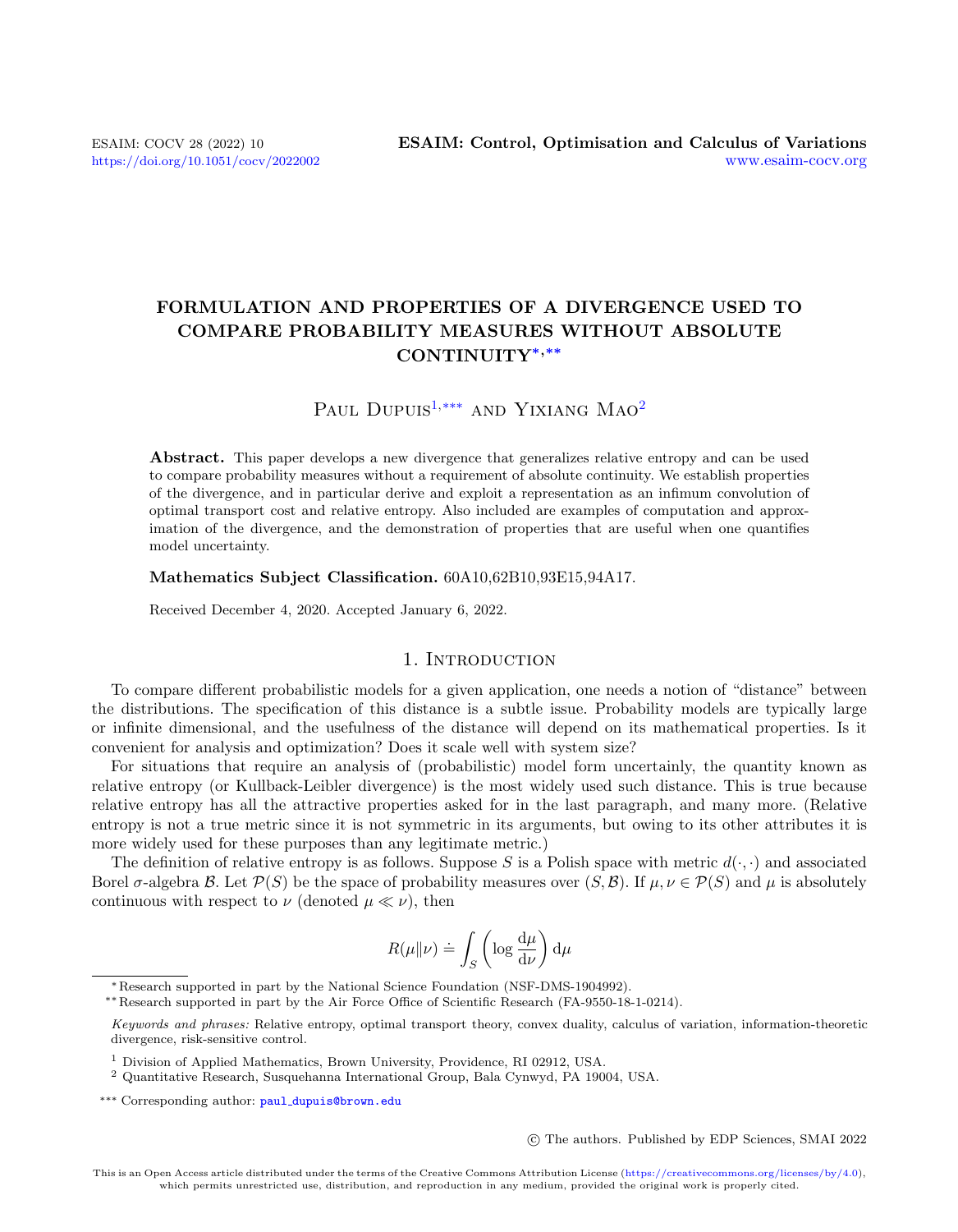#### 2 P. DUPUIS AND Y. MAO

(even though  $\log d\mu/d\nu$  can take both positive and negative values, as we discuss in the beginning of section [2,](#page-3-0) the definition is never ambiguous). Otherwise, we set  $R(\mu||\nu) = \infty$ .

While we cannot go into all the reasons why relative entropy is so useful, it is essential that we describe why it is convenient for the analysis of model form uncertainty. This is due to a dual pair of variational formulas which relate  $R(\mu||\nu)$ , integrals with respect  $\mu$ , and what are called **risk-sensitive** integrals with respect to  $\nu$ . Let  $C_b(S)$  denote the set of bounded and continuous functions on S. Then Proposition 1.4.2 and Lemma 1.4.3 of [\[9\]](#page-36-0) give

<span id="page-1-1"></span>
$$
R(\mu \| \nu) = \sup_{g \in C_b(S)} \left\{ \int_S g \mathrm{d}\mu - \log \int_S e^g \mathrm{d}\nu \right\},\tag{1.1}
$$

and for any  $q \in C_b(S)$ ,

$$
\log \int_{S} e^{g} \, \mathrm{d}\nu = \sup_{\mu \in \mathcal{P}(S)} \left\{ \int_{S} g \, \mathrm{d}\mu - R(\mu \, \| \nu) \right\}.
$$
 (1.2)

It is immediate from either of these that for  $\mu, \nu \in \mathcal{P}(S)$  and  $g \in C_b(S)$ ,

<span id="page-1-0"></span>
$$
\int_{S} g d\mu \le R(\mu \| \nu) + \log \int_{S} e^{g} d\nu
$$

(in fact these expressions hold with  $C_b(S)$  replaced by the bounded and measurable functions on S). If we interpret  $\nu$  as the **nominal** or design model (chosen perhaps on the basis of data or for computational tractability) and  $\mu$  as the **true** model (or at least a more accurate model), then according to the last display one obtains a bound on an integral with respect to the true model. (In fact by introducing a parameter one can obtain bounds that are in some sense optimal [\[11\]](#page-36-1).) We typically interpret the integral  $\int_S g d\mu$  as a **performance** measure, and so we have a bound on the performance of the system under the true distribution in terms of the relative entropy distance  $R(\mu \| \nu)$ , plus a risk-sensitive performance measure under the design model. From this elementary but fundamental inequality, and by exploiting the helpful qualitative and quantitative properties of relative entropy, there has emerged a set of tools that can be used to answer many questions where probabilistic model form uncertainty is important, including [\[3,](#page-36-2) [7,](#page-36-3) [8,](#page-36-4) [10–](#page-36-5)[13,](#page-36-6) [15,](#page-36-7) [16,](#page-36-8) [18,](#page-36-9) [19\]](#page-36-10).

However, relative entropy has one important shortcoming: for the bound to be meaningful we must have  $R(\mu||\nu) < \infty$ , which imposes the requirement of absolute continuity of the true model with respect to the design model. For various uses, such as model building and model simplification, this restriction can be significant. In the context of model building, it can happen that one attempts to fit distributions to data by comparing an empirical measure constructed using data with the elements of a parameterized family, such as a collection of Gaussian distributions. In this case the two distributions one would compare are singular, and so relative entropy cannot be used. A second example, and one that occurs frequently in the physical sciences, operations research and elsewhere, is that a detailed model (such as the population process of a chemical reaction network, which takes values in a lattice) is approximated by a simpler process that takes values in the continuum (for example a diffusion process). For exactly the same reason as in the previous example, these processes, as well as their corresponding stationary distributions, are not absolutely continuous.

Because relative entropy is not directly applicable to such problems, significant effort has been put into investigatingalternatives ([\[4,](#page-36-11) [5\]](#page-36-12) and references therein). A class that has attracted some attention (e.g., in the machine learning community) are the type-1 Wasserstein or, more generally, *optimal transport distances* [\[14,](#page-36-13) [20,](#page-36-14) [25\]](#page-37-0). These distances, which are true metrics, have certain attractive properties but also some shortcomings. One is that the distances do not have an interpretation as the dual of a strictly convex function. To be a little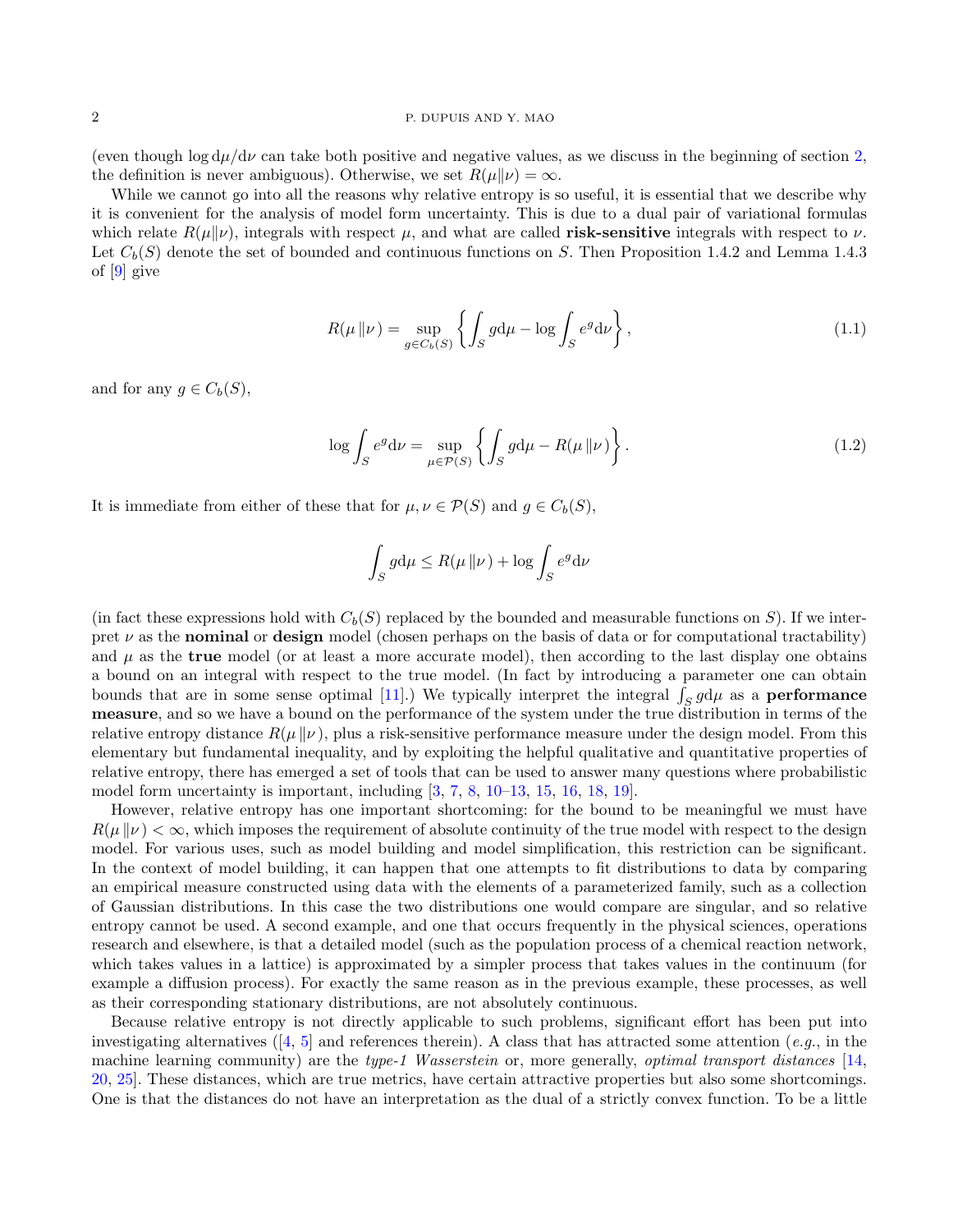more concrete, it is the strict concavity of the mapping  $g \to H[g; \mu, \nu]$  with

<span id="page-2-0"></span>
$$
H[g; \mu, \nu] \doteq \int_{S} g \mathrm{d}\mu - \log \int_{S} e^{g} \mathrm{d}\nu \tag{1.3}
$$

in the variational representation for  $R(\mu||\nu)$  that leads to tight bounds when applied to problems of control or optimization of stochastic uncertain systems  $[10]$ . As an elementary example, given a fixed bound M on  $R(\mu \| \nu)$ , it follows from [\(1.2\)](#page-1-0) that for any  $c > 0$ 

$$
\int_{S} g d\mu \leq \frac{1}{c} \left[ M + c \log \int_{S} e^{cg} d\nu \right],
$$

and bounds that are tight for the collection  $\{\mu : R(\mu \| \nu) \leq M\}$  can be obtained by optimizing on  $c > 0$ . This is not possible for the analogous variational representation for Wasserstein type distances which involves

<span id="page-2-1"></span>
$$
H[g; \mu, \nu] \doteq \int_{S} g d\mu - \int_{S} g d\nu. \tag{1.4}
$$

Also, in some problems of learning, one encounters optimization problems such as  $\inf_{\theta} M(\mu, \nu_{\theta})$  where M is a "distance" and  $\nu_{\theta}$  is a parameterized family. For  $M(\mu, \nu_{\theta})$  corresponding to relative entropy one obtains a min/max problem of the form

$$
\inf_{\theta \in \Theta} \sup_{g \in C_b(S)} H[g; \mu, \nu_{\theta}]
$$

that is solved iteratively, with H as in [\(1.3\)](#page-2-0). Although we would prefer to avoid the restriction  $\mu \ll \nu$ , the (strong) concavity/convexity properties of the mapping  $(q, \nu) \rightarrow H[q; \mu, \nu]$  appear preferable to those of the analogous affine mapping that corresponds to [\(1.4\)](#page-2-1).

A second limitation of Wasserstein distances is that, owing to the absence of a chain rule, they do not in general scale well with respect to system dimension. This is an issue in applications to problems from the physical sciences, where large time horizons and large dimensions are common.

Rather than give up entirely the attractive features of the dual pair  $(R(\mu \| \nu), \log \int_S e^g d\nu)$ , an alternative is to be more restrictive regarding the class of costs or performance measures for which bounds are required. Indeed, the requirement of absolute continuity in relative entropy is entirely due to the very large class of functions,  $C_b(S)$ , appearing in [\(1.1\)](#page-1-1). For a collection  $\Gamma \subset C_b(S)$  one can consider in lieu of  $R(\mu || \nu)$  what we call the Γ-divergence, which is defined by

<span id="page-2-2"></span>
$$
G_{\Gamma}(\mu \| \nu) \doteq \sup_{g \in \Gamma} \left\{ \int_{S} g d\mu - \log \int_{S} e^{g} d\nu \right\}.
$$
 (1.5)

By imposing regularity conditions on  $\Gamma$  (e.g., Lipschitz continuity, additional smoothness) one generates (under mild additional conditions on Γ) divergences which relax the absolute continuity condition. Thus one is trading restrictions on the class of performance measures or observables for which bounds are valid, for the enlargement of the class of distributions to which the bounds apply. These divergences are of course not as nice as relative entropy, but one can prove that they retain versions of its most important properties (in particular, the sense in which a version of the chain rule persists is discussed in Sect.  $6.2$ ). In addition, the dual function remains  $\log \int_S e^g d\nu$ . As noted this is useful owing to its convexity properties, and it is also useful when considering problems of optimization or control since the corresponding risk-sensitive optimization and optimal control problems are well studied in the literature.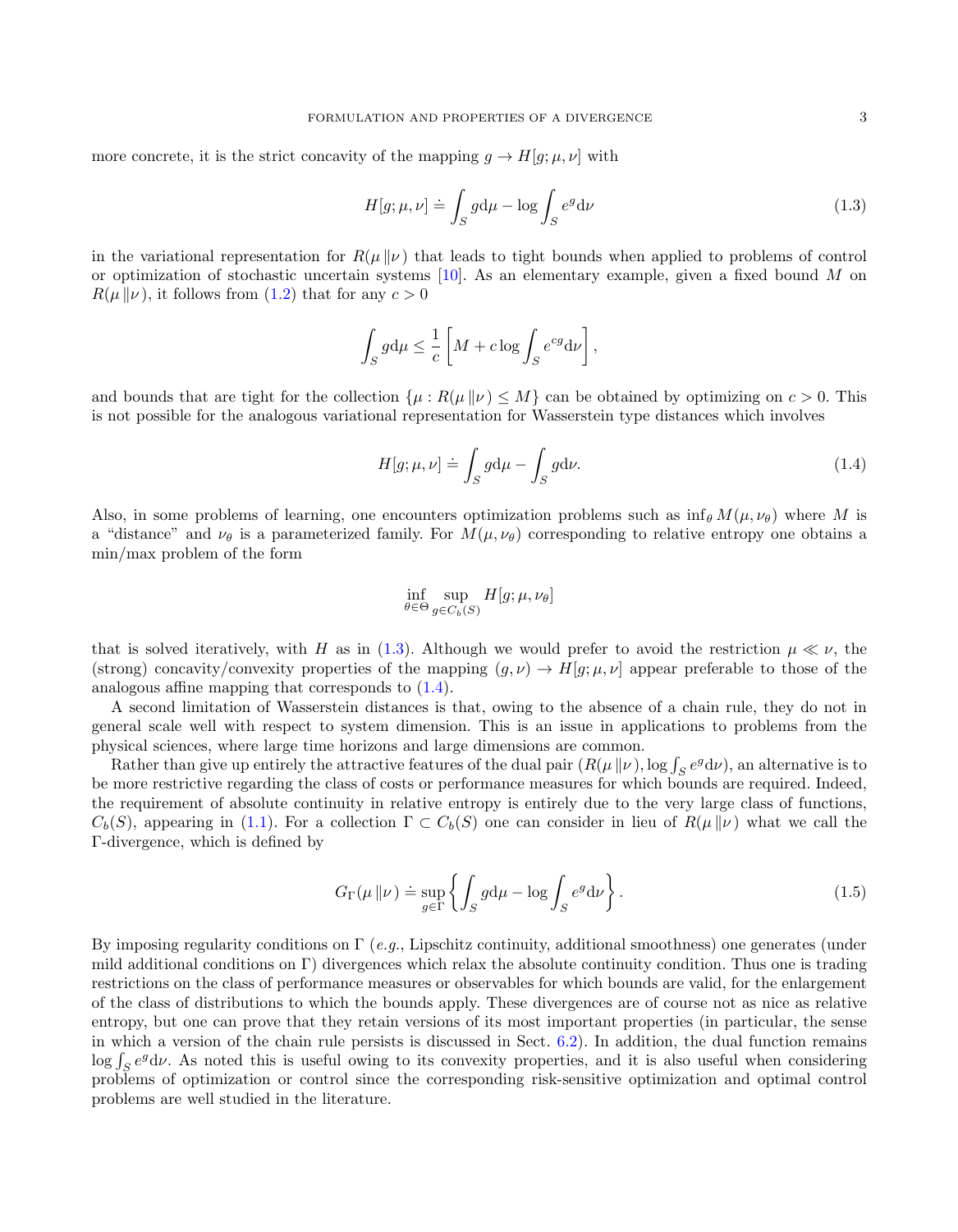#### 4 P. DUPUIS AND Y. MAO

In our formulation of the Γ-divergence the underlying idea is that to extend the range of probability measures that can be compared, one must restrict the class of integrands that will be considered. However, this leads directly to an interesting connection with the Wasserstein distance mentioned previously, which is that for suitable collections Γ we will prove the inf-convolution expression

$$
G_{\Gamma}(\mu \| \nu) = \inf_{\gamma \in \mathcal{P}(S)} \left\{ W_{\Gamma}(\mu - \gamma) + R(\gamma \| \nu) \right\},\,
$$

where  $W_{\Gamma}$  is the Wasserstein metric whose dual (sup) formulation uses the set of functions Γ. Moreover one recovers relative entropy by taking the limit  $b \to \infty$  in  $G_{b\Gamma}(\mu \| \nu)$ , which may be useful if one wants to allow relatively small violations of the absolute continuity restriction, while at the same time taking advantage of simple approximations for the Wasserstein distance in the high transportation cost limit. The sup formulation [\(1.5\)](#page-2-2) can also be used as the basis for sampling based computation, by adapting the approach of [\[17\]](#page-36-15).

The organization of the paper is as follows. In Section [2](#page-3-0) we define the Γ-divergence, and prove the first main result of this paper, which is the inf-convolution formula described above (Thm. [2.4\)](#page-4-0). In Section [3,](#page-7-0) we show several properties of the Γ-divergence, and establish a convex duality formula for the Γ-divergence. Section [4](#page-11-0) investigates the Γ-divergence for a special choices of Γ, which are sets of bounded Lipschitz continuous functions. We establish a relation between Γ-divergence and optimal transport cost, and prove existence and uniqueness for optimizers of variational representations of Γ-divergence (Thm. [4.9\)](#page-14-0), and also formulas for directional derivatives of the Γ-divergence (Thm. [4.16\)](#page-19-0). Section [5](#page-23-0) considers limits for the Γ-divergence, and in Section [6](#page-28-0) there is a preliminary discussion on how one can apply the Γ-divergence to obtain uncertainty quantification bounds.

As last remarks we note that the paper [\[1\]](#page-36-16) defines a "relaxation" of Wasserstein distance by putting in an entropy term of the mass-transfer matrix. The new divergence so defined is easier to compute than the original Wasserstein distance, but is not the same as the divergences we develop here. Also, [\[24\]](#page-37-1) makes use of an infconvolution formula analogous to the one presented above to extend type-1 Wasserstein distances to positive measures.

## 2. Definition of the Γ-divergence

<span id="page-3-0"></span>Throughout this section, S is a Polish space with metric  $d(\cdot, \cdot)$  and associated Borel  $\sigma$ -algebra  $\mathcal{B}$ .  $C_b(S)$  denotes the space of all bounded continuous functions from S to R. Let  $\mathcal{P}(S)$  be the space of probability measures over  $(S,\mathcal{B})$ ,  $\mathcal{M}(S)$  be the space of finite signed (Borel) measures over  $(S,\mathcal{B})$ , and  $\mathcal{M}_0(S)$  be the subspace of  $\mathcal{M}(S)$ whose total mass is  $0. \overline{\mathbb{R}} \doteq \mathbb{R} \cup {\infty}$  is the extended real numbers. Throughout this section, we consider  $C_b(S)$ equipped with weak topology induced by  $\mathcal{M}(S)$ . Thus for  $f_n, f \in C_b(S)$ ,  $f_n \to f$  if  $\int_S f_n d\mu \to \int_S f d\mu$  for all  $\mu \in \mathcal{M}(S)$ .

We recall that

$$
R(\mu\|\nu) \doteq \int_S \left(\log \frac{\mathrm{d}\mu}{\mathrm{d}\nu}\right) \mathrm{d}\mu
$$

whenever  $\mu$  is absolutely continuous with respect to  $\nu$ . For  $t \in \mathbb{R}$  define  $t^- = -(t \wedge 0)$ . Since the function  $s(\log s)^{-1}$  is bounded for  $s \in [0, \infty)$ , whenever  $\mu \ll \nu$ ,

$$
\int_{S} \left( \log \frac{d\mu}{d\nu} \right)^{-} d\mu = \int_{S} \frac{d\mu}{d\nu} \left( \log \frac{d\mu}{d\nu} \right)^{-} d\nu < \infty.
$$

Thus  $R(\mu||\nu)$  is always well defined.

We recall the Donsker-Varadhan variational representation  $(1.1)$  for relative entropy. We will use equation [\(1.1\)](#page-1-1) as an equivalent characterization of  $R(\cdot|\nu)$  on  $\mathcal{P}(S)$ , and consider an extension to  $\mathcal{M}(S)$ . With an abuse of notation, we will also call the extended function R. The following lemma states basic properties of the extension. Its proof appears in the Appendix.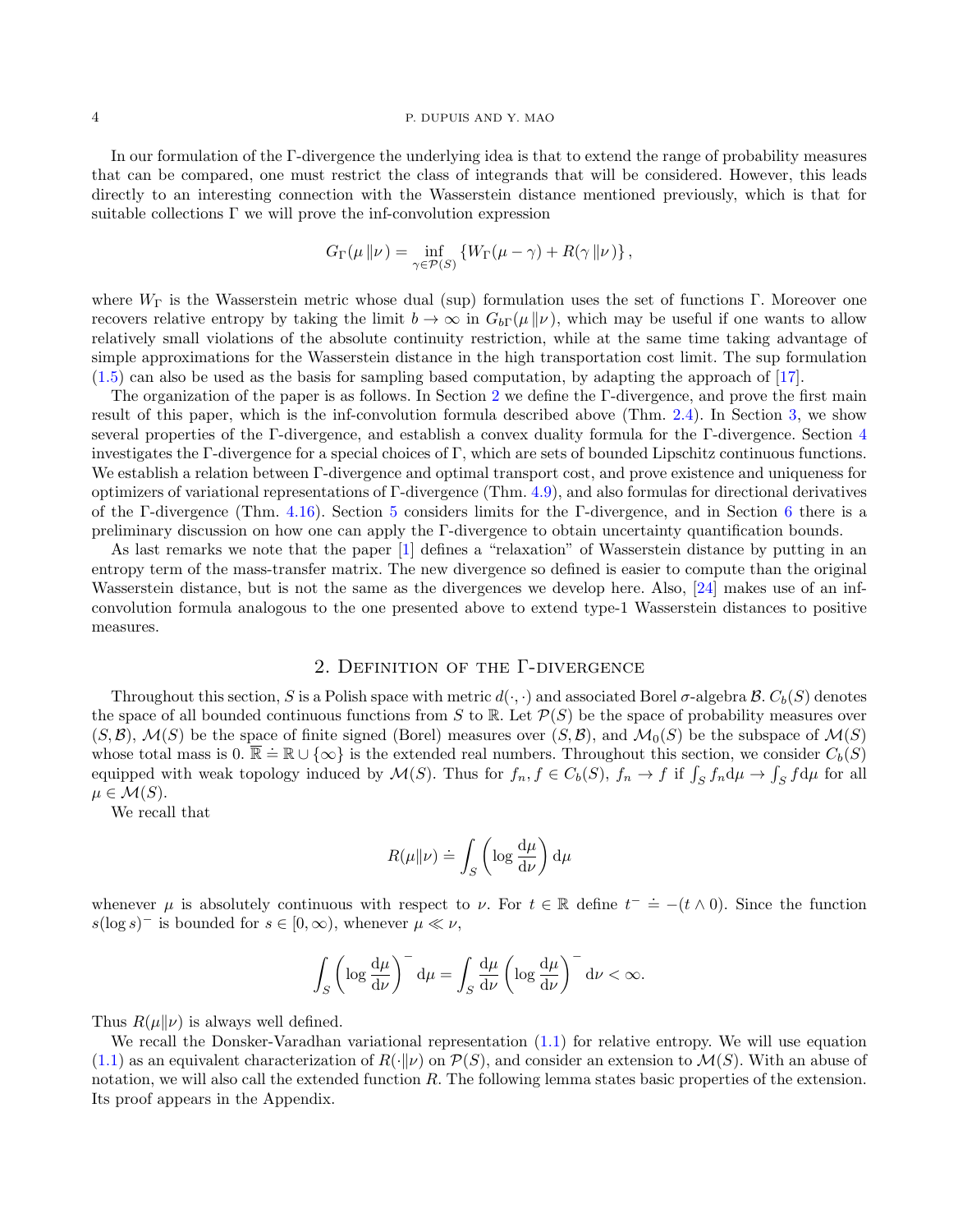<span id="page-4-1"></span>**Lemma 2.1.** Consider  $R : \mathcal{M}(S) \times \mathcal{P}(S) \rightarrow (-\infty, \infty]$  defined by [\(1.1\)](#page-1-1). Then

- (1)  $R(\mu||\nu) > 0$  and  $R(\mu||\nu) = 0$  if and only if  $\mu = \nu$ ,
- (2)  $R(\cdot||\cdot)$  is convex,
- (3)  $R(\mu||\nu) = \infty$  if  $\mu \in \mathcal{M}(S) \backslash \mathcal{P}(S)$ .

Though relative entropy has very attractive regularity and optimization properties, as noted  $R(\mu||\nu)$  is finite if and only if  $\mu \ll \nu$ . As such, it cannot be used to give a meaningful notion of "distance" without this absolute continuity restriction. In order to define a meaningful divergence for a pair of probability measures that are not mutually absolute continuous, but at the same time not to lose the useful properties of the "dual" function  $g \to \log \int_S e^g d\nu$  appearing in [\(1.1\)](#page-1-1), a natural approach is to restrict the set of test functions in the variational formula. We define a criterion for the classes of "admissible" test functions we want to use.

<span id="page-4-3"></span>**Definition 2.2.** Let Γ be a subset of  $C_b(S)$  endowed with the inherited weak topology. We call Γ admissible if the following hold.

- 1) Γ is convex and closed.
- 2) Γ is symmetric in that  $g \in \Gamma$  implies  $-g \in \Gamma$ , and  $\Gamma$  contains all constant functions.
- 3) Γ is determining for  $\mathcal{P}(S)$ , i.e., for any  $\mu, \nu \in \mathcal{P}(S)$  with  $\mu \neq \nu$ , there exists  $g \in \Gamma$  such that

$$
\int_{S} g d\mu \neq \int_{S} g d\nu.
$$

We next define a new divergence by restricting the class of test functions in the definition of relative entropy. Let  $\Gamma^c$  denote the complement of  $\Gamma$ .

<span id="page-4-2"></span>**Definition 2.3.** Fix  $\nu \in \mathcal{P}(S)$ . For  $\mu \in \mathcal{M}(S)$ , we define the **Γ-divergence** associated with the admissible set Γ by

$$
G_{\Gamma}(\mu\|\nu) \doteq \sup_{g \in \Gamma} \left\{ \int_{S} g d\mu - \log \int_{S} e^{g} d\nu \right\}.
$$

We also define the following related quantity. For  $\eta \in \mathcal{M}(S)$  let

$$
W_{\Gamma}(\eta) \doteq \sup_{g \in \Gamma} \left\{ \int_{S} g \mathrm{d}\eta \right\} = \sup_{g \in \mathcal{C}_{b}(S)} \left\{ \int_{S} g \mathrm{d}\eta - \infty \mathbf{1}_{\{g \in \Gamma^{c}\}} \right\}.
$$

When  $\Gamma$  is clear based on context, we will drop the subscript from  $G_{\Gamma}$  and  $W_{\Gamma}$ . Using a similar argument as in Lemma [2.1,](#page-4-1) one can show that  $G_{\Gamma}(\mu||\nu) = \infty$  if  $\mu(S) \neq 1$ . The next theorem states an important property of the Γ-divergence, which is that it can be written as a convolution involving relative entropy and  $W_{\Gamma}$ .

<span id="page-4-0"></span>**Theorem 2.4.** Assume  $\Gamma$  is an admissible set. Then for  $\mu \in \mathcal{M}(S)$ ,  $\nu \in \mathcal{P}(S)$ ,

$$
G_{\Gamma}(\mu\|\nu)=\inf_{\gamma\in\mathcal{P}(S)}\left\{R(\gamma\|\nu)+W_{\Gamma}(\mu-\gamma)\right\}
$$

**Remark 2.5.** It will be pointed out in Section [4](#page-11-0) that if  $\Gamma$  is taken to be the Lipschitz functions with respect to a cost function  $c(x, y)$  that satisfies some specified conditions,  $W_{\Gamma}(\mu - \nu)$  will be the corresponding optimal transport cost from  $\mu$  to  $\nu$ . If  $\Gamma$  is also admissible then the theorem tells us that by restricting the set of test functions in the variational representation of relative entropy to Γ, we get a quantity which is an inf-convolution of relative entropy and a metric.

The rest of this section is focused on the proof of Theorem [2.4.](#page-4-0) In order to do this, we need a few definitions and also will find it convenient to consider a more general setting.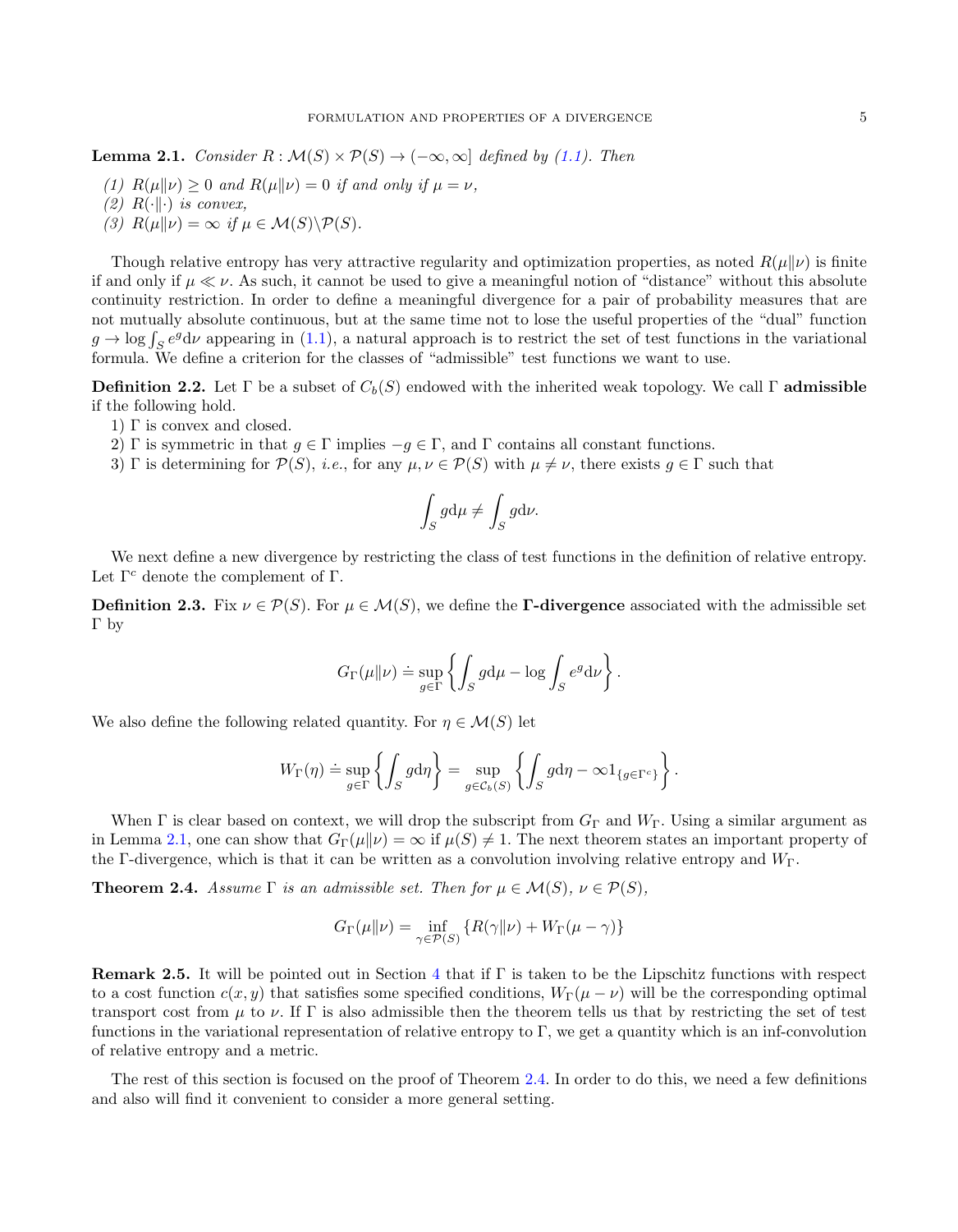**Definition 2.6.** Points x and y in a topological space Y can be **separated** if there exists an open neighborhood U of x and an open neighborhood V of y such that U and V are disjoint  $(U \cap V = \emptyset)$ . Y is a **Hausdorff** space if all distinct points in  $Y$  are pairwise separable.

**Definition 2.7.** A subset C of a topological vector space Y over the number field  $\mathbb{R}$  is

- 1. convex if for any  $x, y \in C$  and any  $t \in [0, 1]$ ,  $tx + (1 t)y \in C$ ,
- 2. **balanced** if for all  $x \in C$  and any  $\lambda \in \mathbb{R}$  with  $|\lambda| \leq 1$ ,  $\lambda x \in C$ ,
- 3. **absorbant** if for all  $y \in Y$ , there exists  $t > 0$  and  $x \in C$  such that  $y = tx$ .

A topological vector space  $Y$  is called **locally convex** if the origin has a local topological basis of convex, balanced and absorbent sets.

**Definition 2.8.** For a topological vector space Y over the number field  $\mathbb{R}$ , its **topological dual space**  $Y^*$  is defined as the space of all continuous linear functionals  $\varphi: Y \to \mathbb{R}$ .

The weak<sup>\*</sup> topology on  $Y^*$  is the topology induced by Y. In other words, it is the coarsest topology such that functional  $y: Y^* \to \mathbb{R}, y(\varphi) = \varphi(y)$  is continuous in  $Y^*$ .

For  $y \in Y$  and  $\varphi \in Y^*$ , we also write  $\langle y, \varphi \rangle = \varphi(y) = y(\varphi)$ .

Now let Y be a Hausdorff locally convex space with  $Y^*$  being its topological dual space and endowed with the weak\* topology.

**Definition 2.9.** For a function  $f: Y \to \overline{\mathbb{R}}$ , its **convex dual**  $f^*: Y^* \to \overline{\mathbb{R}}$  is defined by

$$
f^*(z) = \sup_{y \in Y} \left\{ \langle y, z \rangle - f(y) \right\}.
$$

**Definition 2.10.** Let  $f_1, f_2 : Y \to \overline{\mathbb{R}}$  be two functions. We define the inf-convolution of  $f_1$  and  $f_2$  by

$$
[f_1 \Box f_2](y) \doteq \inf_{y_1 \in Y} \{f_1(y_1) + f_2(y - y_1)\}.
$$

**Definition 2.11.** For a function  $f: Y \to \overline{\mathbb{R}}$  the **lower semicontinuous hull**  $\overline{f}$  is defined by

$$
\overline{f}(x) \doteq \sup\{g(x) : g \le f, g : Y \to \overline{\mathbb{R}} \text{ is continuous}\}.
$$

**Definition 2.12.** A convex function  $f: Y \to \mathbb{R}$  is **proper** if there exists  $y \in Y$  such that  $f(y) < \infty$ . The domain of a convex, proper function  $f$  is defined by

$$
\text{dom}(f) \doteq \{ y \in Y : f(y) < \infty \}.
$$

Now let us introduce an important lemma.

<span id="page-5-0"></span>**Lemma 2.13.** ([\[6\]](#page-36-17), Thm. 2.3.10) Let  $f_i: Y \to \overline{\mathbb{R}}$  be convex, proper and lower-semicontinuous functions fulfilling  $\bigcap_{i=1}^m \text{dom}(f_i) \neq \emptyset$ . Then one has

$$
\left(\sum_{i=1}^m f_i\right)^* = \overline{f_1^*\square\cdots\square f_m^*}.
$$

In our use we take  $Y = C_b(S)$  equipped with topology induced by  $\mathcal{M}(S)$ , *i.e.*, the topological basis around  $g \in Y$  is taken as sets of the form

$$
\left\{f \in Y : \int_{S} f d\mu_{k} \in \left(\int_{S} g d\mu_{k} - \epsilon_{k}, \int_{S} g d\mu_{k} + \epsilon_{k}\right), k = 1, 2, \ldots, m\right\},\
$$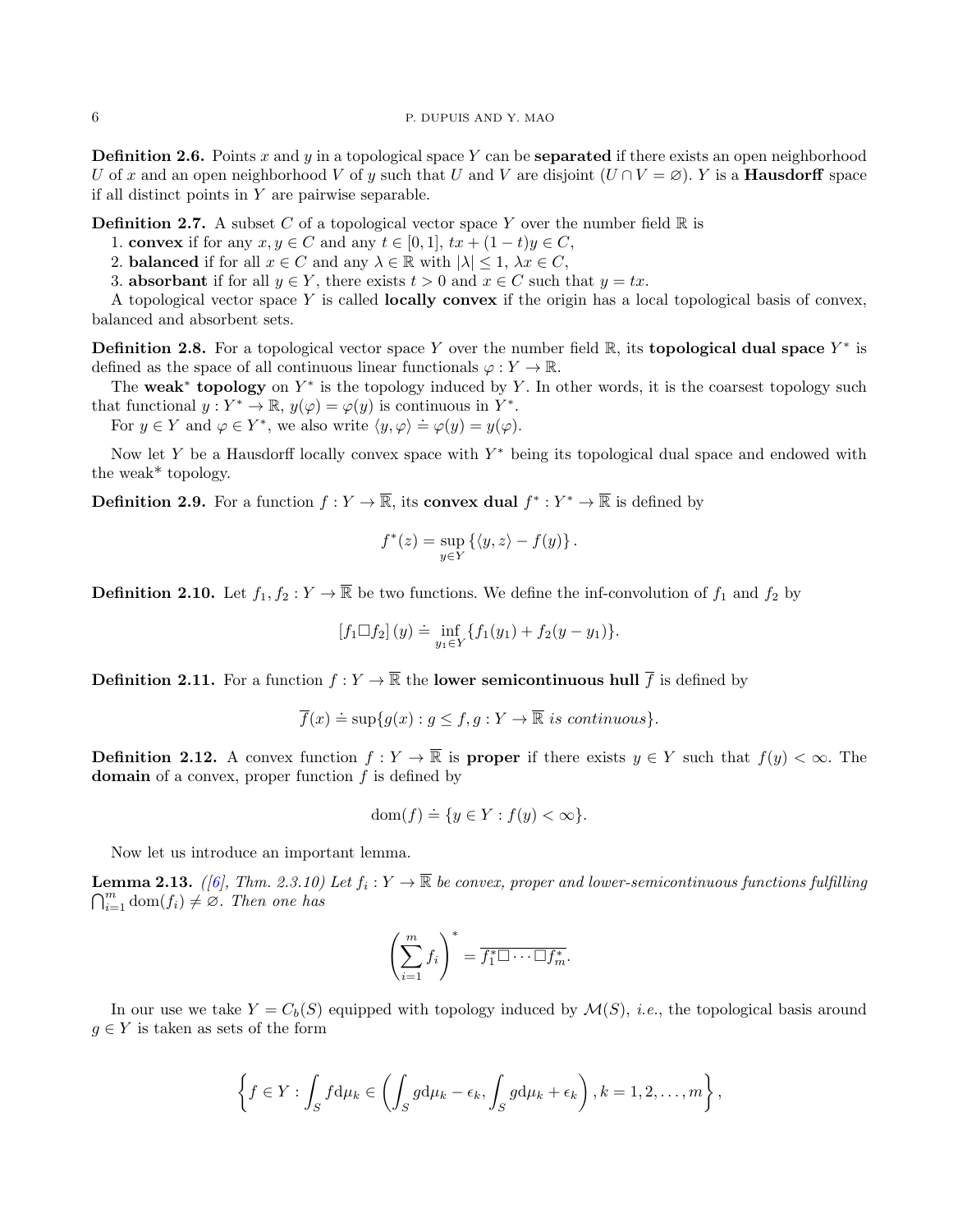where  $m \in \mathbb{N}, \{\mu_k\}_{k=1,2,\dots,m} \subset \mathcal{M}(S)$  and  $\epsilon_k > 0, k = 1,2,\dots,m$  are arbitrary. It can be easily verified that underthis topology,  $C_b(S)$  is a Hausdorff locally convex space, with  $C_b(S)^* = \mathcal{M}(S)$  ([\[22\]](#page-37-2), Thm. 3.10). For  $g \in C_b(S)$  and  $\mu \in \mathcal{M}(S)$ , we define the bilinear form

$$
\langle g, \mu \rangle \doteq \int_S g \mathrm{d} \mu.
$$

We are now ready to prove the main theorem.

*Proof of Theorem [2.4.](#page-4-0)* Define  $H_1, H_2 : C_b(S) \to \overline{\mathbb{R}}$  by

$$
H_1(g) \doteq \log \int_S e^g d\nu
$$
 and  $H_2(g) \doteq \infty 1_{\Gamma^c}(g)$ .

Then

$$
G_{\Gamma}(\mu \| \nu) = \sup_{g \in \Gamma} \left\{ \int_{S} g d\mu - \log \int_{S} e^{g} d\nu \right\}
$$
  
= 
$$
\sup_{g \in C_b(S)} \left\{ \int_{S} g d\mu - \log \int_{S} e^{g} d\nu - \infty 1_{\Gamma^c}(g) \right\}
$$
  
= 
$$
(H_1 + H_2)^*(\mu).
$$

Notice that  $\{0\} \in \text{dom}(H_1) \cap \text{dom}(H_2) \neq \emptyset$ , and both  $H_1$  and  $H_2$  are proper and convex. For lowersemicontinuity, under the topology induced by  $\mathcal{M}(S)$ ,  $H_1$  is lower semicontinuous because of [\(1.2\)](#page-1-0) and the fact that supremum of continuous functions are lower semicontinuous, and  $H_2$  is lower semicontinuous since Γ is closed. Thus, by Lemma [2.13](#page-5-0)

$$
G_{\Gamma}(\mu \| \nu) = (H_1 + H_2)^*(\mu) = \overline{[H_1^* \Box H_2^*]}(\mu).
$$

By equation  $(1.1)$  and the definition of  $W_{\Gamma}$ , we know that

$$
R(\mu||\nu) = H_1^*(\mu)
$$
 and  $W_{\Gamma}(\eta) = H_2^*(\eta)$ .

In the following display, the first equality is due to the definition of inf-convolution, and the second is since  $R(\gamma||\nu) < \infty$  only when  $\gamma \in \mathcal{P}(S)$ :

$$
H_1^* \Box H_2^*(\mu) = \inf_{\gamma \in \mathcal{M}(S)} \left\{ R(\gamma \| \nu) + W_{\Gamma}(\mu - \gamma) \right\} = \inf_{\gamma \in \mathcal{P}(S)} \left\{ R(\gamma \| \nu) + W_{\Gamma}(\mu - \gamma) \right\}.
$$

Thus the last thing we need to prove is that  $H_1^* \Box H_2^*$  is lower semicontinuous. Note that relative entropy islower semicontinuous in the first argument in the weak topology ([\[9\]](#page-36-0), Lem. 1.4.3 (b)), and  $W_{\Gamma}$  is lower semicontinuous in the weak topology since it is the supremum of a collection of linear functionals. Let

$$
F(\mu) \doteq H_1^* \Box H_2^*(\mu) = \inf_{\gamma \in \mathcal{P}(S)} \left\{ R(\gamma || \nu) + W_{\Gamma}(\mu - \gamma) \right\}.
$$

Consider any sequence  $\mu_n \Rightarrow \mu$  with  $\mu_n, \mu \in \mathcal{M}(S)$ . Here " $\Rightarrow$ " means convergence in the weak\* topology, *i.e.*, for any  $f \in C_b(S)$ ,  $\int f d\mu_n \to \int f d\mu$ . Let  $\varepsilon > 0$ , and for each  $\mu_n$  let  $\gamma_n$  satisfy

$$
R(\gamma_n \| \nu) + W_{\Gamma}(\mu_n - \gamma_n) \le F(\mu_n) + \varepsilon.
$$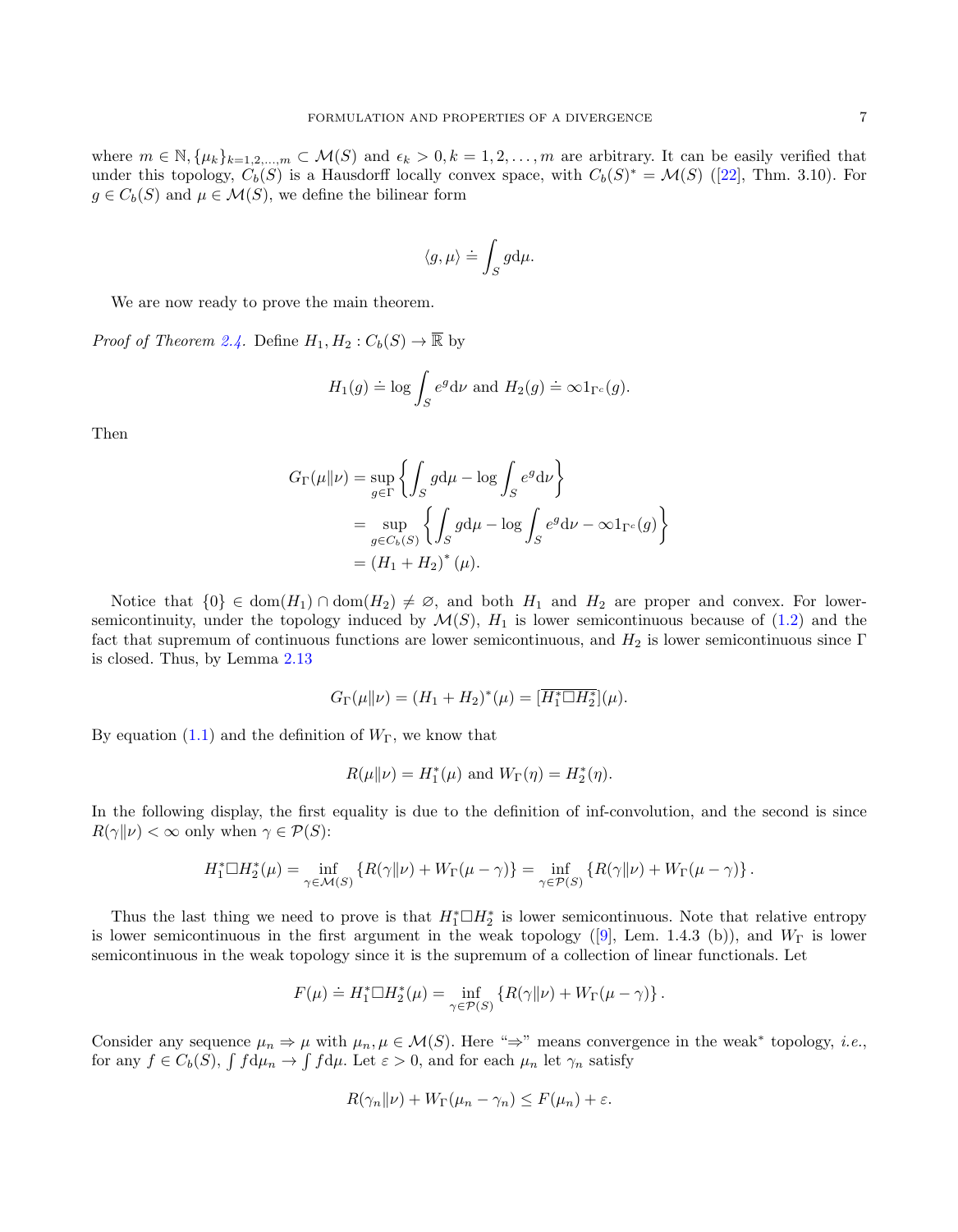We want to show that

<span id="page-7-1"></span>
$$
\liminf_{n \to \infty} F(\mu_n) \ge F(\mu). \tag{2.1}
$$

If  $\liminf_{n\to\infty}F(\mu_n)=\infty$ , the inequality above holds automatically. Assuming  $\liminf_{n\to\infty}F(\mu_n)<\infty$ , let  $n_k$ be a subsequence such that

$$
\lim_{k \to \infty} F(\mu_{n_k}) = \liminf_{n \to \infty} F(\mu_n).
$$

Notice that

$$
R(\gamma_{n_k} \|\nu) \le R(\gamma_{n_k} \|\nu) + W_{\Gamma}(\mu_{n_k} - \gamma_{n_k}) \le F(\mu_{n_k}) + \varepsilon.
$$

Since $\{F(\mu_{n_k})\}_{k\geq 1}$  is bounded, we know that  $\{\gamma_{n_k}\}_{k\geq 1}$  is tight ([\[9\]](#page-36-0), Lem. 1.4.3(c)). Then we can take a further subsequence that converges weakly. For simplicity of notation, let  $n_k$  denote this subsequence, and let  $\gamma_\infty$  denote the weak limit of  $\gamma_{n_k}$ . Then using the lower semicontinuity of  $R(\cdot|\nu)$  on  $\mathcal{P}(S)$  and the lower semicontinuity of  $W_{\Gamma}$  on  $\mathcal{M}(S)$ ,

$$
\liminf_{n \to \infty} F(\mu_n) + \varepsilon = \lim_{k \to \infty} F(\mu_{n_k}) + \varepsilon
$$
  
\n
$$
\geq \lim_{k \to \infty} [R(\gamma_{n_k} || \nu) + W(\mu_{n_k} - \gamma_{n_k})]
$$
  
\n
$$
\geq R(\gamma_{\infty} || \nu) + W(\mu - \gamma_{\infty})
$$
  
\n
$$
\geq \inf_{\gamma \in \mathcal{P}(S)} \{ R(\gamma || \nu) + W_{\Gamma}(\mu - \gamma) \}
$$
  
\n
$$
= F(\mu).
$$

Since  $\varepsilon > 0$  is arbitrary this establishes [\(2.1\)](#page-7-1), and thus F is lower semicontinuous in  $\mathcal{M}(S)$ . The theorem is proved.  $\Box$ 

#### 3. Properties of the Γ-divergence

<span id="page-7-0"></span>Theorem [2.4](#page-4-0) provides an interesting characterization of the Γ-divergence. Before we continue to specific choices of Γ, we first state some general properties associated with Γ-divergence. Throughout this section we fix an admissible set Γ, and thus drop the subscript from  $G_{\Gamma}$  and  $W_{\Gamma}$  in this section. Also, now that we have established the expression for  $G$  as an inf-convolution as in Theorem [2.4,](#page-4-0) we no longer need to consider  $G$  as a function on  $\mathcal{M}(S) \times \mathcal{P}(S)$ , and instead can consider it just on  $\mathcal{P}(S) \times \mathcal{P}(S)$ , since we want to use G as a measure of how two probability distributions differ.

<span id="page-7-2"></span>**Lemma 3.1.** For  $(\mu, \nu) \in \mathcal{P}(S) \times \mathcal{P}(S)$  define  $G(\mu||\nu)$  by Definition [2.3](#page-4-2) and assume  $\Gamma$  is admissible. Then the following properties hold.

1)  $G(\mu||\nu) \geq 0$ , with  $G(\mu||\nu) = 0$  if and only if  $\mu = \nu$ .

2)  $G(\mu||\nu)$  is a convex and lower semicontinuous function of  $(\mu, \nu)$ . In particular,  $G(\mu||\nu)$  is a convex, lower semicontinuous function of each variable  $\mu$  or  $\nu$  separately.

3)  $G(\mu||\nu) \le R(\mu||\nu)$  and  $G(\mu||\nu) \le W(\mu - \nu)$ .

**Remark 3.2.** 1) The first property justifies our calling  $G$  a divergence as the term is used in information theory. 2) Relative entropy has the property that for each fixed  $\nu \in \mathcal{P}(S), R(\cdot|\nu)$  is strictly convex on  $\{\mu \in \mathcal{P}(S):$  $R(\mu|\nu) < \infty$ . However,  $G(\cdot|\nu)$  in general is not strictly convex.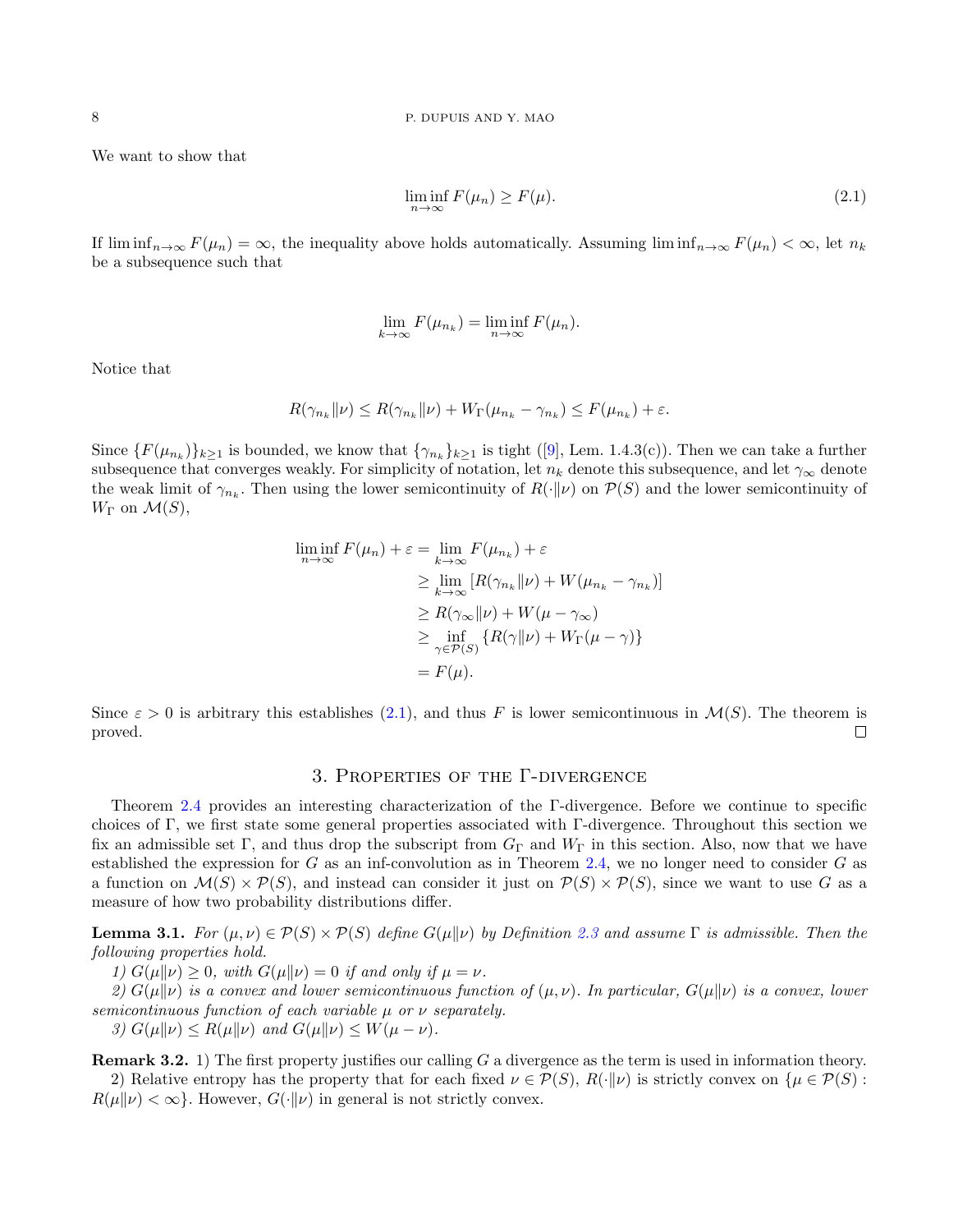*Proof of Lemma [3.1.](#page-7-2)* 1) As noted in Lemma [2.1,](#page-4-1) $R(\cdot|\cdot)$  is non-negative ([\[9\]](#page-36-0), Lem. 1.4.1), and for any  $\mu \in \mathcal{P}(S)$ 

$$
W(\mu) = \sup_{g \in \Gamma} \left\{ \int_{S} g \mathrm{d}\mu \right\} \ge \int_{S} 0 \mathrm{d}\mu = 0.
$$

Thus

$$
G(\mu\|\nu) = \inf\{R(\mu_1\|\nu) + W(\mu_2) : \mu_1 + \mu_2 = \mu\} \ge 0.
$$

Also by Lemma [2.1,](#page-4-1)  $R(\mu_1\|\nu) = 0$  if and only if  $\mu_1 = \nu$ . Thus  $G(\mu\|\nu) = 0$  if and only if

$$
W(\mu - \nu) = \sup_{g \in \Gamma} \left\{ \int_{S} g d(\mu - \nu) \right\} = 0,
$$

which tells us  $\mu = \nu$  since  $\Gamma$  is admissible.

2) This is a straightforward corollary of Theorem [2.4,](#page-4-0) since the supremum of a collection of linear and continuous functionals is both convex and lower semicontinuous.

3) This follows from Theorem [2.4](#page-4-0) and that  $R(\nu||\nu) = W(0) = 0$ .  $\Box$ 

For relative entropy we have the following lemma([\[9\]](#page-36-0), Prop. 1.4.2).

<span id="page-8-0"></span>**Lemma 3.3.** For all  $g \in C_b(S)$ 

$$
\log \int_{S} e^{g} d\nu = \sup_{\mu \in \mathcal{P}(S)} \left\{ \int_{S} g d\mu - R(\mu \| \nu) \right\},\,
$$

where the supremum is achieved uniquely at  $\mu_0$  satisfying

$$
\frac{\mathrm{d}\mu_0}{\mathrm{d}\nu}(x) \doteq \frac{e^{g(x)}}{\int_S e^g \mathrm{d}\nu}.
$$

A similar duality formula holds for the Γ-divergence when  $g \in \Gamma$ .

<span id="page-8-1"></span>**Theorem 3.4.** If  $\Gamma$  is admissible then for  $g \in \Gamma$ 

$$
\log \int_{S} e^{g} d\nu = \sup_{\mu \in \mathcal{P}(S)} \left\{ \int_{S} g d\mu - G(\mu \| \nu) \right\}.
$$

Proof. Using the definition of the Γ-divergence

$$
\sup_{\mu \in \mathcal{P}(S)} \left\{ \int_{S} g d\mu - G(\mu \| \nu) \right\} = \sup_{\mu \in \mathcal{P}(S)} \left\{ \int_{S} g d\mu - \sup_{f \in \Gamma} \left\{ \int_{S} f d\mu - \log \int_{S} e^{f} d\nu \right\} \right\}
$$
  

$$
\leq \sup_{\mu \in \mathcal{P}(S)} \left\{ \int_{S} g d\mu - \left\{ \int_{S} g d\mu - \log \int_{S} e^{g} d\nu \right\} \right\}
$$
  

$$
= \log \int_{S} e^{g} d\nu.
$$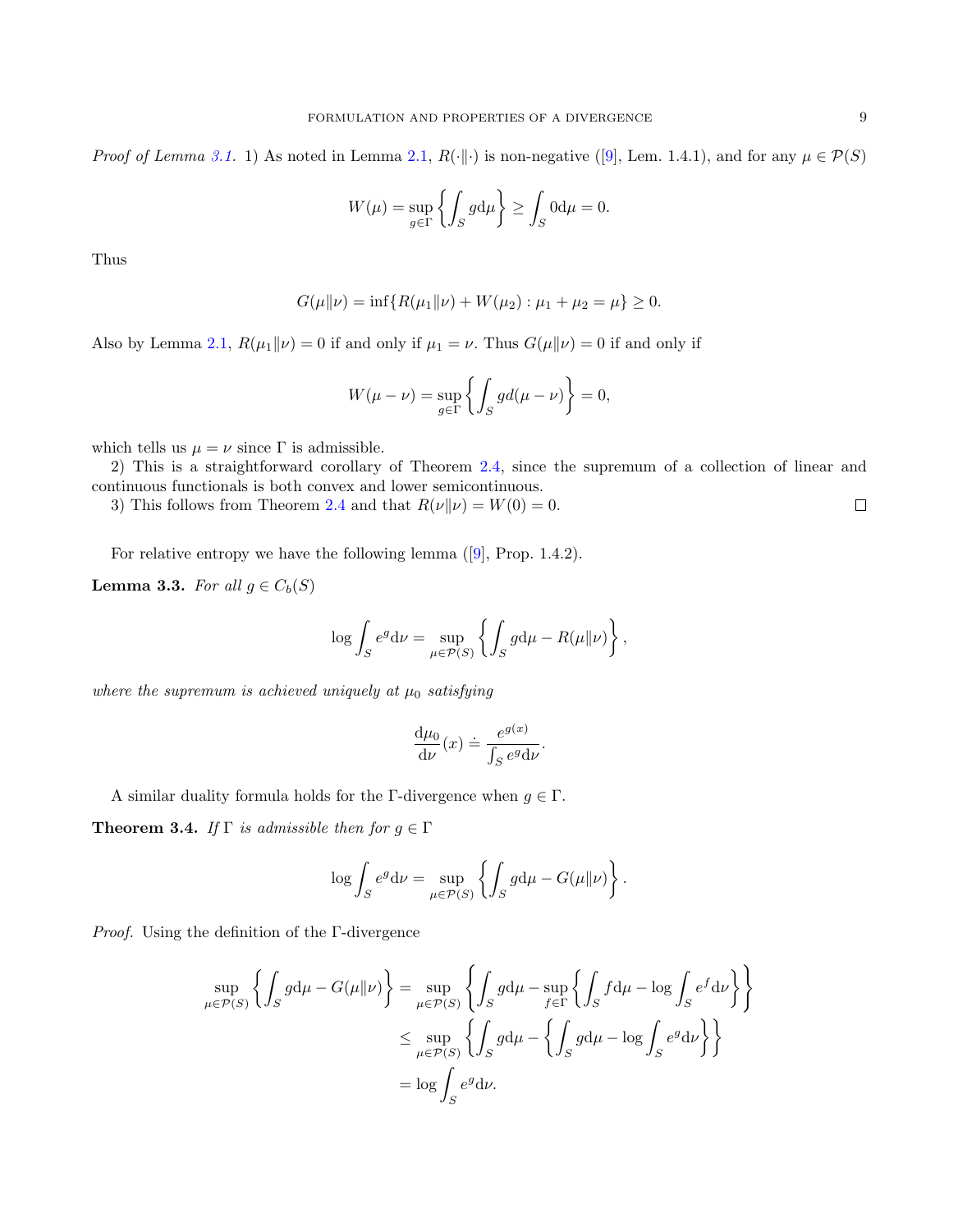On the other hand, we know for relative entropy that

$$
\log \int_{S} e^{g} d\nu = \sup_{\mu \ll \nu} \left\{ \int_{S} g d\mu - R(\mu \| \nu) \right\}.
$$

Since  $G(\mu||\nu) \leq R(\mu||\nu)$ ,

$$
\log \int_{S} e^{g} d\nu = \sup_{\mu \ll \nu} \left\{ \int_{S} g d\mu - R(\mu \| \nu) \right\} \leq \sup_{\mu \ll \nu} \left\{ \int_{S} g d\mu - G(\mu \| \nu) \right\} \leq \sup_{\mu \in \mathcal{P}(S)} \left\{ \int_{S} g d\mu - G(\mu \| \nu) \right\}.
$$

The statement of the theorem follows from the two inequalities.

The last theorem has two important implications. The first is related to the fact that Lemma [3.3](#page-8-0) implies bounds for  $\int_S g d\mu$  when  $R(\mu||\nu)$  is bounded, an observation that has served as the basis for the analysis of various aspects of model form uncertainty [\[8,](#page-36-4) [11\]](#page-36-1). Using Theorem [3.4,](#page-8-1) we obtain analogous bounds on  $\int_S g d\mu$ for  $g \in \Gamma$  when  $G(\mu||\nu)$  is bounded. Applications of these bounds will be further developed elsewhere. The second is that for  $g \in \Gamma$ , if we take  $\mu_0$  as defined in Lemma [3.3,](#page-8-0) then

$$
\log \int_{S} e^{g} d\nu = \int_{S} g d\mu_{0} - R(\mu_{0} || \nu)
$$
  
\n
$$
\leq \int_{S} g d\mu_{0} - G(\mu_{0} || \nu)
$$
  
\n
$$
\leq \sup_{\mu \in \mathcal{P}(S)} \left\{ \int_{S} g d\mu - G(\mu || \nu) \right\}
$$
  
\n
$$
= \log \int_{S} e^{g} d\nu,
$$

where the first inequality comes from  $G(\mu_0\|\nu) \le R(\mu_0\|\nu)$ . Since both inequalities above must be equalities, we must have

$$
R(\mu_0 \| \nu) = G(\mu_0 \| \nu).
$$

The next lemma gives a more detailed picture of  $G(\mu||\nu)$  when  $\mu \ll \nu$ .

**Lemma 3.5.** For  $\mu, \nu \in \mathcal{P}(S)$ , if  $\mu \ll \nu$  then

$$
G(\mu||\nu) = \sup_{\gamma \in \mathcal{A}(S)} \left\{ \int_S \log \left( \frac{d\gamma}{d\nu} \right) d\mu \right\},\,
$$

where

$$
\mathcal{A}(S) \doteq \left\{ \gamma \in \mathcal{P}(S) : \gamma \ll \nu, \exists g \in \Gamma \text{ such that } \frac{d\gamma}{d\nu}(x) = e^{g(x)} \text{ for } x \in \text{supp}(\nu) \right\}.
$$

Proof. We use the definition

$$
G(\mu||\nu) = \sup_{g \in \Gamma} \left\{ \int_{S} g d\mu - \log \int_{S} e^{g} d\nu \right\}
$$

 $\Box$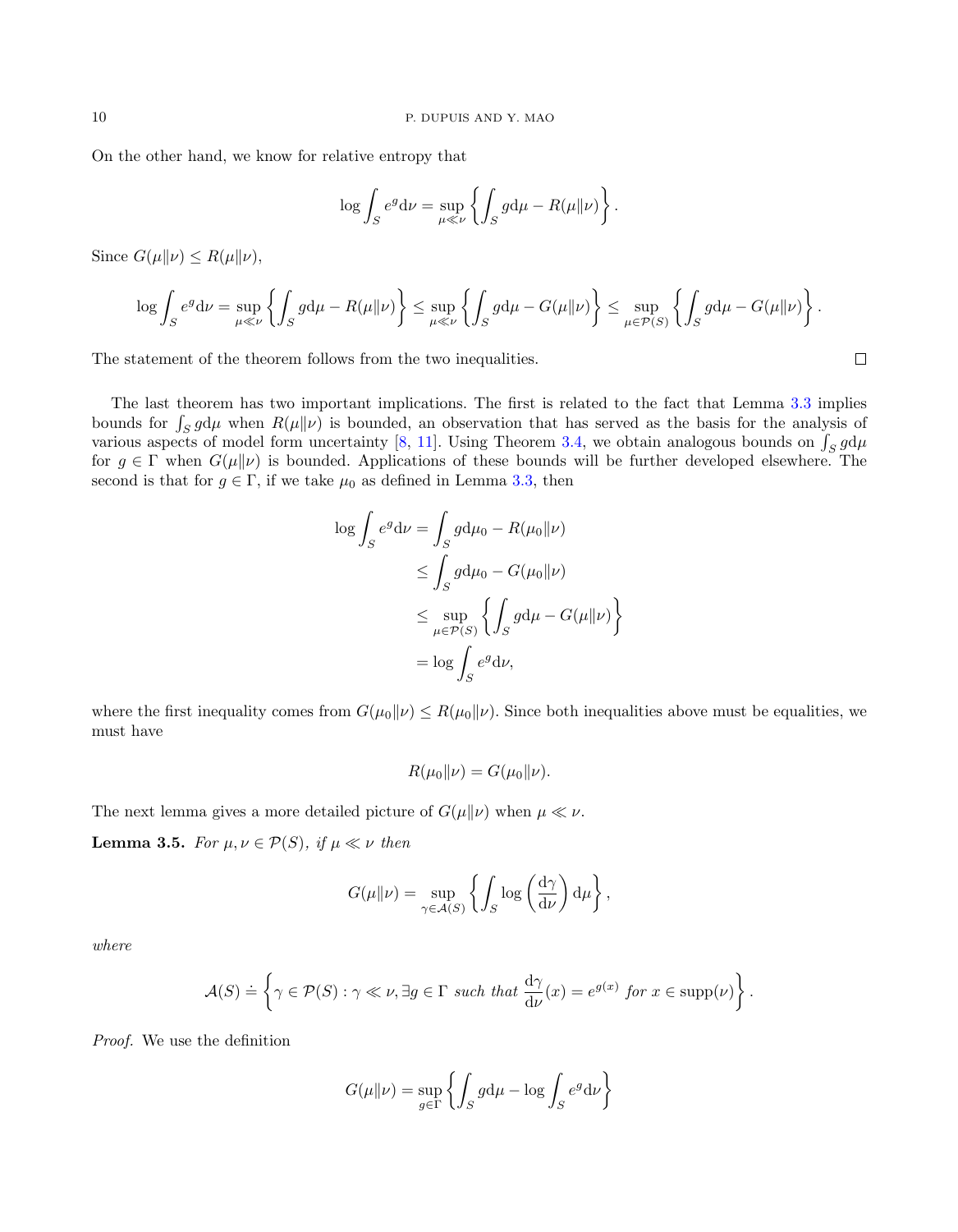to prove this lemma. For any  $g\in \Gamma,$  we define  $\gamma_g\in \mathcal{P}(S)$  by the relation

$$
\frac{\mathrm{d}\gamma_g}{\mathrm{d}\nu}(x) = \frac{e^{g(x)}}{\int_S e^g \mathrm{d}\nu}
$$

for  $x \in \text{supp}(\nu)$ , and  $\gamma_g(\text{supp}(\nu)^c) = 0$ . Then for  $x \in \text{supp}(\nu)$ ,

$$
\log\left(\frac{d\gamma_g}{d\nu}(x)\right) = g(x) - \log \int_S e^g d\nu.
$$

Since  $\mu \ll \nu$ , we have

$$
\int_{S} \log \left( \frac{d\gamma_g}{d\nu} \right) d\mu = \int_{S} g d\mu - \log \int_{S} e^g d\nu,
$$

and thus

$$
G(\mu\|\nu) = \sup_{g \in \Gamma} \left\{ \int_S g d\mu - \log \int_S e^g d\nu \right\} \le \sup_{\gamma \in \mathcal{A}(S)} \left\{ \int_S \log \left( \frac{d\gamma}{d\nu} \right) d\mu \right\}.
$$

On the other hand, for any  $\gamma\in\mathcal{A}(S),$  by definition, we can find a  $g_\gamma\in\Gamma$  such that

$$
g_{\gamma}(x) = \log\left(\frac{\mathrm{d}\gamma}{\mathrm{d}\nu}(x)\right)
$$

for  $x \in \text{supp}(\nu)$ . Then

$$
\int_{S} g_{\gamma} d\mu - \log \int_{S} e^{g_{\gamma}} d\nu = \int_{S} \log \left( \frac{d\gamma}{d\nu} \right) d\mu.
$$

Thus

$$
\sup_{\gamma \in \mathcal{A}(S)} \left\{ \int_S \log \left( \frac{d\gamma}{d\nu} \right) d\mu \right\} \le \sup_{g \in \Gamma} \left\{ \int_S g d\mu - \log \int_S e^g d\nu \right\} = G(\mu \| \nu).
$$

Combining the two inequalities completes the proof.

**Remark 3.6.** When  $\mu \in \mathcal{A}(S)$  we always have  $G(\mu \| \nu) = R(\mu \| \nu)$ . This is because if  $\gamma \in \mathcal{A}(S)$  then  $\mu \ll \gamma$ , and therefore

$$
\int_{S} \log \left(\frac{d\mu}{d\nu}\right) d\mu - \int_{S} \log \left(\frac{d\gamma}{d\nu}\right) d\mu = \int_{S} \log \left(\frac{d\mu}{d\gamma}\right) d\mu = R(\mu \|\gamma) \ge 0.
$$

Rearranging gives

$$
\int_{S} \log \left( \frac{d\gamma}{d\nu} \right) d\mu = R(\mu \| \nu) - R(\mu \| \gamma),
$$

 $\Box$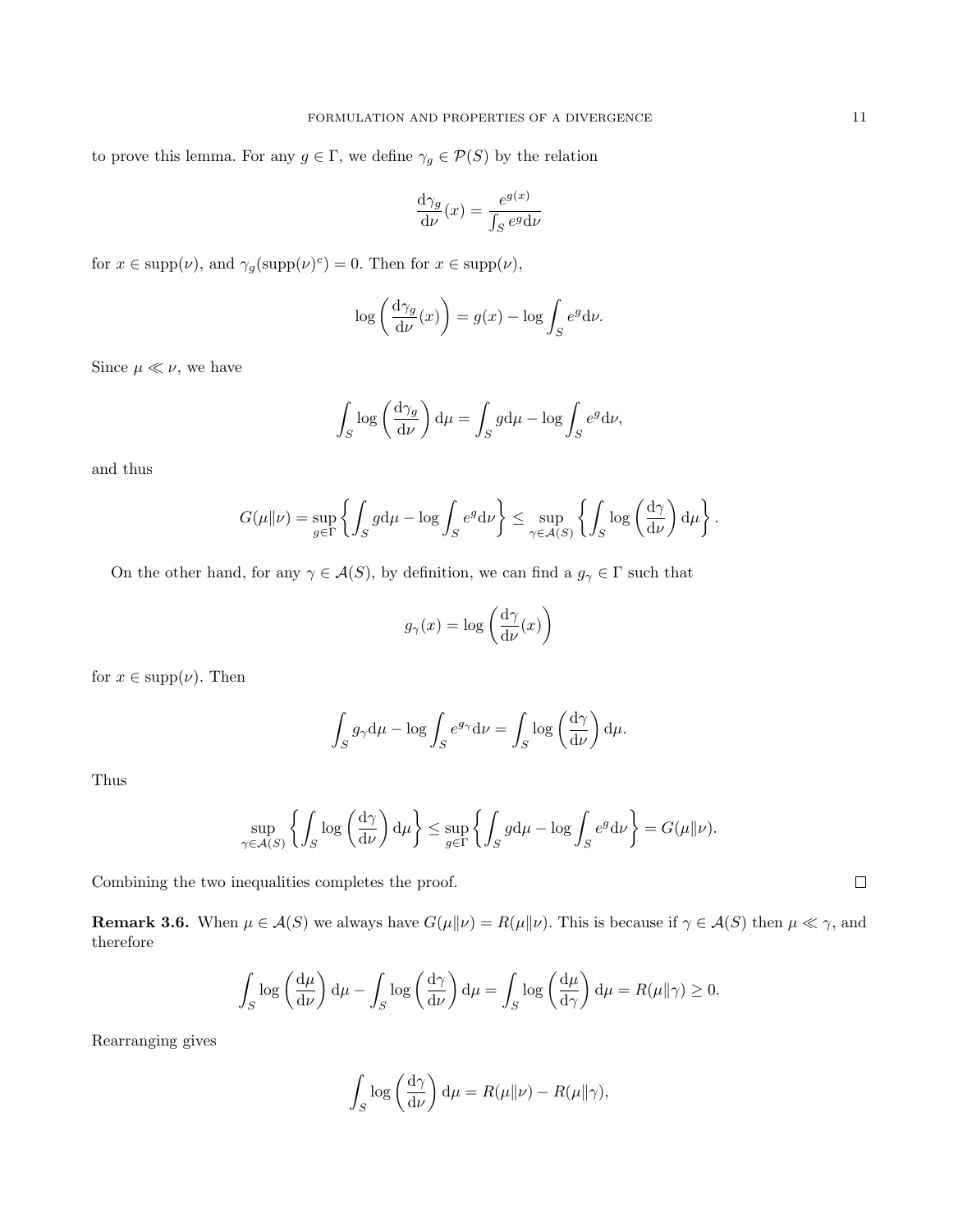and so

$$
G(\mu||\nu) = \sup_{\gamma \in \mathcal{A}(S)} \left\{ \int_S \log \left( \frac{d\gamma}{d\nu} \right) d\mu \right\} = R(\mu||\nu).
$$

This statement is not valid when  $\mu \ll \nu$  does not hold, since then  $\log(d\gamma/d\nu)$  is not defined in  $\text{supp}(\mu)\$ supp $(\nu)$ , thus

$$
\int_{S} \log \left(\frac{\mathrm{d}\gamma}{\mathrm{d}\nu}\right) \mathrm{d}\mu
$$

<span id="page-11-0"></span>is not well defined.

## 4. Connection with optimal transport theory

In the proceeding sections, we discussed general properties for the Γ-divergence with an admissible set  $\Gamma \subset C_b(S)$ . In this section, we discuss specific choices of Γ which relate the Γ-divergence with optimal transport theory. First we state some well known results in optimal transport theory.

# 4.1. Preliminary results from optimal transport theory

The results in this section are from Chapter 4 of [\[20\]](#page-36-14). The general Monge-Kantorovich mass transfer problem with given marginals  $\mu, \nu \in \mathcal{P}(S)$  and cost function  $c : S \times S \to \mathbb{R}_+$  is

$$
\mathcal{C}(c; \mu, \nu) \doteq \inf_{\pi \in \Pi(\mu, \nu)} \left\{ \int_{S \times S} c(x, y) \pi(\mathrm{d}x, \mathrm{d}y) \right\},\,
$$

where  $\Pi(\mu, \nu)$  denotes the collection of all probability measures on  $S \times S$  with first and second marginals being  $\mu$  and  $\nu$ , respectively.

A natural dual problem with respect to this is

$$
\mathcal{B}(c;\rho) \doteq \sup_{f \in \text{Lip}(c,S;C_b(S))} \left\{ \int_S f(x) \rho(\mathrm{d}x) \right\},\,
$$

where  $\rho = \mu - \nu$ ,  $C_b(S)$  denotes the set of bounded continuous functions mapping S to R and

$$
\text{Lip}(c, S; C_b(S)) \doteq \{ f \in C_b(S) : f(x) - f(y) \le c(x, y) \text{ for all } x, y \in S \}. \tag{4.1}
$$

We want to know when

<span id="page-11-4"></span><span id="page-11-2"></span>
$$
\mathcal{C}(c; \mu, \nu) = \mathcal{B}(c, \rho) \tag{4.2}
$$

holds. The following is a necessary and sufficient condition. As with many results in this section, one can extend in a trivial way to the case where costs are bounded from below, rather than non-negative. Recall that S is a Polish space.

<span id="page-11-1"></span>**Condition 4.1.** There is a nonempty subset  $Q \subset C_b(S)$  such that the cost  $c : S \times S \to [0, \infty]$  has the representation

<span id="page-11-3"></span>
$$
c(x, y) = \sup_{u \in Q} (u(x) - u(y)) \quad \text{for all } (x, y) \in S \times S.
$$
 (4.3)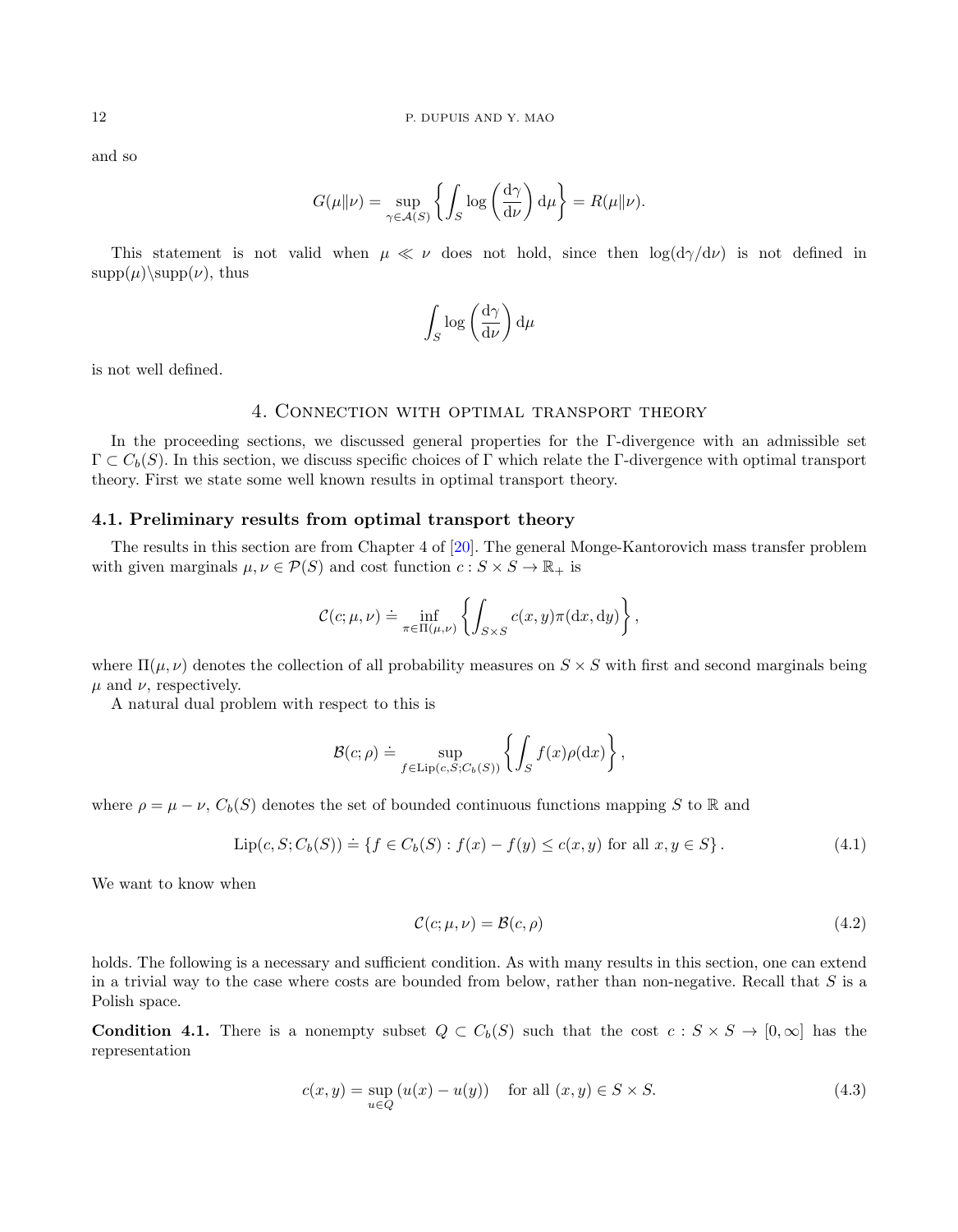<span id="page-12-0"></span>**Theorem 4.2.** ([\[20\]](#page-36-14), Thm. 4.6.6) Under Condition [4.1,](#page-11-1) [\(4.2\)](#page-11-2) holds. **Remark 4.3.** Condition [4.1](#page-11-1) implies that c satisfies the triangle inequality, *i.e.*, for all  $x, y, z \in S$ 

$$
c(x, z) \le c(x, y) + c(y, z).
$$

This follows easily from

$$
\sup_{u \in Q} (u(x) - u(z)) = \sup_{u \in Q} ((u(x) - u(y)) + (u(y) - u(z)))
$$
  

$$
\leq \sup_{u \in Q} (u(x) - u(y)) + \sup_{u \in Q} (u(y) - u(z)).
$$

On the other hand, Condition [4.1](#page-11-1) also allows for a wide range of choices of  $c(x, y)$ . For example, suppose that c is a continuous metric on  $S$ , where continuity is with respect to the underlying metric of  $S$ . Then we can choose

$$
Q = \{ \min(c(x, x_0), n) : x_0 \in S, n \in \mathbb{N} \}.
$$

It is easily verified that  $Q \subset C_b(S)$ , and that with this choice of  $Q$  [\(4.3\)](#page-11-3) holds.

# 4.2. Γ-divergence with the choice  $\Gamma = \text{Lip}(c, S; C_b(S))$

Suppose  $\Gamma = \text{Lip}(c, S; C_b(S))$ , with  $c : S \times S \to [0, \infty]$  satisfying Condition [4.1.](#page-11-1) To make the presentation simple, we have assumed that c is non-negative, and further assume it is symmetric, meaning  $c(x, y) = c(y, x) \ge 0$ for any  $x, y \in S$ . To distinguish from  $W_{\Gamma}(\mu - \nu)$  for general  $\Gamma$ , we denote the transport cost for  $\mu, \nu \in \mathcal{P}(S)$  by

$$
W_c(\mu,\nu) \doteq \sup_{g \in \text{Lip}(c,S;C_b(S))} \left\{ \int_S g d(\mu - \nu) \right\}.
$$

Then by Theorem [4.2](#page-12-0)

$$
W_c(\mu,\nu) = \sup_{g \in \text{Lip}(c,S;C_b(S))} \left\{ \int_S g d(\mu - \nu) \right\} = \inf_{\pi \in \Pi(\mu,\nu)} \left\{ \int_{S \times S} c(x,y) \pi(\mathrm{d}x,\mathrm{d}y) \right\}.
$$

<span id="page-12-1"></span>**Condition 4.4.** Suppose  $\text{Lip}(c, S; C_b(S))$  is measure determining, i.e., for all  $\mu, \nu \in \mathcal{P}(S), \mu \neq \nu$ , there exists  $f \in \text{Lip}(c, S; C_b(S))$  such that

$$
\int_{S} f d\mu \neq \int_{S} f d\nu.
$$

**Remark 4.5.** It is well known that if  $d(x, y)$  denotes the metric on S, then Lip( $d, S; C_b(S)$ ) is determining. Hence a simple sufficient assumption for Condition [4.4](#page-12-1) is that for some  $\theta > 0$ ,  $\theta d(x, y) \leq c(x, y)$  for  $x, y \in S$ . In fact, it is enough that for each compact set  $K \subset S$  there is  $\theta$  with  $\theta d(x, y) \leq c(x, y)$  for  $x, y \in S$ . To see this, let  $f \in \text{Lip}(d, S; C_b(S))$  satisfy

$$
\int_{S} f d\mu \ge \int_{S} f d\nu + \delta,
$$

where  $\delta > 0$  and we can assume that  $0 \le f \le 1$ . Since a single probability measure is always tight we can find a compact set K such that  $\mu(K^c) \le \delta/8$  and  $\nu(K^c) \le \delta/8$ . Then under the assumption f is bounded and Lipschitz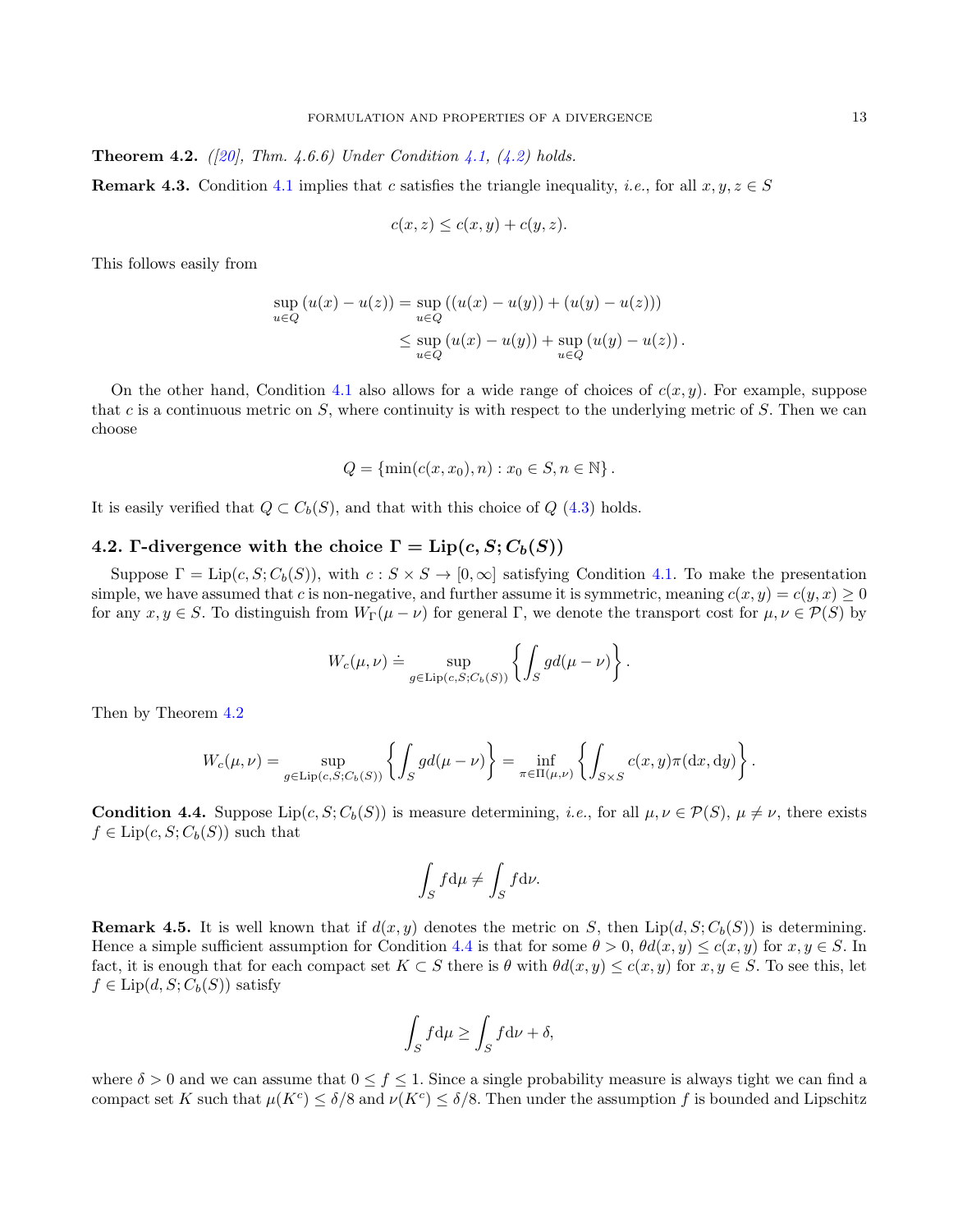continuous with respect to  $c$  on  $K$ , and using

$$
f(z) = \min\{c(z, x) + f(x), x \in K\} \wedge 1
$$

to redefine f off K, we obtain  $f \in \text{Lip}(c, S; C_b(S))$  such that

$$
\int_{S} f d\mu \ge \int_{S} f d\nu + \delta/2.
$$

Under Condition [4.4,](#page-12-1)  $\Gamma$  is admissible (see Def. [2.2\)](#page-4-3), and by Theorem [2.4](#page-4-0)

<span id="page-13-0"></span>
$$
G_{\Gamma}(\mu \| \nu) = \sup_{g \in \Gamma} \left\{ \int_{S} g d\mu - \log \int_{S} e^{g} d\nu \right\} = \inf_{\gamma \in \mathcal{P}(S)} \left\{ W_c(\mu, \gamma) + R(\gamma \| \nu) \right\}. \tag{4.4}
$$

Hence by choosing Γ properly, we get that the Γ-divergence is an infimal convolution of relative entropy, which is a convex function of likelihood ratios, and an optimal transport cost, which depends on a cost structure on the space S. Natural questions to raise here are the following.

i) Do there exist optimizers  $\gamma^*$  and  $g^*$  in the variational problem [\(4.4\)](#page-13-0)? If so, are they unique?

- ii) How can one characterize  $\gamma^*$  and  $g^*$ ?
- iii) For a fixed  $\nu \in \mathcal{P}(S)$  (resp.,  $\mu \in \mathcal{P}(S)$ ), what is the effect of a perturbation of  $\mu$  (resp.,  $\nu$ ) on  $G_{\Gamma}(\mu||\nu)$ ?

We will address these questions sequentially in this section. From now on, we will drop the subscript Γ in this section for the simplicity of writing. We consider the case where  $G(\mu||\nu) < \infty$ . To impose additional constraints on  $\mu$  and  $\nu$  such that  $G(\mu||\nu) < \infty$  holds, we make a further assumption on c.

<span id="page-13-1"></span>**Condition 4.6.** There exists  $a: S \to \mathbb{R}_+$  such that

$$
c(x, y) \le a(x) + a(y).
$$

Now consider  $\mu, \nu \in L^1(a) \doteq \{ \theta \in \mathcal{P}(S) : \int_S a(x) \theta(\mathrm{d}x) < \infty \}.$  Then

$$
G(\mu||\nu) = \inf_{\gamma \in \mathcal{P}(S)} \{W_c(\mu, \gamma) + R(\gamma||\nu)\}
$$
  
\n
$$
\leq W_c(\mu, \nu)
$$
  
\n
$$
= \inf_{\pi \in \Pi(\mu, \nu)} \left\{ \int_{S \times S} c(x, y)\pi(\mathrm{d}x, \mathrm{d}y) \right\}
$$
  
\n
$$
\leq \inf_{\pi \in \Pi(\mu, \nu)} \left\{ \int_{S \times S} [a(x) + a(y)]\pi(\mathrm{d}x, \mathrm{d}y) \right\}
$$
  
\n
$$
= \int_S a(x)\mu(\mathrm{d}x) + \int_S a(y)\nu(\mathrm{d}y)
$$
  
\n
$$
< \infty.
$$

We will assume the following mild conditions on the space S and cost c to make  $Lip(c, S; C_b(S))$  precompact.

<span id="page-13-2"></span>**Condition 4.7.** There exists  ${K_m}_{m \in \mathbb{N}}$  such that  $K_m \subset S$  is compact,  $K_m \subset K_{m+1}$  for all  $m \in \mathbb{N}$ , and  $S = \bigcup_{m \in \mathbb{N}} K_m$ . For each m, there exists  $\hat{\theta}_m : \mathbb{R}_+ \to \mathbb{R}_+$ , such that  $\lim_{a \to 0} \theta_m(a) = 0$ , and  $\delta_m > 0$ , such that for any  $x, y \in K_m$  satisfying  $d(x, y) \leq \delta_m$ ,

$$
c(x, y) \le \theta_m(d(x, y)).
$$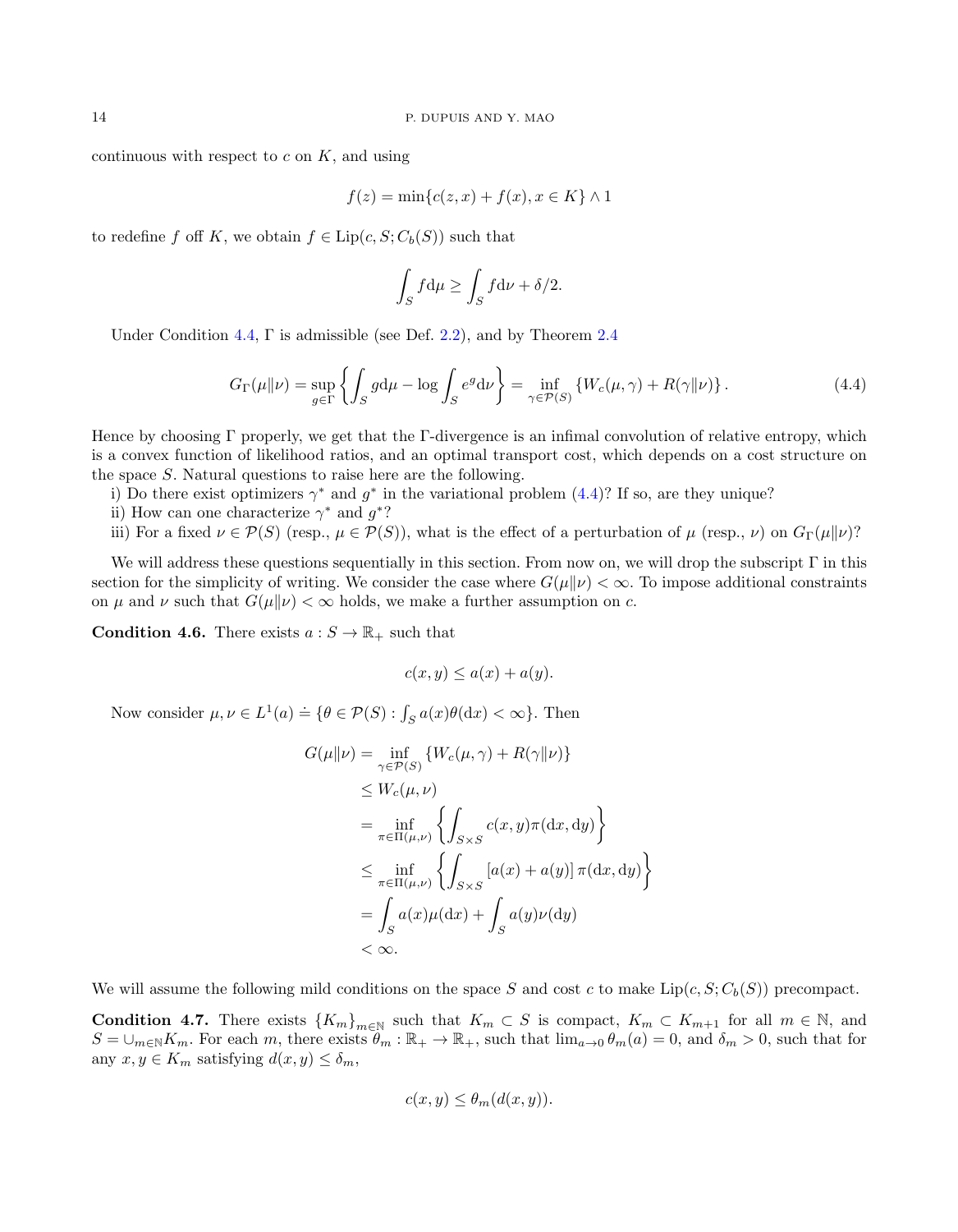Recalling the definition [\(4.1\)](#page-11-4), we define the unbounded version as follows

$$
Lip(c, S) \doteq \{ f \in C(S) : f(x) - f(y) \le c(x, y) \text{ for all } x, y \in S \},
$$

where  $C(S)$  is the set of continuous functions mapping S to R. Before we proceed, we state the following lemma, which will be used repeatedly in this section.

<span id="page-14-1"></span>**Lemma 4.8.** If  $g \in \text{Lip}(c, S)$  and  $\theta, \nu \in \mathcal{P}(S)$  satisfy  $\int_S |g| d\theta < \infty$ , then

$$
\int_{S} g d\theta - \log \int_{S} e^{g} d\nu \le G(\theta \| \nu) \le R(\theta \| \nu).
$$

*Proof.* We use a standard truncation argument. Since by Lemma [3.1](#page-7-2) we already have  $G(\theta||\nu) \leq R(\theta||\nu)$ , we only need to prove the first inequality in the statement of the lemma. If  $\int_{S} e^{g} d\nu = \infty$ , then

$$
\int_{S} g d\theta - \log \int_{S} e^{g} d\nu = -\infty < 0 \le G(\theta \| \nu).
$$

Hence we only need consider the case  $\int_S e^g d\nu < \infty$ . Let  $g_n = \min(\max(g, -n), n) \in \text{Lip}(c, S; C_b(S)) = \Gamma$  for  $n \in \mathbb{N}$ . We have  $|g_n(x)| \leq |g(x)|$  and

$$
\lim_{n \to \infty} g_n(x) = g(x) \quad x \in S.
$$

Thus by the dominated convergence theorem  $\lim_{n\to\infty} \int_S g_n d\theta = \int_S g d\theta$ . Also we have

$$
e^{g_n(x)} \le e^{g(x)} + 1
$$
 and  $\lim_{n \to \infty} e^{g_n(x)} = e^{g(x)}$ .

Then again using the dominated convergence theorem,  $\lim_{n\to\infty} \int_S e^{g_n} d\nu = \int_S e^g d\nu$ . Together with [\(1.1\)](#page-1-1), this gives

$$
\int_{S} g d\theta - \log \int_{S} e^{g} d\nu = \lim_{n \to \infty} \left( \int_{S} g_{n} d\theta - \log \int_{S} e^{g_{n}} d\nu \right)
$$

$$
\leq \sup_{f \in \Gamma} \left\{ \int_{S} f d\theta - \log \int_{S} e^{f} d\nu \right\}
$$

$$
= G(\theta \| \nu).
$$

 $\Box$ 

Now we are ready to state the first main theorem of this section.

<span id="page-14-0"></span>**Theorem 4.9.** Suppose Conditions [4.1,](#page-11-1) [4.4,](#page-12-1) [4.6](#page-13-1) and [4.7](#page-13-2) are satisfied. Fix  $\mu, \nu \in L^1(a)$ . Then the following conclusions hold.

1) There exists a unique optimizer  $\gamma^*$  in the expression [\(4.4\)](#page-13-0).

2) There exists an optimizer  $g^* \in \text{Lip}(c, S)$  in the expression  $(4.4)$ , which is unique up to an additive constant in supp $(\mu)$  ∪ supp $(\nu)$ .

3)  $g^*$  and  $\gamma^*$  satisfy the following conditions: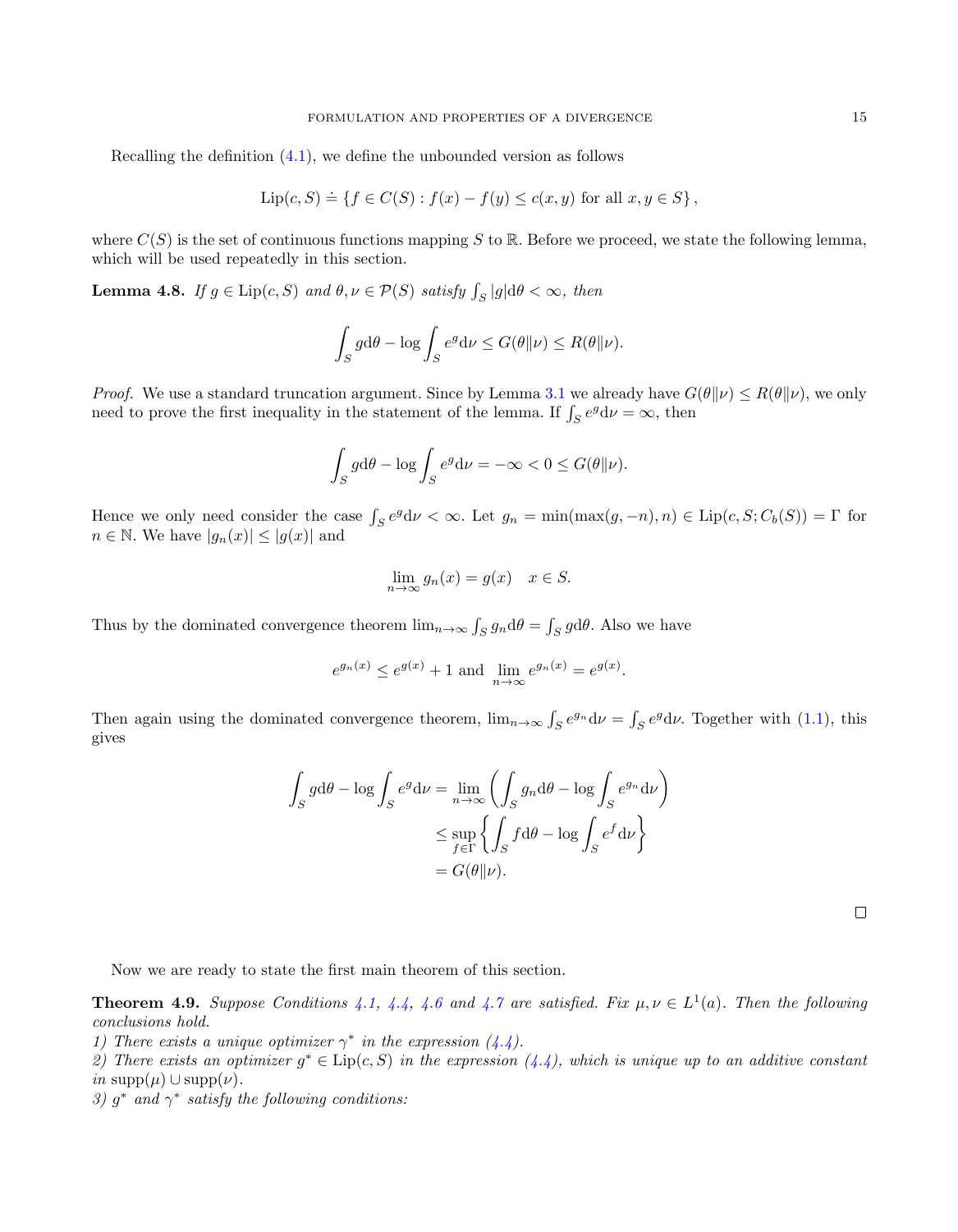i)

$$
\frac{d\gamma^*}{d\nu}(x) = \frac{e^{g^*(x)}}{\int_S e^{g^*(y)}d\nu}, \quad \nu - a.s.
$$

ii)

$$
W_c(\mu, \gamma^*) = \int_S g^* d(\mu - \gamma^*).
$$

Remark 4.10. With many analogous expressions related to relative entropy, one can only conclude the uniqueness of  $\gamma^*$  and  $g^*$  (up to constant addition) almost everywhere according to either the measure  $\mu$  or  $\nu$ . However, because of the regularity condition  $g^* \in \text{Lip}(c, S; C(S))$  and Condition [4.7,](#page-13-2) the uniqueness of  $g^*$  (up to constant addition) on  $\text{supp}(\mu) \cup \text{supp}(\nu)$  will follow.

*Proof.* For  $n \in \mathbb{N}$  consider  $\gamma_n \in \mathcal{P}(S)$  that satisfies

$$
R(\gamma_n \| \nu) + W_c(\mu, \gamma_n) \le G(\mu \| \nu) + 1/n.
$$

Then by Lemma 1.4.3(c) in [\[9\]](#page-36-0)  $\{\gamma_n\}_{n\geq 1}$  is precompact in the weak topology, and thus has a convergent subsequence  $\{\gamma_{n_k}\}_{k\geq 1}$ . Denote  $\gamma^* = \lim_{k\to\infty} \gamma_{n_k}$ . Then by the lower semicontinuity of both  $R(\cdot|\nu)$  and  $W_c(\mu, \cdot)$ , we have

$$
R(\gamma^* \| \nu) + W_c(\mu, \gamma^*) \le \liminf_{k \to \infty} (R(\gamma_{n_k} \| \nu) + W_c(\mu, \gamma_{n_k})) \le G(\mu \| \nu).
$$

Since

$$
G(\mu||\nu) = \inf_{\gamma \in \mathcal{P}(S)} \left\{ R(\gamma||\nu) + W_c(\mu, \gamma) \right\} \le R(\gamma^*||\nu) + W_c(\mu, \gamma^*)
$$

it follows that

$$
G(\mu\|\nu) = R(\gamma^*\|\nu) + W_c(\mu, \gamma^*),
$$

which shows that  $\gamma^*$  is an optimizer in expression [\(4.4\)](#page-13-0). If there exist two optimizers  $\gamma_1 \neq \gamma_2$ , the strict convexity of  $R(\cdot||\nu)$  and convexity of  $W_c(\mu, \cdot)$  imply that for  $\gamma_3 = \frac{1}{2}(\gamma_1 + \gamma_2)$ 

$$
R(\gamma_3 \|\nu) + W_c(\mu, \gamma_3) < \frac{1}{2} \left( (R(\gamma_1 \|\nu) + W_c(\mu, \gamma_1)) + (R(\gamma_2 \|\nu) + W_c(\mu, \gamma_2)) \right) \\ = G(\mu \|\nu) \le R(\gamma_3 \|\nu) + W_c(\mu, \gamma_3),
$$

a contradiction. Thus the existence and uniqueness of an optimizer  $\gamma^*$  of [\(4.4\)](#page-13-0) is proved, which establishes 1) in the statement of the theorem. Before proceeding, we establish the following lemma, whose proof appears in the Appendix.

<span id="page-15-0"></span>**Lemma 4.11.** If  $g \in \text{Lip}(c, S)$ , then  $\int_S g \, d\gamma^* < \infty$ .

Now we consider the other variational representation of  $G(\mu||\nu)$ , which is

$$
G(\mu\|\nu) = \sup_{g \in \text{Lip}(c, S; C_b(S))} \left\{ \int_S g d\mu - \log \int_S e^g d\nu \right\}.
$$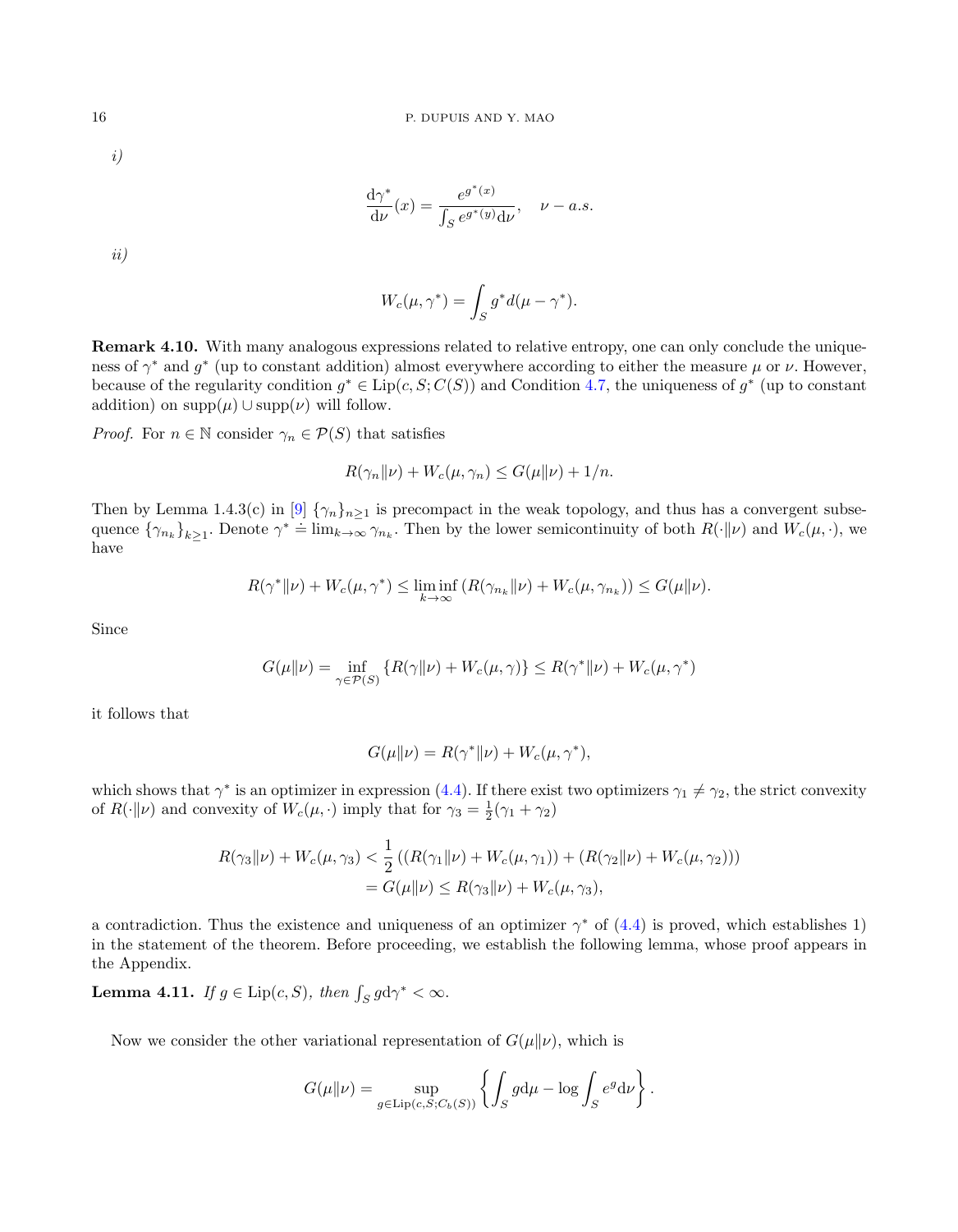Take  $g_n \in \text{Lip}(c, S; C_b(S))$  such that

$$
G(\mu\|\nu) - 1/n \le \int_S g_n \, \mathrm{d}\mu - \log \int_S e^{g_n} \, \mathrm{d}\nu \le G(\mu\|\nu).
$$

Without loss of generality, we can assume  $g_n(x_0) = 0$  for some fixed  $x_0 \in K_0 \subset S$ . Since for any  $m \in \mathbb{N}$   $K_m \subset S$ is compact, we have that  ${g_n}_{n\in\mathbb{N}}$  is bounded and equicontinuous on  $K_m$  by Condition [4.7.](#page-13-2) By the Arzelà-Ascoli theorem, there exists a subsequence of  ${g_n}_{n\in\mathbb{N}}$  that converges uniformly in  $K_m$ . Using a diagonalization argument, by taking subsequences sequentially along  ${K_m}_{m\in\mathbb{N}}$ , where the next subsequence is a subsequence of the former one, and taking one element from each sequence, we conclude there exists a subsequence  ${g_{n_j}}_{j \in \mathbb{N}}$ that converges uniformly in any  $K_m$ . Since  $S = \cup_{m \in \mathbb{N}} K_m$ , we conclude that  $\{g_{n_j}\}_{j \in \mathbb{N}}$  converges pointwise in S. Denotes its limit by  $g^*$ . It can be easily verified that  $g^* \in \text{Lip}(c, S)$ .

Since  $g_{n_j}(x) \le g_{n_j}(x_0) + c(x_0, x) \le a(x_0) + a(x)$  and  $\int_S (a(x_0) + a(x)) d\mu < \infty$ , by the dominated convergence theorem  $\lim_{j\to\infty} \int_S g_{n_j} d\mu = \int_S g^* d\mu$ . By Fatou's lemma, we have  $\liminf_{j\to\infty} \int_S e^{g_{n_j}} d\nu \ge \int e^{g^*} d\nu$ , and therefore

$$
-\log \int e^{g^*} d\nu \ge \limsup_{j \to \infty} -\int_S e^{g_{n_j}} d\nu.
$$

Putting these together, we have

$$
G(\mu||\nu) = \sup_{g \in \text{Lip}(c, S; C_b(S))} \left\{ \int_S g d\mu - \log \int_S e^g d\nu \right\}
$$
  
\n
$$
\leq \limsup_{j \to \infty} \left\{ \int_S g_{n_j} d\mu - \log \int_S e^{g_{n_j}} d\nu \right\}
$$
  
\n
$$
\leq \int_S g^* d\mu - \log \int_S e^{g^*} d\nu
$$
  
\n
$$
= \left( \int_S g^* d\mu - \int_S g^* d\gamma^* \right) + \left( \int_S g^* d\gamma^* - \log \int_S e^{g^*} d\nu \right).
$$

We can add and subtract  $\int_S g^* d\gamma^*$  because we have proved in Lemma [4.11](#page-15-0) that  $\gamma^*$  is integrable with respect to functions in  $\text{Lip}(c, S)$ , and  $g^* \in \text{Lip}(c, S)$ . By Lemma [4.8](#page-14-1) we have

$$
\int_{S} g^* \mathrm{d} \gamma^* - \log \int_{S} e^{g^*} \mathrm{d} \nu \leq R(\gamma^* \| \nu).
$$

We also have

$$
\int_{S} g^* \mathrm{d}\mu - \int_{S} g^* \mathrm{d}\gamma^* \le W_c(\mu, \gamma^*),
$$

which is due to

$$
W_c(\mu, \gamma^*) = \sup_{g \in \text{Lip}(c, S; C_b(S))} \int_S g d(\mu - \gamma^*)
$$
  
\n
$$
\geq \limsup_{n \to \infty} \int_S \max(\min(g^*, n), -n) d(\mu - \gamma^*)
$$
  
\n
$$
= \int_S g^* d(\mu - \gamma^*),
$$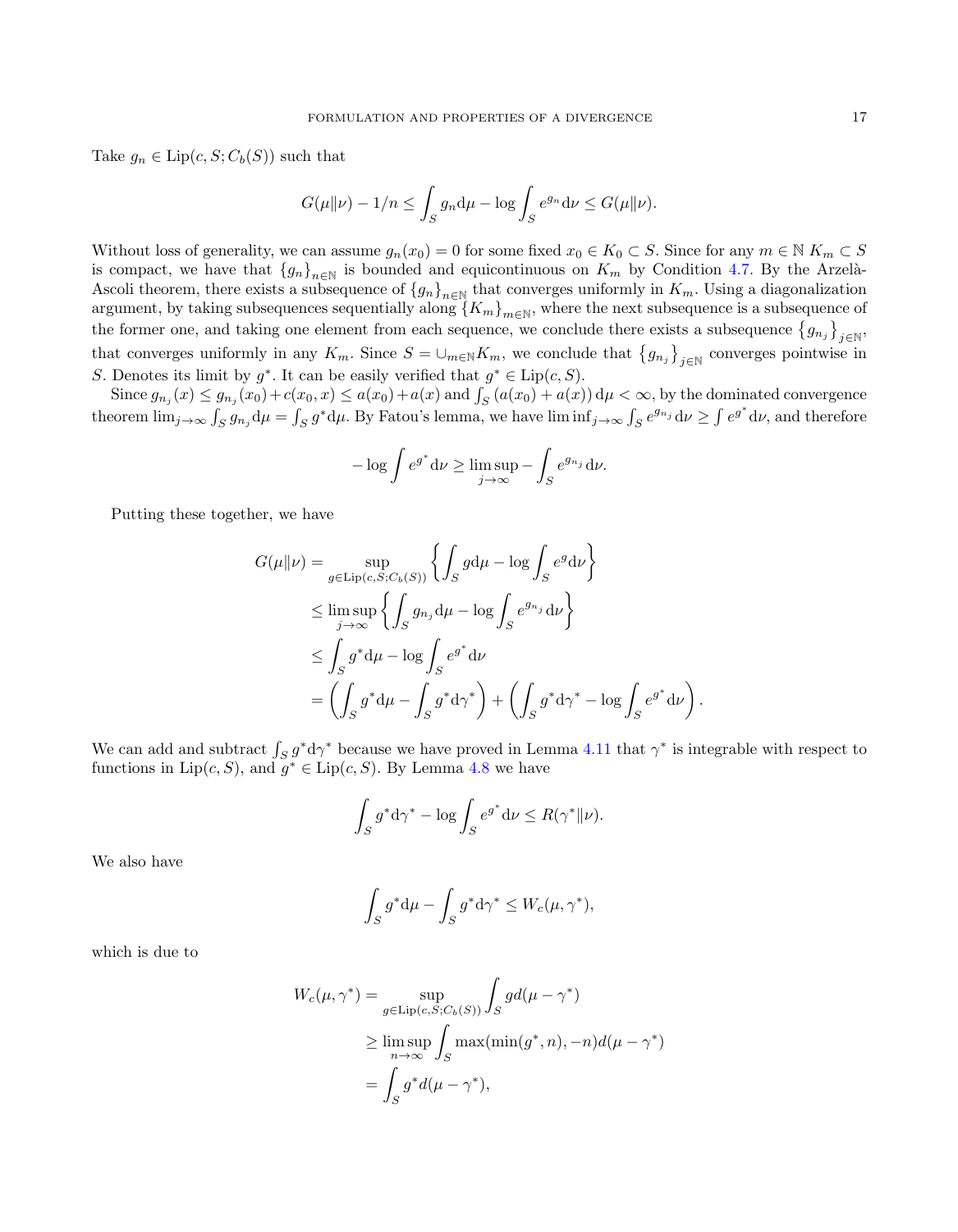#### 18 P. DUPUIS AND Y. MAO

where the last equality is because of the dominated convergence theorem and integrability of  $|g^*|$  with respect to  $\mu$  and  $\gamma^*$  (Lem. [4.11\)](#page-15-0). We can therefore continue the calculation above as

$$
\left(\int_{S} g^* \mathrm{d}\mu - \int_{S} g^* \mathrm{d}\gamma^*\right) + \left(\int_{S} g^* \mathrm{d}\gamma^* - \log \int_{S} e^{g^*} \mathrm{d}\nu\right) \le W_c(\mu, \gamma^*) + R(\gamma^* \|\nu) = G(\mu\|\nu).
$$

Since both the upper and lower bounds on the inequalities coincide, we must have all inequalities to be equalities, and therefore

$$
G(\mu\|\nu) = \int_S g^* \mathrm{d}\mu - \log \int_S e^{g^*} \mathrm{d}\nu, \qquad \int_S g^* \mathrm{d}\mu - \int_S g^* \mathrm{d}\gamma^* = W_c(\mu, \gamma^*),
$$

and

$$
\int_{S} g^* \mathrm{d}\gamma^* - \log \int_{S} e^{g^*} \mathrm{d}\nu = R(\gamma^* || \nu).
$$

The last equation gives us the relationship

$$
\frac{d\gamma^*}{d\nu}(x) = \frac{e^{g^*(x)}}{\int_S e^{g^*}d\nu} \quad \nu - a.s.
$$

Thus we have shown the existence of optimizer  $g^* \in Lip(c, S)$  and its relationship with  $\gamma^*$ . Lastly, for any other optimizer  $\bar{g} \in \text{Lip}(c, S)$  the analogous argument shows

$$
\frac{\mathrm{d}\gamma^*}{\mathrm{d}\nu}(x) = \frac{e^{\bar{g}(x)}}{\int_S e^{\bar{g}}\mathrm{d}\nu} \quad \nu - a.s.
$$

Hence uniqueness of the optimizer  $g^*$  in supp $(\nu)$  up to  $\nu - a.s.$  is also proved.

To determine the uniqueness of the optimizer  $g^*$  in supp $(\mu)$ , we take an optimal transport plan between  $\mu$ and  $\gamma^*, \pi^* \in \Pi(\mu, \gamma^*)$  for  $W_c(\mu, \gamma^*)$ , which means

$$
W_c(\mu, \gamma^*) = \inf_{\pi \in \Pi(\mu, \gamma^*)} \left\{ \int_{S \times S} c(x, y) \pi(\mathrm{d}x, \mathrm{d}y) \right\} = \int_{S \times S} c(x, y) \pi^*(\mathrm{d}x, \mathrm{d}y).
$$

(Note that c satisfying Condition [4.1](#page-11-1)is lower semicontinuous, and therefore  $(2]$ , Thm. 1.5) shows the existence of an optimal transport plan  $\pi^*$ .)

Since  $g^*(x) - g^*(y) \le c(x, y)$ ,

$$
W_c(\mu, \gamma^*) = \int_{S \times S} c(x, y) \pi^* (\mathrm{d}x, \mathrm{d}y)
$$
  
\n
$$
\geq \int_{S \times S} [g^*(x) - g^*(y)] \pi^* (\mathrm{d}x, \mathrm{d}y)
$$
  
\n
$$
= \int_S g^*(x) (\mu - \gamma^*) (\mathrm{d}x)
$$
  
\n
$$
= W_c(\mu, \gamma^*).
$$

Then the only inequality above must be equality, which implies that for  $(x, y) \in \text{supp}(\gamma^*)$ ,  $g^*(x) - g^*(y) = c(x, y)$ ,  $\pi^* - a.s.$  This is also true for any other optimizer  $\bar{g} \in \text{Lip}(c, S)$  for [\(4.4\)](#page-13-0). Thus we are able to determine  $g^*$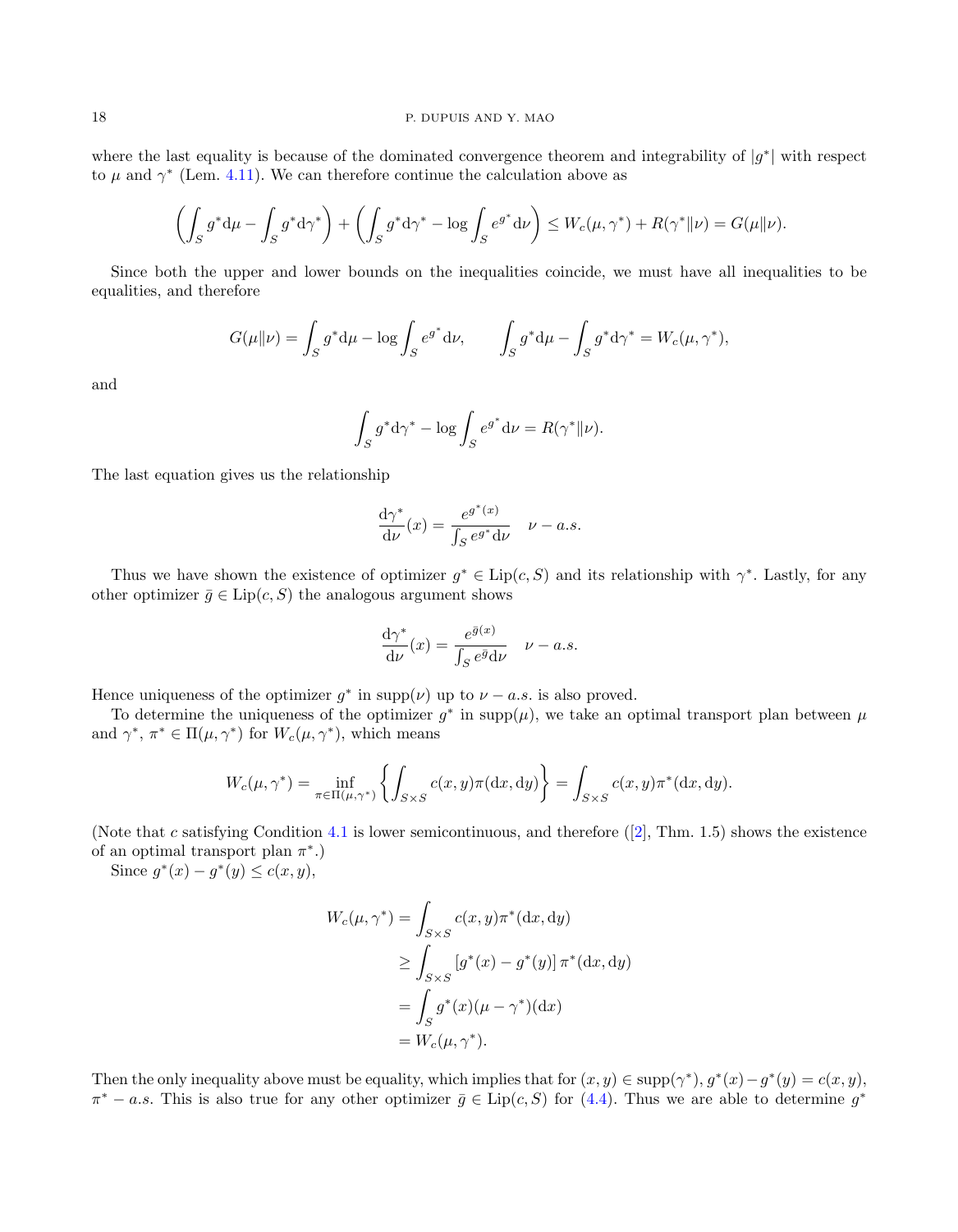uniquely in supp( $\mu$ )  $\mu - a.s.$  with the help of  $\pi^*$  and data of  $g^*$  in supp( $\nu$ ). Lastly, since  $g^* \in Lip(c, S)$  and by Condition [4.7,](#page-13-2) we conclude the uniqueness of  $g^*$  in  $\text{supp}(\mu) \cup \text{supp}(\nu)$  by the continuity of  $g^*$ .  $\Box$ 

**Remark 4.12.** When  $\mu \ll \nu$  Theorem [4.9](#page-14-0) implies that for some constant  $c_0$ 

$$
g^*(x) = \log\left(\frac{d\gamma^*}{d\nu}(x)\right) - c_0 \quad \nu - a.s.
$$

Hence

$$
G(\mu\|\nu) = \int_S g^* \mathrm{d}\mu - \log \int_S e^{g^*} \mathrm{d}\nu = \int_S \log \left(\frac{\mathrm{d}\gamma^*}{\mathrm{d}\nu}(x)\right) \mathrm{d}\mu,
$$

and so the Γ-divergence of  $\mu$  with respect to  $\nu$  looks like a "modified" version of relative entropy.

The next theorem tells us that 3) of Theorem [4.9](#page-14-0) is not only a description of the pair of optimizer  $(g^*, \gamma^*)$ , but also a characterization of it.

<span id="page-18-0"></span>**Theorem 4.13.** Suppose Conditions [4.1,](#page-11-1) [4.4,](#page-12-1) [4.6](#page-13-1) and [4.7](#page-13-2) are satisfied. Fix  $\mu, \nu \in L^1(a)$ . If  $g_1 \in \text{Lip}(c, S)$  and  $\gamma_1 \in \mathcal{P}(S)$  satisfy condition 3) in Theorem [4.9,](#page-14-0) then  $(g_1, \gamma_1)$  are optimizers in the corresponding variational problem  $(4.4)$ :

$$
G_{\Gamma}(\mu\|\nu) = \int_{S} g_1 \mathrm{d}\mu - \log \int_{S} e^{g_1} \mathrm{d}\nu = W_c(\mu, \gamma_1) + R(\gamma_1\|\nu).
$$

Proof. The theorem follows from the two variational characterization of Γ-divergence in [\(4.4\)](#page-13-0). Condition 3) of Theorem [4.9](#page-14-0) implies

$$
R(\gamma_1 \| \nu) = \int_S g_1 \mathrm{d}\gamma_1 - \log \int_S e^{g_1} \mathrm{d}\nu \text{ and } W_c(\mu, \gamma_1) = \int_S g_1 d(\mu - \gamma_1),
$$

and therefore

$$
R(\gamma_1 \| \nu) + W_c(\mu, \gamma_1) = \int_S g_1 \mathrm{d}\mu - \log \int_S e^{g_1} \mathrm{d}\nu.
$$

This implies

$$
G(\mu||\nu) = \inf_{\gamma \in \mathcal{P}(S)} \{ R(\gamma||\nu) + W_c(\mu, \gamma) \}
$$
  
\n
$$
\leq R(\gamma_1||\nu) + W_c(\mu, \gamma_1)
$$
  
\n
$$
= \int_S g_1 d\mu - \log \int_S e^{g_1} d\nu
$$
  
\n
$$
\leq \sup_{g \in \Gamma} \{ \int_S g d\mu - \log \int_S e^{g} d\nu \}
$$
  
\n
$$
= G(\mu||\nu).
$$

The first inequality comes from the fact that  $\gamma_1 \in \mathcal{P}(S)$ , while the second needs a little more discussion, which will be given below. Assuming this, the last display shows that  $(g_1, \gamma_1)$  are optimizers. The second inequality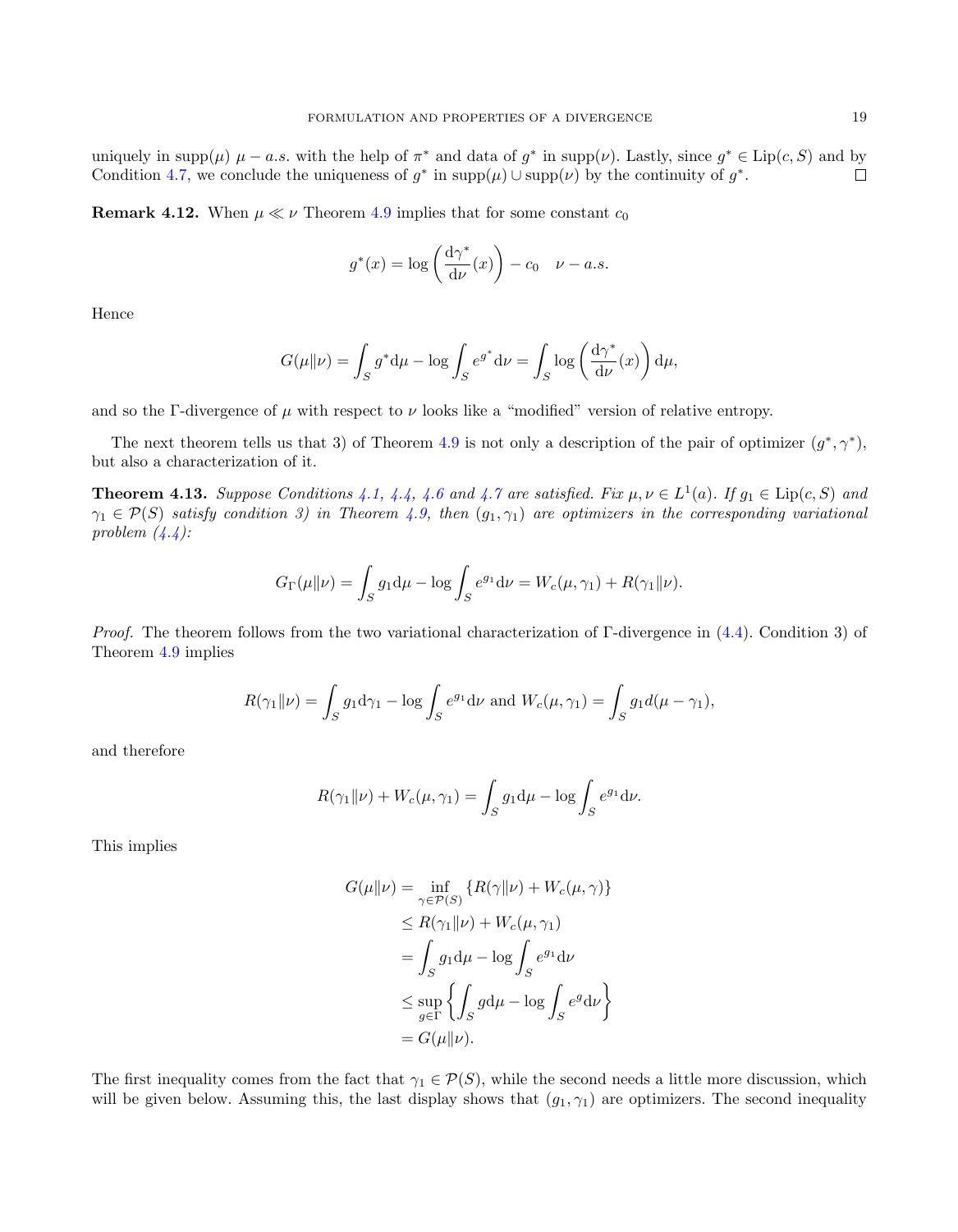follows from Lemma [4.8](#page-14-1) and the fact that

$$
\int_{S} |g_1(x)| \mu(\mathrm{d}x) \le \int_{S} |[g_1(0)| + c(0, x)] \mu(\mathrm{d}x) \le \int_{S} |[g_1(0)| + a(0) + a(x)] \mu(\mathrm{d}x) < \infty.
$$

The proof is complete.

The last theorem answers questions i) and ii) raised earlier in this section, now we want to answer iii), which is to characterize the directional derivatives of  $G(\mu||\nu)$  in the one variable when fixing the other, e.g.,

$$
\lim_{\varepsilon \to 0^+} \frac{1}{\varepsilon} \left( G(\mu + \varepsilon \rho \| \nu) - G(\mu \| \nu) \right)
$$

for  $\rho \in \mathcal{M}_0(S)$  which satisfies certain conditions. From Theorem [4.9](#page-14-0) and remarks following it we know that any optimizer  $g^*$  of expression [\(4.4\)](#page-13-0) is unique in  $\text{supp}(\mu) \cup \text{supp}(\nu)$ . However, there is still freedom to choose  $g^*$  in  $S\backslash \{\text{supp}(\mu) \cup \text{supp}(\nu)\}\$ , since the variational problem in [\(4.4\)](#page-13-0) does not take into account of the information of g<sup>\*</sup> outside supp $(\mu) \cup \text{supp}(\nu)$ , other than requiring that g<sup>\*</sup> belong to Lip(c, S). We will define a special g<sup>\*</sup> that is uniquely defined not only in supp( $\mu$ ) and supp( $\nu$ ), but also on  $S \setminus {\text{supp}}(\mu) \cup \text{supp}(\nu)$ . For  $x \in$  $S\backslash \{\text{supp}(\mu) \cup \text{supp}(\nu)\},\$ 

$$
g_{+}^{*}(x) \doteq \inf_{y \in \text{supp}(\nu)} \left\{ g^{*}(y) + c(x, y) \right\},\tag{4.5}
$$

also known as the "c-transform" in the optimal transport literature. The following lemma confirms that this construction of  $g^*_{+}$  still lies in Lip(c, S). While part 1 is standard, we could not find a reference for part 2, and so the proof appears in the Appendix.

<span id="page-19-4"></span>Lemma 4.14. The following two statements hold.

1) For  $x \in \text{supp}(\mu)$ , the expression [\(4](#page-19-1).5) also holds. In other words, for  $x \in S \setminus \text{supp}(\nu)$ , we have

<span id="page-19-3"></span><span id="page-19-2"></span>
$$
g^*(x) = \inf_{y \in \text{supp}(\nu)} \left\{ g^*(y) + c(x, y) \right\}.
$$

2)  $g^*_{+}$  defined by equation [\(4.5\)](#page-19-1) is in  $Lip(c, S)$ . In addition,

$$
g_{+}^{*}(x) = \sup\{h(x) : h \in \text{Lip}(c, S), h(y) = g^{*}(y) \text{ for } y \in \text{supp}(\nu)\}\
$$
\n(4.6)

Remark 4.15. We also will make use of the function

$$
g_{-}^{*}(x) = \inf\{h(x) : h \in \text{Lip}(c, S), h(y) = g^{*}(y) \text{ for } y \in \text{supp}(\mu) \cup \text{supp}(\nu)\}.
$$
 (4.7)

Then based on these constructions, we have the following result. A sufficient condition for the requirement that  $\int_S g^*_- d\rho$  be well defined and finite and the related assumption regarding convergence is  $\int e^{c(x,x_0)} \rho(dx) < \infty$ .

<span id="page-19-0"></span>**Theorem 4.16.** Take  $\Gamma = \text{Lip}(c, S; C_b(S))$  where c satisfies the conditions of Theorem [4.9](#page-14-0) and  $\mu, \nu \in L^1(a)$ . Take  $\rho = \rho_+ - \rho_- \in \mathcal{M}_0(S)$  where  $\rho_+, \rho_- \in \mathcal{P}(S)$  are mutually singular probability measures,  $\rho_+ \in L^1(a)$ , and assume there exists  $\varepsilon_0 > 0$  such that  $\mu + \varepsilon \rho \in \mathcal{P}(S)$  for  $0 < \varepsilon \leq \varepsilon_0$ . Then

$$
\lim_{\varepsilon \to 0^+} \frac{1}{\varepsilon} \left( G(\mu + \varepsilon \rho || \nu) - G(\mu || \nu) \right) = \int_S g_+^* d\rho.
$$

<span id="page-19-1"></span>
$$
\Box
$$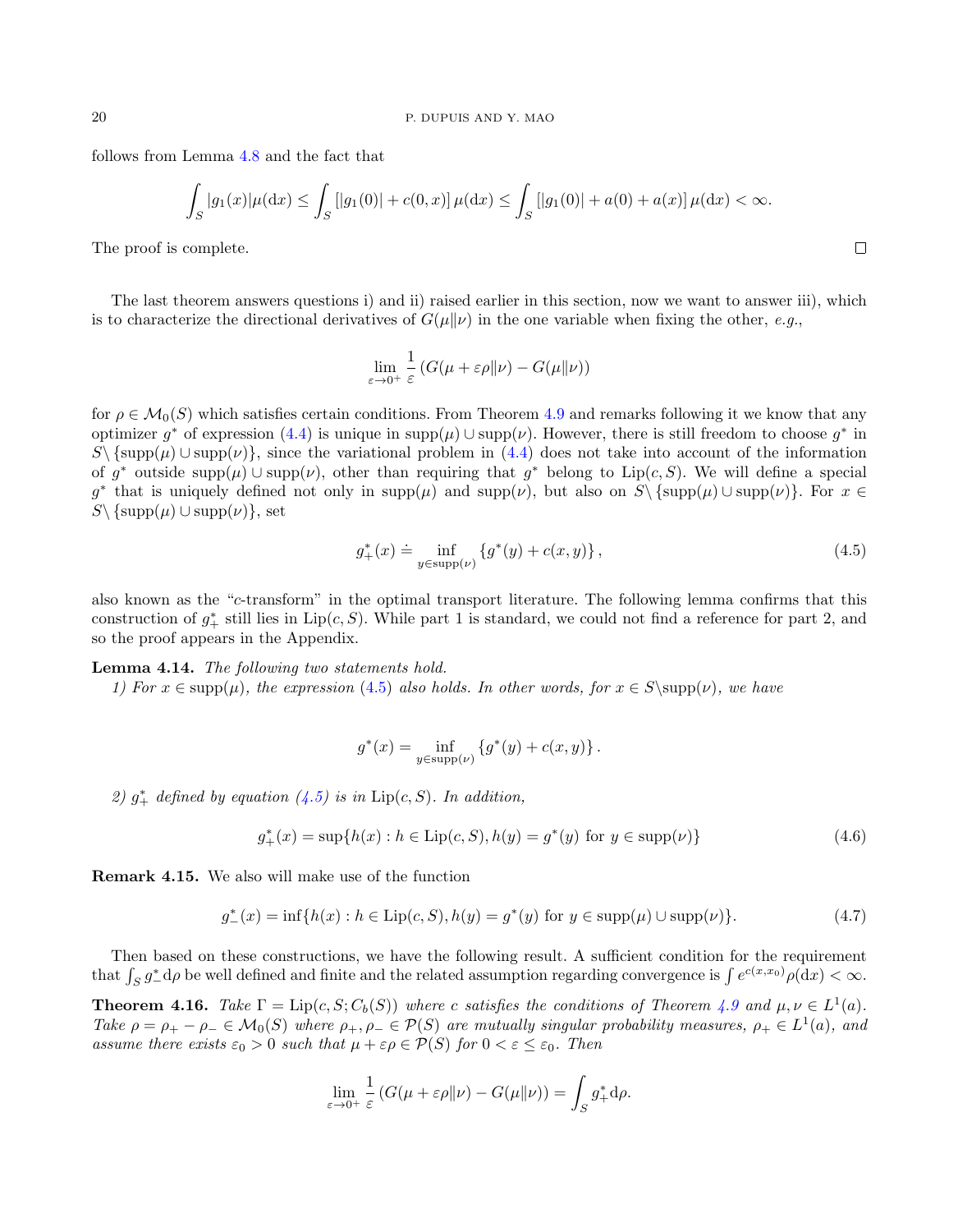where  $g^*_{+}$  is given by [\(4.6\)](#page-19-2). Suppose that  $\int_{S} e^{g^*_{-}} d\rho$  is well defined and finite, where  $g^*_{-}$  is given by [\(4.7\)](#page-19-3), that is  $g_n \in \text{Lip}(c, S)$  converges to  $g^*_-$  pointwise then  $\int_S e^{g_n} d\rho \to \int_S e^{g^*_-} d\rho$ , and that there is  $\varepsilon_0 > 0$  such that  $\nu + \varepsilon \rho \in$  $\mathcal{P}(S)$  for  $0 < \varepsilon \leq \varepsilon_0$ . Then

$$
\lim_{\varepsilon \to 0^+} \frac{1}{\varepsilon} \left( G(\mu \| \nu + \varepsilon \rho) - G(\mu \| \nu) \right) = - \int_S g_-^* d\rho \bigg/ \int_S g_-^* d\nu.
$$

*Proof.* We use the variational formula [\(4.4\)](#page-13-0) for  $G(\mu + \varepsilon \rho || \nu)$ , where  $\mu + \varepsilon \rho \in \mathcal{P}(S)$  and  $\rho_+ \in L^1(a)$ . Recall that  $g_{+}^{*}$  is an optimizer for [\(4.4\)](#page-13-0). Using Lemma [4.8](#page-14-1) with  $\theta = \mu + \varepsilon \rho$ ,

$$
G(\mu + \varepsilon \rho \|\nu) = \sup_{g \in \Gamma} \left\{ \int_{S} g d(\mu + \varepsilon \rho) - \log \int_{S} e^{g} d\nu \right\}
$$
  
\n
$$
\geq \int_{S} g_{+}^{*} d(\mu + \varepsilon \rho) - \log \int_{S} e^{g_{+}^{*}} d\nu
$$
  
\n
$$
= \varepsilon \int_{S} g_{+}^{*} d\rho + \int_{S} g_{+}^{*} d\mu - \log \int_{S} e^{g_{+}^{*}} d\nu
$$
  
\n
$$
= \varepsilon \int_{S} g_{+}^{*} d\rho + G(\mu \|\nu).
$$

Thus

<span id="page-20-0"></span>
$$
\liminf_{\varepsilon \to 0^+} \frac{1}{\varepsilon} \left( G(\mu + \varepsilon \rho \| \nu) - G(\mu \| \nu) \right) \ge \int_S g_+^* \mathrm{d}\rho. \tag{4.8}
$$

The other direction is more delicate. Take  $f(\varepsilon) = G(\mu + \varepsilon \rho || \nu)$ . From Lemma [3.1](#page-7-2) we know that f is convex, lower semicontinuous and finite on  $[0, \varepsilon_0]$ . Using a property of convex functions in one dimension, we know f is differentiable on  $(0, \varepsilon_0)$  except for a countable number of points. Take  $\varepsilon \in (0, \varepsilon_0)$  to be a place where f is differentiable, and  $\delta > 0$  small. Take  $g_{\varepsilon}^* \in \text{Lip}(c, S)$  to be the optimizer for  $G(\mu + \varepsilon \rho || \nu)$  satisfying  $g_{\varepsilon}^*(x_0) = 0$ for some  $x_0$  in the support of  $\nu$ , so that

$$
G(\mu + \varepsilon \rho || \nu) = \int_S g_{\varepsilon}^* d(\mu + \varepsilon \rho) - \log \int_S e^{g_{\varepsilon}^*} d\nu.
$$

Then using an argument that already appeared in this proof, we have

$$
G(\mu + (\varepsilon \pm \delta)\rho \|\nu) - G(\mu + \varepsilon \rho \|\nu) \ge \pm \delta \int_S g_{\varepsilon}^* d\rho.
$$

It follows that

$$
\int_{S} g_{\varepsilon}^{*} d\rho \leq \lim_{\delta \to 0} \frac{1}{\delta} \left( G(\mu + (\varepsilon + \delta)\rho \|\nu) - G(\mu + \varepsilon\rho \|\nu) \right)
$$
  
=  $f'(\varepsilon)$   
=  $\lim_{\delta \to 0} \frac{1}{\delta} \left( G(\mu + \varepsilon\rho \|\nu) - G(\mu + (\varepsilon - \delta)\rho \|\nu) \right)$   
 $\leq \int_{S} g_{\varepsilon}^{*} d\rho.$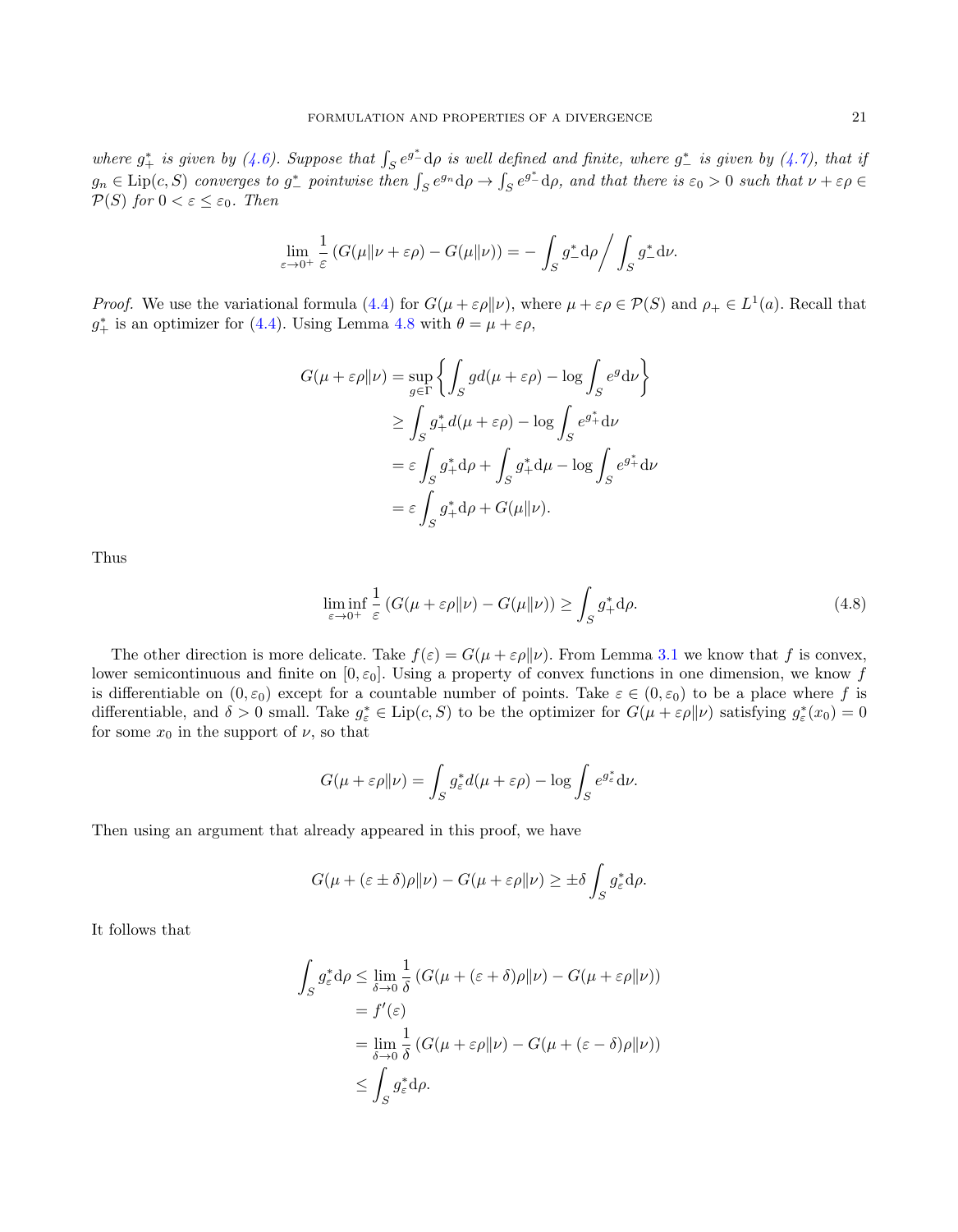and therefore

<span id="page-21-0"></span>
$$
f'(\varepsilon) = \int_{S} g_{\varepsilon}^{*} \mathrm{d}\rho. \tag{4.9}
$$

If we denote

$$
f'_{+}(0) = \lim_{\varepsilon \to 0^{+}} \frac{1}{\varepsilon} (f(\varepsilon) - f(0)),
$$

thenby a property of convex functions ([\[21\]](#page-37-3), Thm. 24.1), for any sequence of  $\{\varepsilon_n\}_{n\in\mathbb{N}}$  such that  $\varepsilon_0 > \varepsilon_n \downarrow 0$ and f is differentiable at  $\varepsilon_n > 0$ , we have

$$
f'_{+}(0) = \lim_{n \to \infty} f'(\varepsilon_n) = \lim_{n \to \infty} \int_{S} g_{\varepsilon_n}^{*} d\rho.
$$

By the same argument used in the proof of Theorem [4.9](#page-14-0) (paragraphs following Lem. [4.11\)](#page-15-0), i.e., by applying the Arzelà-Ascoli theorem to  ${g_{\varepsilon_n}}$  on each compact set  $K_m\subset S$ , and then doing a diagonalization argument, there exists a subsequence of  $\{n_k\}_{k\geq 0} \subset \{n\}_{n\geq 0}$ , such that  $g_{\varepsilon_{n_k}}^*$  converges pointwise to a function that we denote by  $g_0^* \in \text{Lip}(c, S)$ . To simplify the notation, let n denote the convergent subsequence.

Since  $\rho = \rho_+ - \rho_-,$  where  $\rho_+ \in L^1(a)$  and  $\mu + \varepsilon_0 \rho \in \mathcal{P}(S)$ ,  $\mu \in L^1(a)$  implies  $\rho_- \in L^1(a)$ , and therefore

$$
\int_{S} ad|\rho| < \infty.
$$

Here  $|\rho| = \rho_+ + \rho_-$ . Recall that for any  $\varepsilon \in (0, \varepsilon_0)$ ,  $g_{\varepsilon}^*(0) = 0$ . For any  $x \in S$ ,

$$
g_{\varepsilon}^*(x) \le g_{\varepsilon}^*(0) + c(0, x) \le a(0) + a(x).
$$

Thus by the dominated convergence theorem

$$
f'_{+}(0) = \lim_{n \to \infty} \int_{S} g_{\varepsilon_n}^{*} d\rho = \int_{S} g_{0}^{*} d\rho.
$$

Lastly, to connect  $g_0^*$  back to  $g_+^*$ , note that by the lower semicontinuity of  $G(\cdot||\nu)$ ,

$$
G(\mu||\nu) \leq \liminf_{n \to \infty} G(\mu + \varepsilon_n \rho || \nu)
$$
  
= 
$$
\liminf_{n \to \infty} \left( \int_S g_{\varepsilon_n}^* d(\mu + \varepsilon_n \rho) - \log \int_S e^{g_{\varepsilon_n}^*} d\nu \right)
$$
  

$$
\leq \limsup_{n \to \infty} \int_S g_{\varepsilon_n}^* d(\mu + \varepsilon_n \rho) - \liminf_{n \to \infty} \log \int_S e^{g_{\varepsilon_n}^*} d\nu
$$
  

$$
\leq \int_S g_0^* d\mu - \log \int_S e^{g_0^*} d\nu
$$
  

$$
\leq G(\mu || \nu).
$$

The third inequality uses dominated convergence, [\(4.9\)](#page-21-0), and Fatou's lemma. The fourth inequality uses Lemma [4.8.](#page-14-1)

Since both sides of the inequality coincide,  $g_0^*$  must be an optimizer for the variational expression [\(4.4\)](#page-13-0). By Theorem [4.9](#page-14-0) and equation [\(4.6\)](#page-19-2), we have  $g_0^*(x) \leq g_+^*(x)$  for all  $x \in S$  and  $g_0^*(x) = g_+^*(x)$  for all  $x \in \text{supp}(\rho_-) \subset$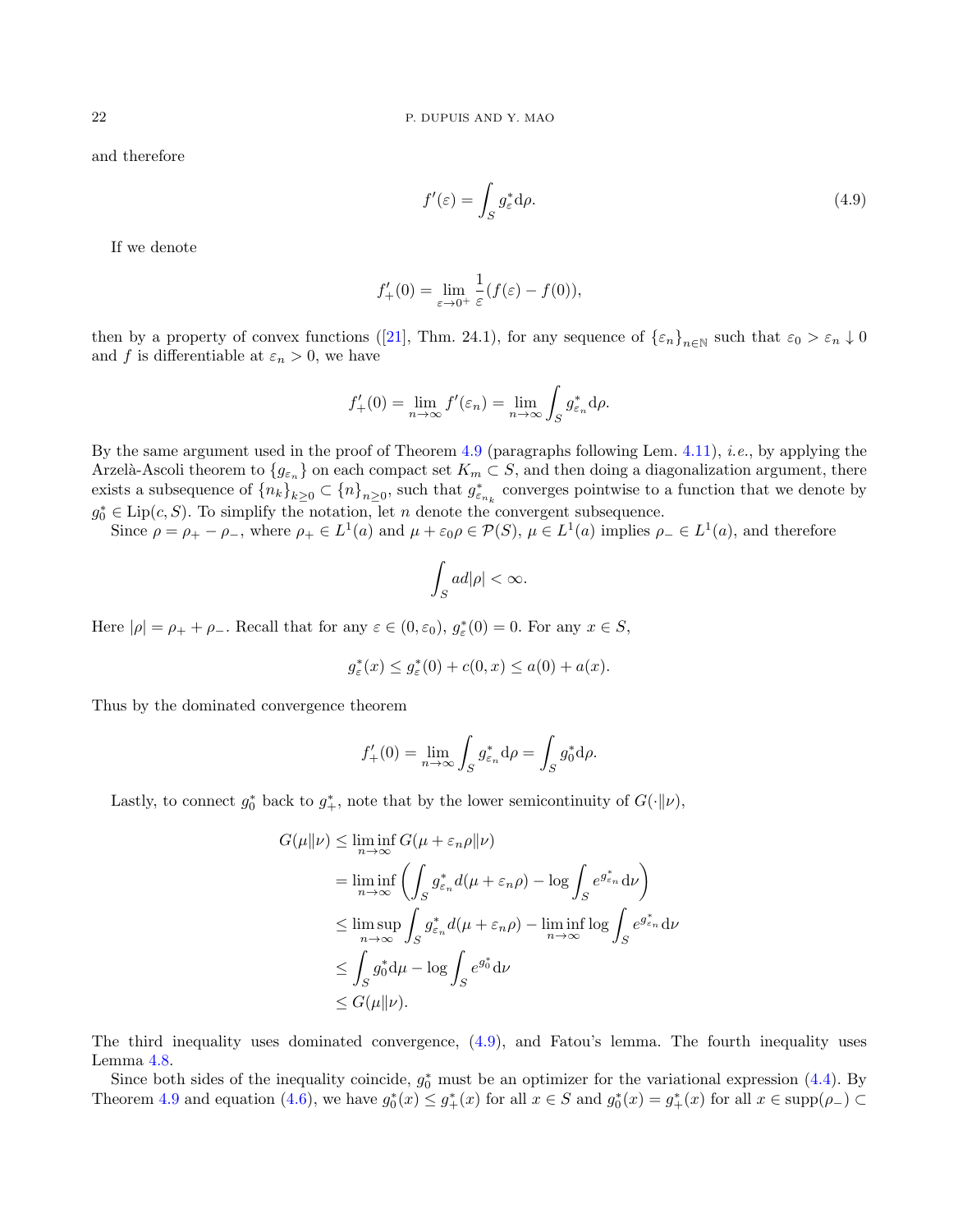$supp(\mu)$ . Thus

<span id="page-22-0"></span>
$$
f'_{+}(0) = \int_{S} g_0^* \mathrm{d}\rho \le \int_{S} g_+^* \mathrm{d}\rho,\tag{4.10}
$$

and the other direction of the inequality is proved. Combining  $(4.10)$  and  $(4.8)$  gives

$$
\lim_{\varepsilon \to 0^+} \frac{1}{\varepsilon} \left( G(\mu + \varepsilon \rho || \nu) - G(\mu || \nu) \right) = \int_S g_+^* d\rho.
$$

We next consider the second statement, and now use that we have

$$
G_{\Gamma}(\mu\|\nu) = \sup_{g \in \Gamma} \left\{ \int_{S} g d\mu - \log \int_{S} e^{g} d\nu \right\} = \int_{S} g_{-}^{*} d\mu - \log \int_{S} e^{g_{-}^{*}} d\nu.
$$

For the given  $\rho \in \mathcal{M}_0(S)$  and  $\varepsilon \in (0, \varepsilon_0)$  we have

$$
G_{\Gamma}(\mu \| \nu + \varepsilon \rho) = \sup_{g \in \Gamma} \left\{ \int_{S} g d\mu - \log \int_{S} e^{g} d(\nu + \varepsilon \rho) \right\}
$$
  
\n
$$
\geq \int_{S} g_{-}^{*} d\mu - \log \int_{S} e^{g_{-}^{*}} d(\nu + \varepsilon \rho)
$$
  
\n
$$
= G_{\Gamma}(\mu \| \nu) - \varepsilon \frac{\int_{S} e^{g_{-}^{*}} d\rho}{\int_{S} e^{g_{-}^{*}} d\nu} + O(\varepsilon^{2}),
$$

and thus

$$
\liminf_{\varepsilon\to 0^+}\frac{1}{\varepsilon}\left(G_\Gamma(\mu\|\nu+\varepsilon\rho)-G_\Gamma(\mu\|\nu)\right)\geq -\frac{\int_S e^{g^*}\mathrm{d}\rho}{\int_S e^{g^*}\mathrm{d}\nu}.
$$

For the reverse direction the line of argument parallels the previous case. With now  $f(\varepsilon) = G_{\Gamma}(\mu||\nu + \varepsilon \rho)$ , we again have a right derivative at  $\varepsilon = 0$ . Let  $g_{\varepsilon}^* \in \text{Lip}(c, S)$  satisfy  $g_{\varepsilon}^*(x^*) = 0$  for some point  $x_0$  in the support of  $\nu$ , and

$$
G_{\Gamma}(\mu\|\nu+\varepsilon\rho)=\int_{S}g_{\varepsilon}^{*}\mathrm{d}\mu-\log\int_{S}e^{g_{\varepsilon}^{*}}d(\nu+\varepsilon\rho).
$$

Without loss we can assume  $f(\varepsilon)$  is differentiable at  $\varepsilon > 0$ , and for  $\delta > 0$  have the bounds

$$
G_{\Gamma}(\mu\|\nu + (\varepsilon \pm \delta)\rho) \ge \int_{S} g_{\varepsilon}^* d\mu - \log \int_{S} e^{g_{\varepsilon}^*} d(\nu + (\varepsilon \pm \delta)\rho).
$$

Therefore

$$
\liminf_{\delta \to 0} \frac{1}{\delta} \left[ G_{\Gamma}(\mu \| \nu + (\varepsilon \pm \delta) \rho) - G_{\Gamma}(\mu \| \nu + \varepsilon \rho) \right] \ge - \liminf_{\delta \to 0} \frac{1}{\delta} \log \left( 1 \pm \delta \frac{\int_S e^{g^*_{\varepsilon}} d\rho}{\int_S e^{g^*_{\varepsilon}} d(\nu + \varepsilon \rho)} \right)
$$
\n
$$
= \mp \frac{\int_S e^{g^*_{\varepsilon}} d\rho}{\int_S e^{g^*_{\varepsilon}} d(\nu + \varepsilon \rho)},
$$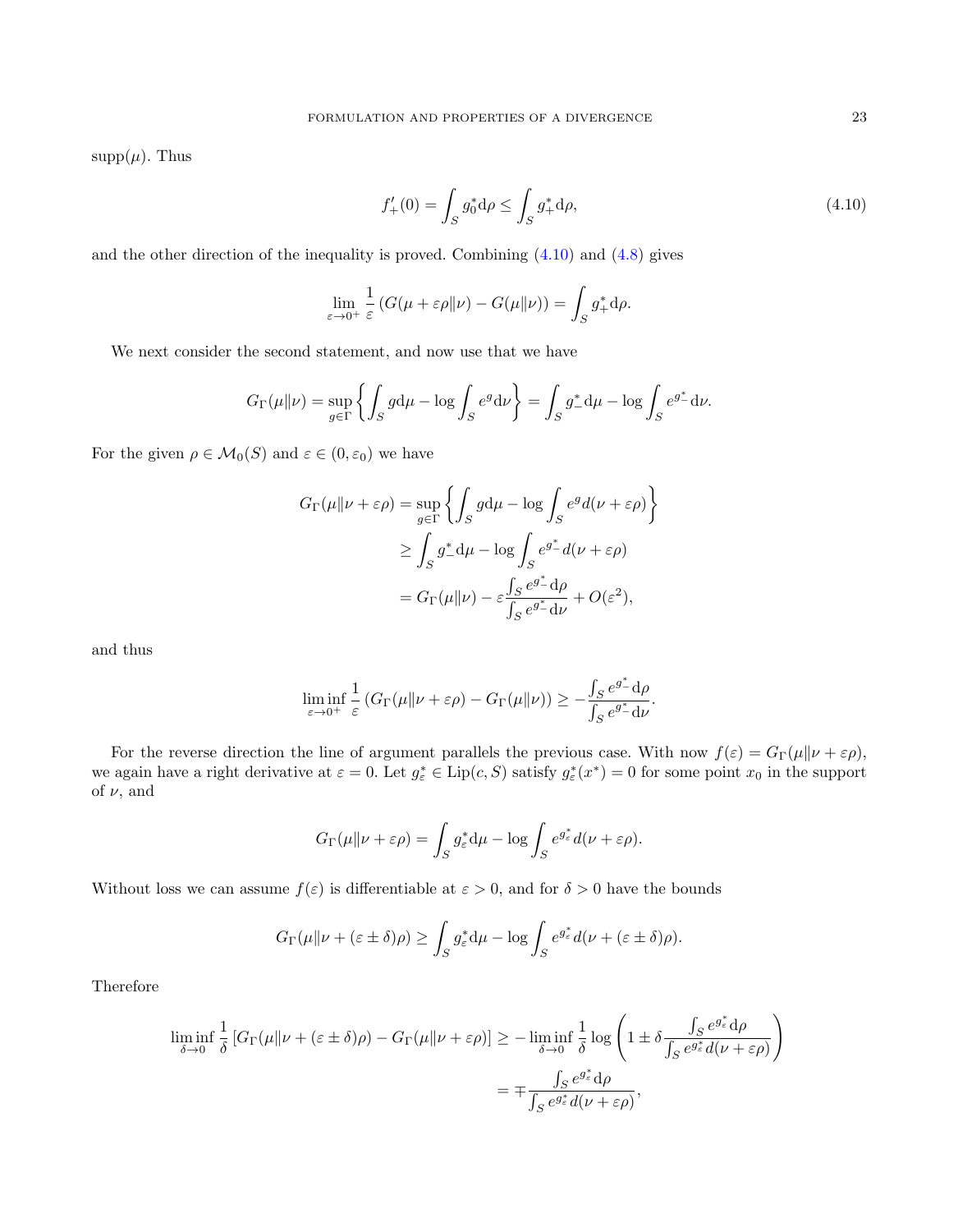which implies

$$
f'(\varepsilon) = -\frac{\int_S e^{g_{\varepsilon}^*} d\rho}{\int_S e^{g_{\varepsilon}^*} d(\nu + \varepsilon \rho)}.
$$

We can assume that there is a sequence  $\varepsilon_n \to 0$  and  $g_0^*$  such that  $g_{\varepsilon_n}^*$  converges pointwise to  $g_0^*$ , and so under the assumptions of the theorem

$$
f'(0) = \lim_{n \to \infty} f'(\varepsilon) = -\frac{\int_S e^{g_0^*} d\rho}{\int_S e^{g_0^*} d\nu}.
$$

Using lower semicontinuity of  $G_{\Gamma}(\mu\|\cdot)$ , as in the proof of the first part

$$
G_{\Gamma}(\mu\|\nu) = \int_{S} g_0^* \mathrm{d}\mu - \log \int_{S} e^{g_0^*} \mathrm{d}\nu,
$$

and so  $g_0^*$  is an optimizer. Again we have that  $g_0^* = g_-^*$  in  $\text{supp}(\mu) \cup \text{supp}(\nu)$  and hence in  $\text{supp}(\rho_-)$ . Since  $g_0^* \geq g_{-}^*$  otherwise, this implies

$$
f'(0) = -\frac{\int_S e^{g_0^*} d\rho}{\int_S e^{g_0^*} d\nu} = -\frac{\int_S e^{g_0^*} d(\rho_+ - \rho_-)}{\int_S e^{g_0^*} d\nu} \le -\frac{\int_S e^{g_-^*} d\rho}{\int_S e^{g_-^*} d\nu}.
$$

**Remark 4.17.** When  $\rho \in \mathcal{M}_0(S)$  is taken such that there exists  $\varepsilon_0 > 0$  such that for  $\varepsilon \in [-\varepsilon_0, \varepsilon_0], \mu + \varepsilon_0 \in$  $P(S)$ , then by applying the above theorem to  $\rho$  and  $-\rho$  respectively, we can conclude  $G_{\Gamma}(\mu+\varepsilon\rho\|\nu)$  as a function of  $\varepsilon$  is differentiable at  $\varepsilon = 0$  with derivative  $\int_S g_+^* d\rho$ . A similar statement applies to  $G_{\Gamma}(\mu \| \nu + \varepsilon \rho)$ .

**Remark 4.18.** One can consider  $g^*_{+}$  defined in [\(4.5\)](#page-19-1) the unique potential associated with  $G_{\Gamma}(\mu\|\nu)$ . This  $g^*_{+}$ is similar to the Kantorovich potential in the optimal transport literature. However, for the optimal transport cost  $W_c(\mu,\nu)$  more conditions are needed (e.g., [\[23\]](#page-37-4), Prop. 7.18) to ensure the uniqueness of the Kantorovich potential. Here under very mild conditions we are able to confirm the uniqueness of the potential, and prove that it is the directional derivative of the corresponding Γ-divergence, as is case of the Kantorovich potential for optimal transport cost when its uniqueness is established.

#### 5. Limits and approximations of Γ-divergence

<span id="page-23-0"></span>In this section, we consider limits that are obtained as the admissible set gets large or small, and the Γdivergence will be approximated by relative entropy or a transport distance, respectively. We also consider in special cases more informative expansions. Throughout the section we assume the conditions of Theorem [4.9.](#page-14-0)

Fix an admissible set of  $\Gamma_0$  of the form  $\text{Lip}(c, S; C_b(S))$  as in [\(4.1\)](#page-11-4). Then the conditions of Theorem [4.9](#page-14-0) hold for  $\Gamma = b\Gamma_0 = \{b \cdot f : f \in \Gamma_0\}$  if  $b > 0$ , and the following proposition holds.

<span id="page-23-1"></span>**Proposition 5.1.** For  $\mu, \nu \in \mathcal{P}(S)$ ,

$$
\lim_{b \to \infty} G_{b\Gamma_0}(\mu \| \nu) = R(\mu \| \nu).
$$

*Proof.* We separate the proof into two cases,  $R(\mu||\nu) < \infty$  and  $R(\mu||\nu) = \infty$ .

 $\Box$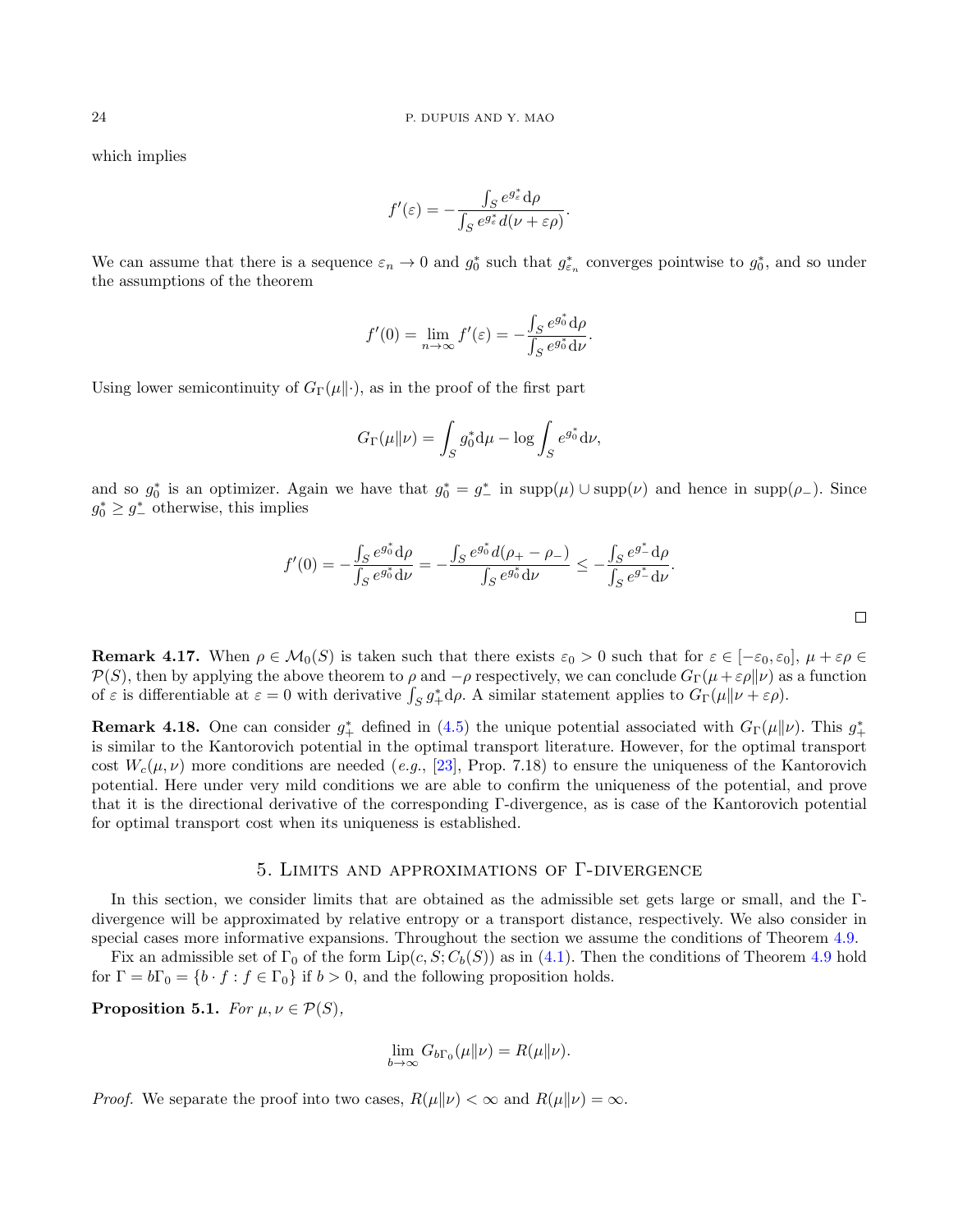1) If  $R(\mu||\nu) < \infty$ , then for any  $b > 0$ ,

$$
G_{b\Gamma_0}(\mu\|\nu) = \inf_{\gamma \in \mathcal{P}(S)} \left\{ W_{b\Gamma_0}(\mu, \gamma) + R(\gamma\|\nu) \right\} \le R(\mu\|\nu) < \infty. \tag{5.1}
$$

From Theorem [4.9](#page-14-0) we know there exists a unique optimizer  $\gamma^*$  for each b, which we write as  $\gamma_b^*$ . Note that

<span id="page-24-0"></span>
$$
R(\gamma_b^* \| \nu) \le R(\mu \| \nu) < \infty,
$$

andtherefore  ${\gamma_b^*}_{b>0}$  is precompact in the weak topology ([\[9\]](#page-36-0), Lem. 1.4.3(c)). Given any subsequence  $b_k$ , there exists a further subsequence (again denoted by  $b_k$ ) and  $\gamma^*_{\infty} \in \mathcal{P}(S)$  such that  $\gamma^*_{b_k} \Rightarrow \gamma^*_{\infty}$ . On the other hand,

$$
W_{b\Gamma_0}(\mu, \gamma_b^*) = \sup_{f \in b\Gamma_0} \left\{ \int_S f d(\mu - \gamma_b^*) \right\}
$$
  
=  $b \sup_{f \in \Gamma_0} \left\{ \int_S f d(\mu - \gamma_b^*) \right\} = bW_{\Gamma_0}(\mu, \gamma_b^*),$ 

and  $W_{b\Gamma_0}(\mu, \gamma_b^*) \leq G_{b\Gamma_0}(\mu \| \nu) \leq R(\mu \| \nu) < \infty$ . Thus

$$
W_{\Gamma_0}(\mu, \gamma_{\infty}^*) \leq \liminf_{k \to \infty} W_{\Gamma_0}(\mu, \gamma_{b_k}^*) = \liminf_{k \to \infty} \frac{1}{b_k} W_{b_k \Gamma_0}(\mu, \gamma_{b_k}^*) \leq \liminf_{k \to \infty} \frac{1}{b_k} R(\mu \| \nu) = 0,
$$

and since  $\Gamma_0$  is admissible,  $\gamma^*_{\infty} = \mu$ . We thus conclude that

$$
\liminf_{k\to\infty} G_{b_k\Gamma_0}(\mu\|\nu) = \liminf_{k\to\infty} \left( W_{b_k\Gamma_0}(\mu, \gamma_{b_k}^*) + R(\gamma_{b_k}^*\|\nu) \right) \ge \liminf_{k\to\infty} R(\gamma_{b_k}^*\|\nu) \ge R(\mu\|\nu),
$$

and since the original subsequence was arbitrary

$$
\liminf_{b \to \infty} G_{b\Gamma_0}(\mu \| \nu) \ge R(\mu \| \nu).
$$

On the other hand, we have by [\(5.1\)](#page-24-0) that

$$
\limsup_{b\to\infty} G_{b\Gamma_0}(\mu\|\nu) \le R(\mu\|\nu),
$$

and the statement is proved.

2)  $R(\mu||\nu) = \infty$ . For this case, we want to prove that  $\liminf_{b\to\infty} G_{b\Gamma_0}(\mu||\nu) = \infty$ . If not, then there exists a subsequence  ${b_k}_{k\in\mathbb{N}}$  such that

$$
\lim_{k\to\infty} G_{b_k\Gamma_0}(\mu\|\nu) < \infty.
$$

For this subsequence, we can apply the argument used in part 1) to conclude there exists  $\gamma_{b_k}^*$  such that

$$
G_{b_k\Gamma_0}(\mu\|\nu) = W_{b_k\Gamma_0}(\mu, \gamma_{b_k}^*) + R(\gamma_{b_k}^* \|\nu).
$$

Moreover there exists a further subsequence of this sequence, which for simplicity we also denote by  ${b_k}_{k\in\mathbb{N}}$ , which satisfies  $\gamma_{b_k}^* \Rightarrow \mu$ . Then by the same argument as in 1), we would conclude

$$
\lim_{k \to \infty} G_{b_k \Gamma_0}(\mu \| \nu) \ge R(\mu \| \nu) = \infty.
$$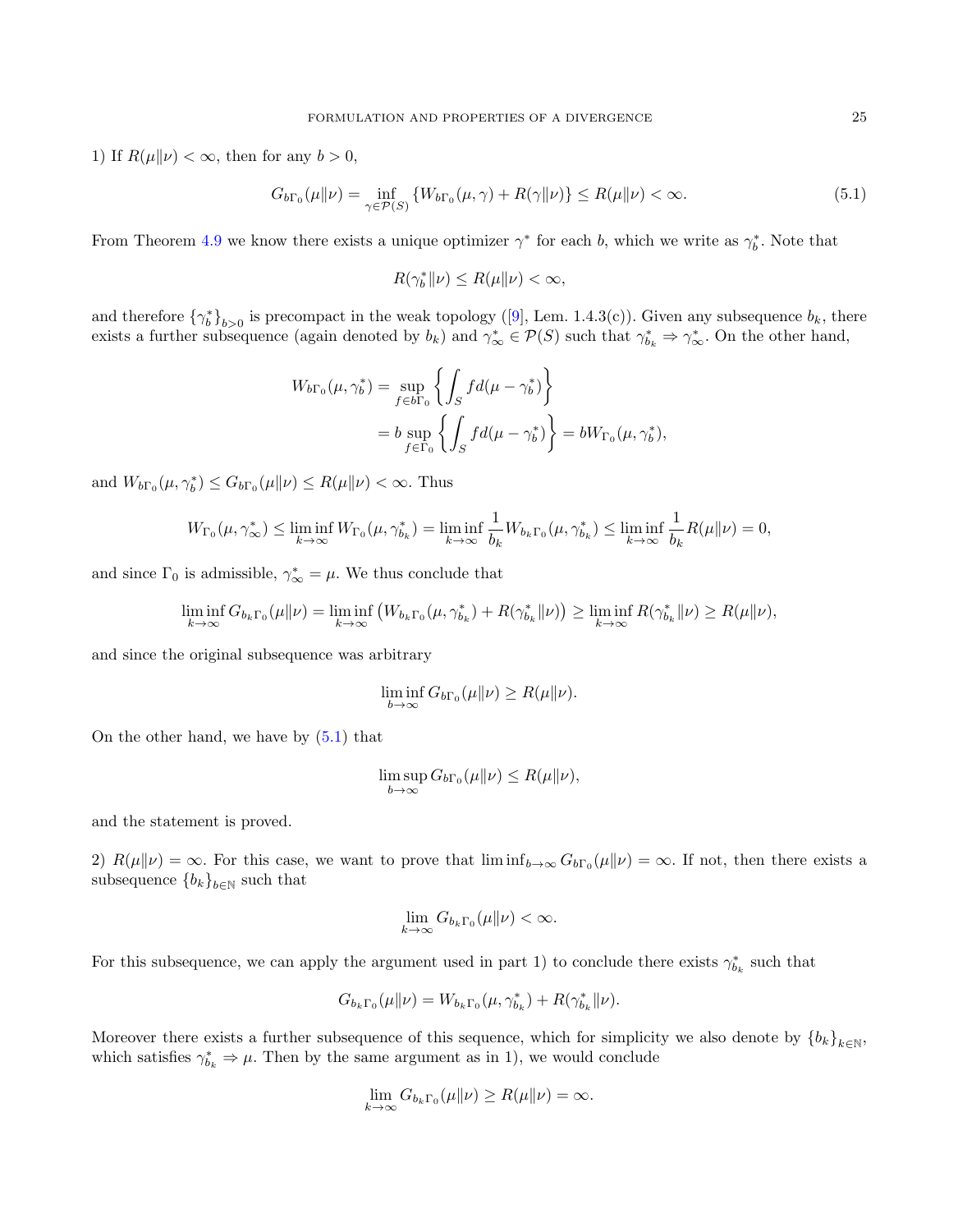This contradiction proves the statement.

On the other hand, if  $\Gamma = \delta \Gamma_0$  for small  $\delta > 0$ , we can approximate the Γ-divergence in terms of the  $W_{\Gamma_0}$ . **Proposition 5.2.** For  $\mu, \nu \in \mathcal{P}(S)$ 

$$
\lim_{\delta \to 0} \frac{1}{\delta} G_{\delta \Gamma_0}(\mu \| \nu) = W_{\Gamma_0}(\mu, \nu).
$$

*Proof.* For any  $\delta > 0$ , Jensen's inequality implies

$$
\frac{1}{\delta} G_{\delta\Gamma_0}(\mu \| \nu) = \frac{1}{\delta} \sup_{g \in \delta\Gamma_0} \left\{ \int_S g d\mu - \log \int_S e^g d\nu \right\}
$$
  

$$
\leq \frac{1}{\delta} \sup_{g \in \delta\Gamma_0} \left\{ \int_S g d\mu - \int_S g d\nu \right\}
$$
  

$$
= \sup_{g \in \Gamma_0} \left\{ \int_S g d\mu - \int_S g d\nu \right\}
$$
  

$$
= W_{\Gamma_0}(\mu, \nu),
$$

and therefore

$$
\limsup_{\delta \to 0} \frac{1}{\delta} G_{\delta \Gamma_0}(\mu \| \nu) \leq W_{\Gamma_0}(\mu, \nu).
$$

For the reverse inequality we consider two cases.

1)  $W_{\Gamma_0}(\mu, \nu) < \infty$ . For  $0 < \delta < 1$  the argument used above shows

$$
G_{\delta\Gamma_0}(\mu\|\nu) \le \delta W_{\Gamma_0}(\mu,\nu) \le W_{\Gamma_0}(\mu,\nu) < \infty.
$$

By Theorem [4.9,](#page-14-0) we know there exists  $\gamma_{\delta}^* \in \mathcal{P}(S)$ , such that

$$
G_{\delta\Gamma_0}(\mu\|\nu) = W_{\delta\Gamma_0}(\mu, \gamma_{\delta}^*) + R(\gamma_{\delta}^*\|\nu).
$$

Since  $R(\gamma_{\delta}^*||\nu) < G_{\delta\Gamma_0}(\mu||\nu) \leq W_{\Gamma_0}(\mu,\nu)$  for  $\delta \in (0,1)$ , for any sequence  $\delta_k \subset (0,1)$  there a further a subsequence (again denoted  $\delta_k$ ) such that  $\delta_k$  is decreasing,  $\lim_{k\to\infty} \delta_k = 0$ , and  $\gamma_{\delta_k}^*$  converges weakly to a probability measure, which we denote as  $\gamma_0^*$ . Then by the lower semicontinuity of  $R(\cdot|\nu)$ 

$$
R(\gamma_0^* \| \nu) \le \liminf_{k \to \infty} R(\gamma_{\delta_k}^* \| \nu) \le \liminf_{k \to \infty} G_{\delta_k \Gamma_0}(\mu, \nu) \le \lim_{k \to \infty} \delta_k W_{\Gamma_0}(\mu, \nu) = 0.
$$

Since  $R(\gamma_0^*||\nu) \ge 0$  with equality if and only if  $\gamma_0^* = \nu$ , we conclude  $R(\gamma_0^*||\nu) = 0$  and  $\gamma_0^* = \nu$ . Therefore

$$
\liminf_{k \to \infty} \frac{1}{\delta_k} G_{\delta_k \Gamma_0}(\mu \| \nu) \ge \liminf_{k \to \infty} \frac{1}{\delta_k} W_{\delta_k \Gamma_0}(\mu, \gamma_{\delta_k}^*)
$$
\n
$$
= \liminf_{k \to \infty} W_{\Gamma_0}(\mu, \gamma_{\delta_k}^*)
$$
\n
$$
\ge W_{\Gamma_0}(\mu, \gamma_0^*) = W_{\Gamma_0}(\mu, \nu),
$$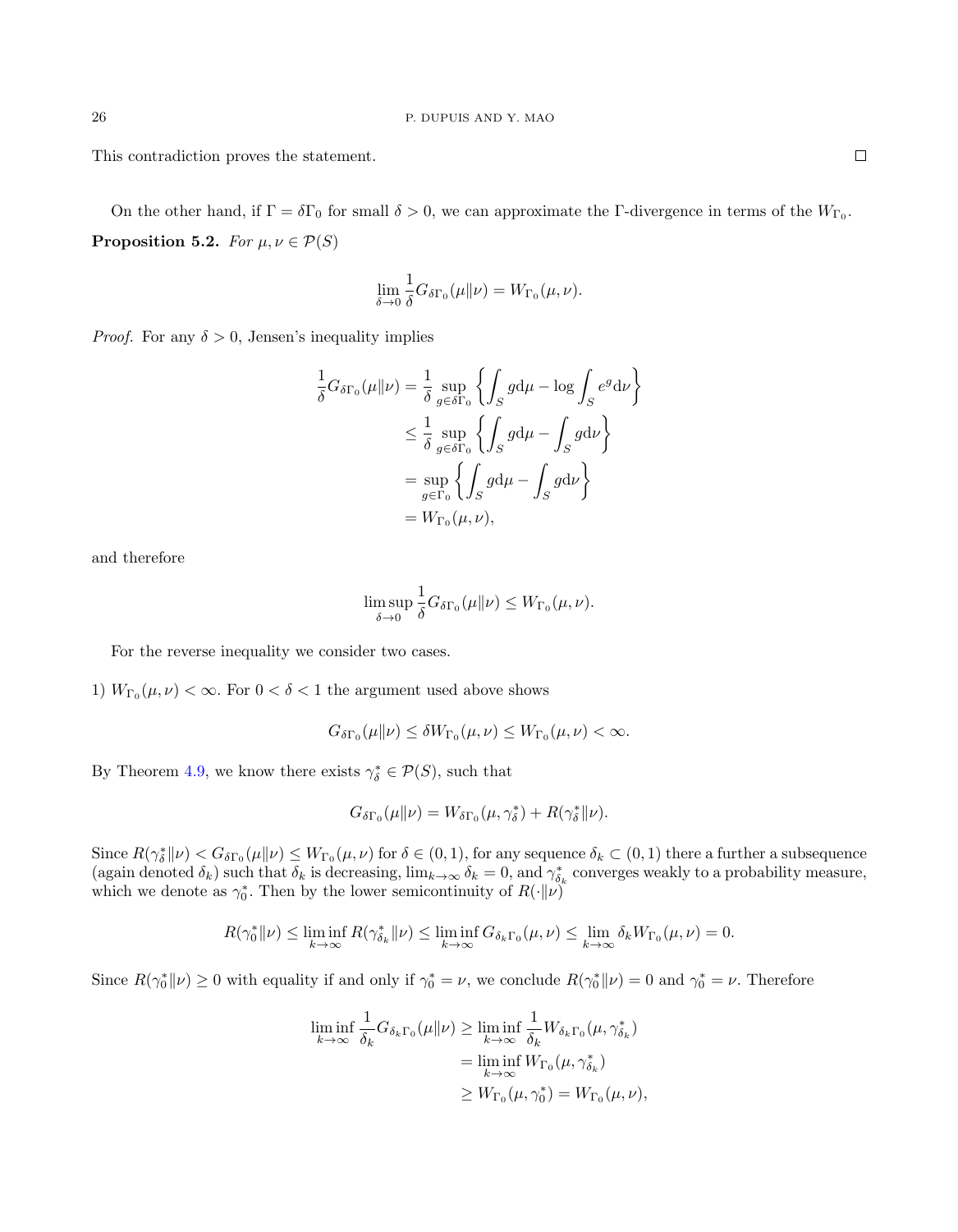and since the original sequence was arbitrary

$$
\liminf_{\delta \to 0} \frac{1}{\delta} G_{\delta \Gamma_0}(\mu \| \nu) \geq W_{\Gamma_0}(\mu, \nu).
$$

2)  $W_{\Gamma_0}(\mu, \nu) = \infty$ . If  $\liminf_{\delta \to 0} \frac{1}{\delta} G_{\delta \Gamma_0}(\mu \| \nu) < \infty$ , then there is a subsequence  $\{\delta_l\}_{l \in \mathbb{N}} \subset (0, 1)$  that achieves this lim inf. From essentially the same proof above applied to this subsequence, it can be shown there exists a further subsequence (again denoted  $\{\delta_l\}$ ) and  $\gamma_0^* \in \mathcal{P}(S)$  such that

$$
G_{\delta_l\Gamma_0}(\mu\|\nu) = W_{\delta_l\Gamma_0}(\mu, \gamma_{\delta}^*) + R(\gamma_{\delta_l}^* \|\nu),
$$

and  $\gamma_l^* \Rightarrow \gamma_0^*$ . Denote  $M \doteq \liminf_{\delta \to 0} \frac{1}{\delta} G_{\delta \Gamma_0}(\mu \| \nu) = \lim_{l \to \infty} \frac{1}{\delta_l} G_{\delta_l \Gamma_0}(\mu \| \nu) < \infty$ . Since for l large enough

$$
R(\gamma_{\delta_l^*} || \nu) \leq G_{\delta_l \Gamma_0}(\mu || \nu) \leq \delta_l(M+1),
$$

we have

$$
R(\gamma_0^* \| \nu) \le \liminf_{l \to \infty} R(\gamma_{\delta_l}^* \| \nu) \le \lim_{l \to \infty} \delta_l(M + 1) = 0,
$$

and thus  $\gamma_0^* = \nu$ . However this leads to

$$
M = \lim_{l \to \infty} \frac{1}{\delta_l} G_{\delta_l \Gamma_0}(\mu \| \nu) \ge \lim_{l \to \infty} \frac{1}{\delta_l} W_{\delta_l \Gamma_0}(\mu, \gamma_{\delta_l}^*)
$$
  
= 
$$
\lim_{l \to \infty} W_{\Gamma_0}(\mu, \gamma_{\delta_l}^*) \ge W_{\Gamma_0}(\mu, \nu) = \infty.
$$

This contradiction implies

$$
\liminf_{\delta \to 0} \frac{1}{\delta} G_{\delta \Gamma_0}(\mu \| \nu) = \infty = W_{\Gamma_0}(\mu, \nu).
$$

We now consider more refined approximations when  $b$  is large. Previously we described the limiting behavior when we vary the size of  $\Gamma$ . From Proposition [5.1,](#page-23-1) we know that when  $\mu \nless \nu$ ,  $\lim_{b\to\infty} G_{b\Gamma_0}(\mu\|\nu) = \infty$ . In some applications one might use a large transport cost as "penalty" so that while allowing non-absolutely continuous perturbations, control on  $G_{\Gamma}(\mu||\nu)$  will ensure that  $\mu$  is not too far away from  $\nu$ .

In the rest of this section, we investigate the behavior when  $b \to \infty$ , and in particular how  $G_{b\Gamma_0}(\mu||\nu)$  will behave for fixed  $\mu$  and  $\nu$ . We only consider the case that  $\Gamma_0 = \text{Lip}(c, S; C_b(S))$  for some function c satisfies the condition of Theorem [4.2,](#page-12-0) Assumption [4.4](#page-12-1) and Assumption [4.6,](#page-13-1) and  $\mu, \nu \in L^1(a)$  with a in Assumption [4.6.](#page-13-1) We separate the cases depending on whether  $\mu$  and  $\nu$  are discrete or continuous. The results presented here are only for special cases, and further development of these sorts of expansions would be useful.

#### 5.1. Finitely supported discrete measures

We will consider the case where supp( $\nu$ ) has finite cardinality, and  $\mu$  is also discrete with finite support. The proof of the following appears in the Appendix.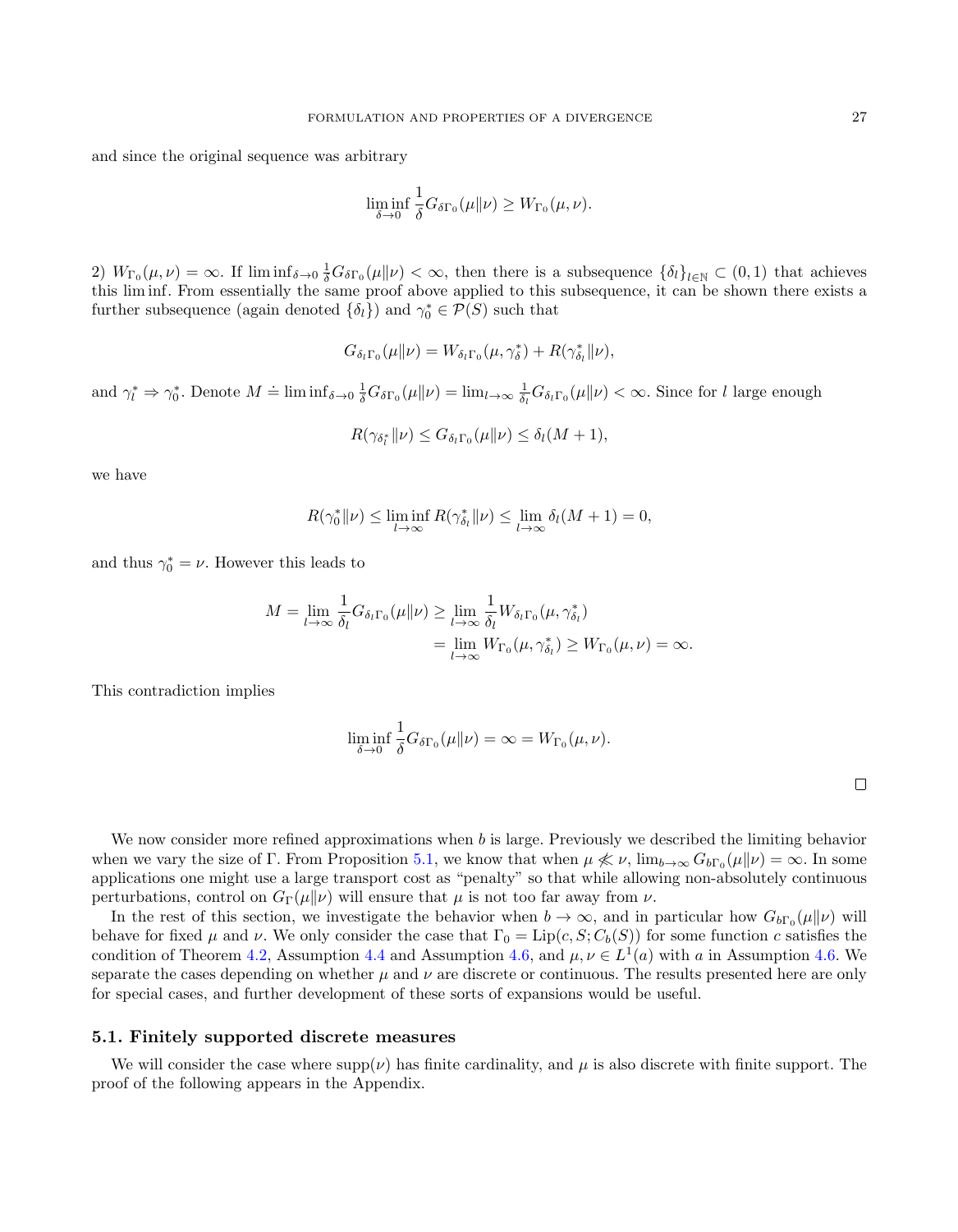<span id="page-27-1"></span>**Theorem 5.3.** Suppose  $\nu$  and  $\mu$  are discrete with finite support, where  $\text{supp}(\nu) = \{x_i\}_{1 \leq i \leq N}$  and  $\text{supp}(\mu) =$  ${y_j}_{1 \leq j \leq M}$ . Then there exists  $\tilde{\gamma} \in \mathcal{P}(S)$  with  $\tilde{\gamma} \ll \nu$  such that

<span id="page-27-2"></span>
$$
G_{b\Gamma_0}(\mu\|\nu) = bW_{\Gamma_0}(\mu, \tilde{\gamma}) + R(\tilde{\gamma}\|\nu) + e(b), \qquad (5.2)
$$

where  $e(b) \le 0$  satisfies  $e(b) \to 0$  as  $b \to \infty$ . Furthermore, we can characterize  $\tilde{\gamma}$  as the measure that minimizes  $R(\gamma||\nu)$  over the collection of  $\gamma \in \mathcal{P}(S)$  that satisfy the constraint

$$
W_{\Gamma_0}(\mu, \gamma) = \inf_{\theta \ll \nu} W_{\Gamma_0}(\mu, \theta). \tag{5.3}
$$

If to simplify the statement below we further assume that

<span id="page-27-0"></span>
$$
c(y_j, x_i) \neq c(y_j, x_l)
$$

for  $1 \leq j \leq M$  and  $1 \leq i \neq l \leq N$ , then  $\tilde{\gamma}$  has the following form. Let  $S_i$  be the indices j in  $\{1, \ldots, M\}$  for which  $x_i$  is the point in  $\{x_l\}_{1\leq l\leq N}$  closest to  $y_j$ . Then for  $1\leq i\leq N$ ,

$$
\tilde{\gamma}(\{x_i\}) = \sum_{j \in S_i} \mu(\{y_j\}).
$$

Remark 5.4. In discrete case, it is easily checked that the infimum in [\(5.3\)](#page-27-0) is achieved. Take a sequence of  $\theta_n \ll \nu$  such that

$$
W_{\Gamma_0}(\mu,\theta_n) \leq \inf_{\theta \ll \nu} W_{\Gamma_0}(\mu,\theta) + 1/n.
$$

Since  $\theta_n$  is supported on the compact set  $\text{supp}(\nu) = \{x_i\}_{1 \leq i \leq N}$   $\{\theta_n\}_{n \in \mathbb{N}}$  is compact, and hence there exist  $\theta^* \ll \nu$  and a subsequence  $\{\theta_{n_k}\}_{k\in\mathbb{N}}$  that converges to  $\theta^*$  weakly. By the lower semicontinuity of  $W_{\Gamma_0}$ 

$$
W_{\Gamma_0}(\mu, \theta^*) \leq \liminf_{n \to \infty} W_{\Gamma_0}(\mu, \theta_n) \leq \inf_{\theta \ll \nu} W_{\Gamma_0}(\mu, \theta),
$$

and therefore  $\theta^*$  achieves the infimum of  $(5.3)$ .

#### 5.2. An example with  $\nu$  is continuous

To illustrate an interesting scaling phenomenon, here we consider the example with  $S = \mathbb{R}$ ,  $c(x, y) = |x - y|$ ,  $\nu = \text{Unif}([0,1]), \mu = \delta_0.$  Consider  $\gamma^*(dx) = c_0 e^{-bx} dx$  and  $g^*(x) = -bx$  for  $0 \le x \le 1$ , where  $c_0$  is the normalizing constant. For this example  $\Gamma_0 = \text{Lip}(c, S; C_b(S))$  is the set of bounded functions over R with Lipschitz constant 1. It is easily checked using Theorem [4.13](#page-18-0) that  $\gamma^*$  and  $g^*$  are the optimizers in

$$
G_{b\Gamma_0}(\mu\|\nu) = \inf_{\gamma \in \mathcal{P}(S)} \left\{ W_{b\Gamma_0}(\mu, \gamma) + R(\gamma\|\nu) \right\} = \sup_{g \in b\Gamma_0} \left\{ \int_S g d\mu - \log \int_S e^g \nu \right\}.
$$

Thus we have

$$
G_{b\Gamma_0}(\mu\|\nu) = -\int_0^1 bx d\mu - \log \int_0^1 e^{-bx} d\nu = -\log \int_0^1 e^{-bx} dx = \log \left(\frac{b}{1 - e^{-b}}\right),
$$

and in this case,  $G_{b\Gamma_0}(\mu\|\nu)$  scales as  $\log(b) + o(\log(b)).$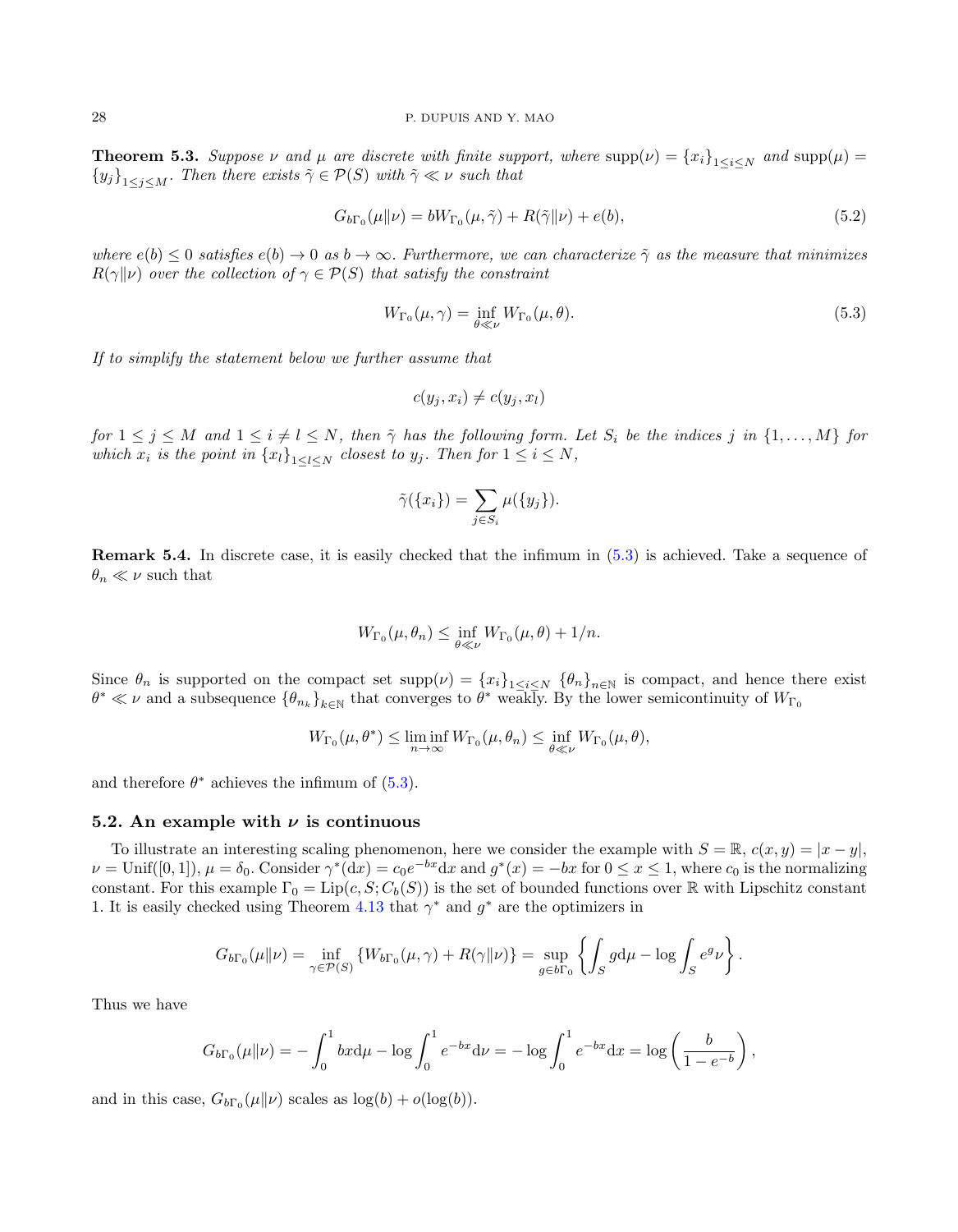For comparison we consider the optimal transport cost between  $\mu$  and  $\nu$ . We have

$$
W_{bc}(\mu,\nu) \doteq \sup_{g \in b\Gamma_0} \left\{ \int_S g d\mu - \int_S g d\nu \right\} = b \sup_{g \in \Gamma_0} \left\{ \int_S g d\mu - \int_S g d\nu \right\} = bW_c(\mu,\nu)
$$

and one can calculate that  $W_c(\mu, \nu) = 1/2$ . Thus  $W_{bc}(\mu, \nu) = b/2$ , and so  $G_{b\Gamma_0}(\mu||\nu)$  gives a much smaller divergence between non absolutely continuous measures  $\mu$  and  $\nu$  than the corresponding optimal transport cost when the admissible  $\Gamma = b\Gamma_0$  is becoming large.

# 6. Application to uncertainty bounds

# <span id="page-28-0"></span>6.1. Extension to unbounded functions

From

$$
G_{\Gamma}(\mu \| \nu) \doteq \sup_{g \in \Gamma} \left\{ \int_{S} g d\mu - \log \int_{S} e^{g} d\nu \right\}
$$

we get for all  $g \in \Gamma$ ,

$$
\int_{S} g d\mu \le G_{\Gamma}(\mu \| \nu) + \log \int_{S} e^{g} d\nu.
$$

The inequality above with relative entropy in place of  $G_{\Gamma}(\mu\|\nu)$  is the key to uncertainty bounds in [\[11\]](#page-36-1). We would like to extend this inequality to unbounded functions. Define

$$
\hat{\Gamma}_+ = \{ f : \text{ there exist } g_i \in \Gamma \text{ with } c \le g_i(x) \uparrow f(x) \text{ for } x \in S \},
$$

and

$$
\hat{\Gamma}_{-} = \{ f : \text{ there exist } g_i \in \Gamma \text{ with } c \ge g_i(x) \downarrow f(x) \text{ for } x \in S \}.
$$

**Proposition 6.1.** For  $g \in \hat{\Gamma}_+ \cup \hat{\Gamma}_-$ , we have

<span id="page-28-1"></span>
$$
\int_{S} g d\mu \le G_{\Gamma}(\mu \| \nu) + \log \int_{S} e^{g} d\nu. \tag{6.1}
$$

*Proof.* The proof is straightforward. Take  $g \in \hat{\Gamma}_+$ . Then there exist  $g_i \in \Gamma$ , which are bounded below, and increase to  $g$  pointwise in  $S$ . By monotone convergence theorem,

$$
\lim_{i \to \infty} \int_{S} g_i \mathrm{d}\mu = \int_{S} g \mathrm{d}\mu,
$$

and

$$
\lim_{i \to \infty} \int_S e^{g_i} \mathrm{d} \nu = \int_S e^g \mathrm{d} \nu.
$$

Since  $g_i \in \Gamma$ , for all i

$$
\int_{S} g_i d\mu \leq G_{\Gamma}(\mu \| \nu) + \log \int_{S} e^{g_i} d\nu.
$$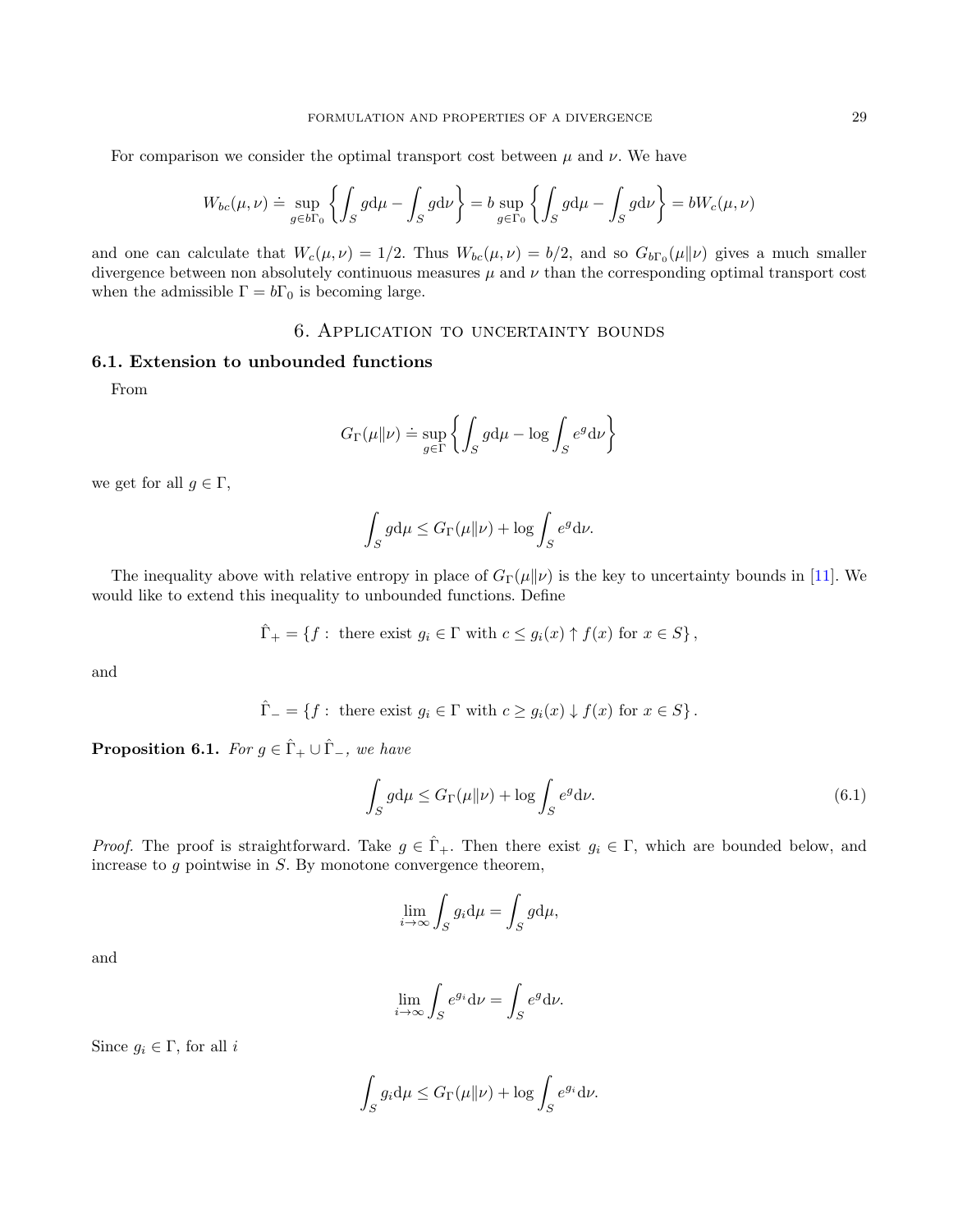$\Box$ 

Taking  $i \to \infty$  in the last display gives [\(6.1\)](#page-28-1). For  $q \in \hat{\Gamma}_-$  the reasoning is essentially the same.

In the case when  $\Gamma = \text{Lip}(c, S; C_b(S))$ , where c satisfies the conditions introduced in Section [4,](#page-11-0) we can get a stronger version of the result. The proof is essentially the same as in Lemma [4.8,](#page-14-1) and is omitted.

**Proposition 6.2.** Assume  $c: S \times S \to \mathbb{R} \cup \{+\infty\}$  satisfies Conditions [4.1,](#page-11-1) [4.4,](#page-12-1) [4.6](#page-13-1) and [4.7.](#page-13-2) Fix  $\mu, \nu \in L^1(a)$ . Then for  $g \in \text{Lip}(c, S)$ 

$$
\int_{S} g d\mu \leq G_{\Gamma}(\mu \| \nu) + \log \int_{S} e^{g} d\nu.
$$

#### <span id="page-29-0"></span>6.2. Decomposition and scaling properties

A property of great importance in applications of relative entropy is the chain rule. When probability measures can be decomposed, such as when Markov measures on a path space are written as the repeated integration with respect to transition kernels, the chain rule allows one to decompose the relative entropy of two such measures on path space in terms of the simpler relative entropies of the transition kernels. This decomposition also exhibits important scaling properties of relative entropy, e.g., that for such Markov measures on path space the relative entropy scales proportionate to the number of time steps.

Except in special circumstances, optimal transport metrics do not possess a property like the chain rule, and it is therefore not to be expected that Γ-divergence would either. However, if one considers certain classes of functions on path space, then one can show there are analogous decomposition and scaling properties. In this section we will discuss a setting relevant to many applications, though the results have many analogues and possible generalizations.

As usual, we assume that S is a Polish space, and let  $p : S \times \mathcal{B}(S)$  be a probability transition kernel:

- for every  $A \in \mathcal{B}(S)$  the map  $x \to p(x, A)$  is Borel measurable, and
- for every  $x \in S$ ,  $p(x, \cdot)$  is in  $\mathcal{P}(S)$ .

The quantities of interest are large and infinite time averages, both with respect to time and the underlying distribution, and we wish to bound in a tight fashion the error in such quantities due to model misspecification. Thus if q is some other transition kernel, then we seek useful bounds on differences of the form

$$
\frac{1}{cT} \log E^{\gamma, p} \left[ e^{c \sum_{i=1}^T f(X_i)} \right] - E^{\theta, q} \left[ \frac{1}{T} \sum_{i=1}^T f(X_i) \right],
$$

where  $E^{\gamma,p}$  indicates that the chain uses transition kernel p and initial distribution  $\gamma$ , and similarly for  $E^{\theta,q}$ . Under conditions, relative entropy can provide useful bounds when  $q(x, \cdot) \ll p(x, \cdot)$  for a suitable set of  $x \in S$ . One question then is under what conditions will the Γ-divergence allow one to weaken the absolute continuity restriction. It is also worth noting that even when  $q(x, \cdot) \ll p(x, \cdot)$  the bounds obtained using the Γ-divergence (when applicable) are tighter, since it is never greater than relative entropy, and in some cases the improvement can be dramatic. These issues will be explored in greater detail elsewhere.

It follows directly from discussion in earlier sections that even in the setting of product measures that one must restrict the class of functions f under consideration. When considering Markov measures, the following definition is relevant.

<span id="page-29-1"></span>**Definition 6.3.** For a transition kernel  $p$ , let

$$
\mathcal{R}(\Gamma, p) = \left\{-\log \int_{S} e^{-g(y)} p(x, dy) - g(x) + a : g \in \Gamma \text{ and } a \in \mathbb{R}\right\}.
$$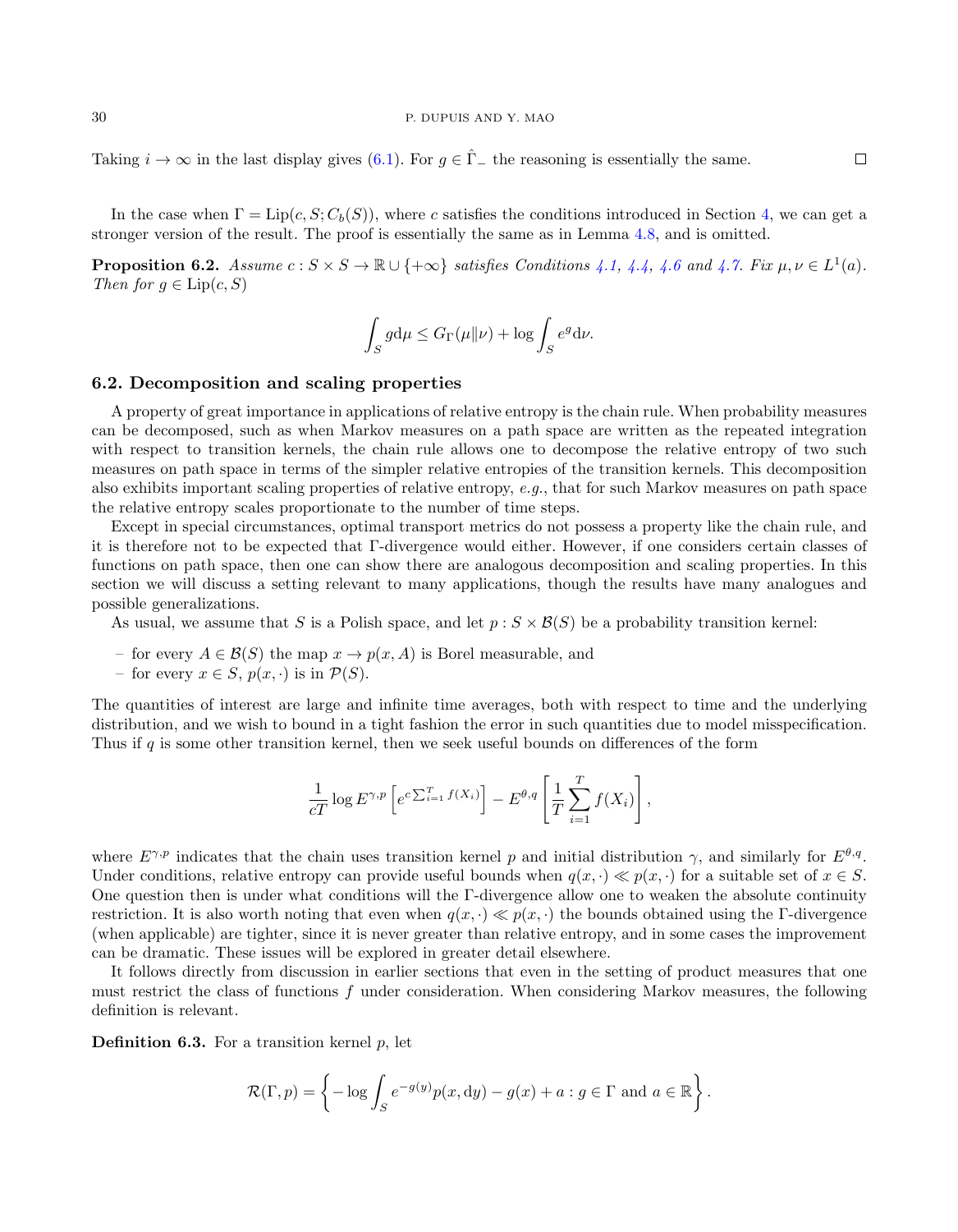Then  $\mathcal{R}(\Gamma, p)$  will determine the set of costs f such that bounds can be obtained using the Γ-divergence. In particular, we have the following.

<span id="page-30-0"></span>**Theorem 6.4.** Suppose that  $f \in \mathcal{R}(\Gamma, p)$  for some g and a. Consider any transition kernel q on S and any stationary probability measure  $\pi_q$  of q. Then

$$
\int_{S} f(x)\pi_q(\mathrm{d}x) \le \int_{S} G_{\Gamma}(q(x,\cdot) \| p(x,\cdot))\pi_q(\mathrm{d}x) + a.
$$

**Remark 6.5.** If  $p$  is ergodic then we recognize

$$
f(x) = -\log \int_{S} e^{-g(y)} p(x, dy) - g(x) + a
$$

as the equation that uniquely characterizes the multiplicative cost

$$
a = \lim_{M \to \infty} \frac{1}{M} \log E^p e^{-\sum_{i=0}^{M-1} f(X_i)},
$$

with g a type of cost potential. Note that for a given f the function g plays no role in the bound. We need to check that f is in the range of Γ (which of course imposes restrictions on f), but the bound does not depend on knowing the specific form of g.

*Proof.* Since  $g \in \Gamma$ 

$$
g(x) = -f(x) - \log \int_{S} e^{-g(y)} p(x, dy) + a
$$
  
=  $-f(x) + \inf_{q(x, dy)} \left[ G_{\Gamma}(q(x, \cdot) || p(x, \cdot)) + \int_{S} g(y) q(x, dy) \right] + a.$ 

For the given transition kernel  $q$ 

$$
g(x) \leq -f(x) + \left[ G_{\Gamma}(q(x, \cdot) || p(x, \cdot)) + \int_{S} g(y)q(x, \mathrm{d}y) \right] + a,
$$

and integrating both sides with respect to  $\pi_q(dx)$  and using  $\int_S q(x, dy)\pi_q(dx) = \pi_q(dy)$  gives the result.  $\Box$ 

We next consider two examples to illustrate Definition  $6.3$ .

**Example 6.6.**  $S = \mathbb{R}$ ,  $p(x, \cdot) \sim N(\alpha x, \sigma^2)$  is normal distribution with mean  $\alpha x$  and variance  $\sigma^2$ , where  $0 <$  $\alpha < 1$ . Let  $g(x) = -bx^2 - cx - d$ , for  $b, c, d \in \mathbb{R}$ .

Then direct computation gives that when  $1 - 2b\sigma^2 > 0$ 

$$
-\log \int_{S} e^{-g(y)} p(x, dy) - g(x) + a
$$
  
=  $-\frac{b\alpha^2 x^2 + c\alpha x + c^2 \sigma^2 / 2}{1 - 2b\sigma^2} + bx^2 + cx + a$   
=  $b \left(1 - \frac{\alpha^2}{1 - 2b\sigma^2}\right) x^2 + c \left(1 - \frac{\alpha}{1 - 2b\sigma^2}\right) x + a.$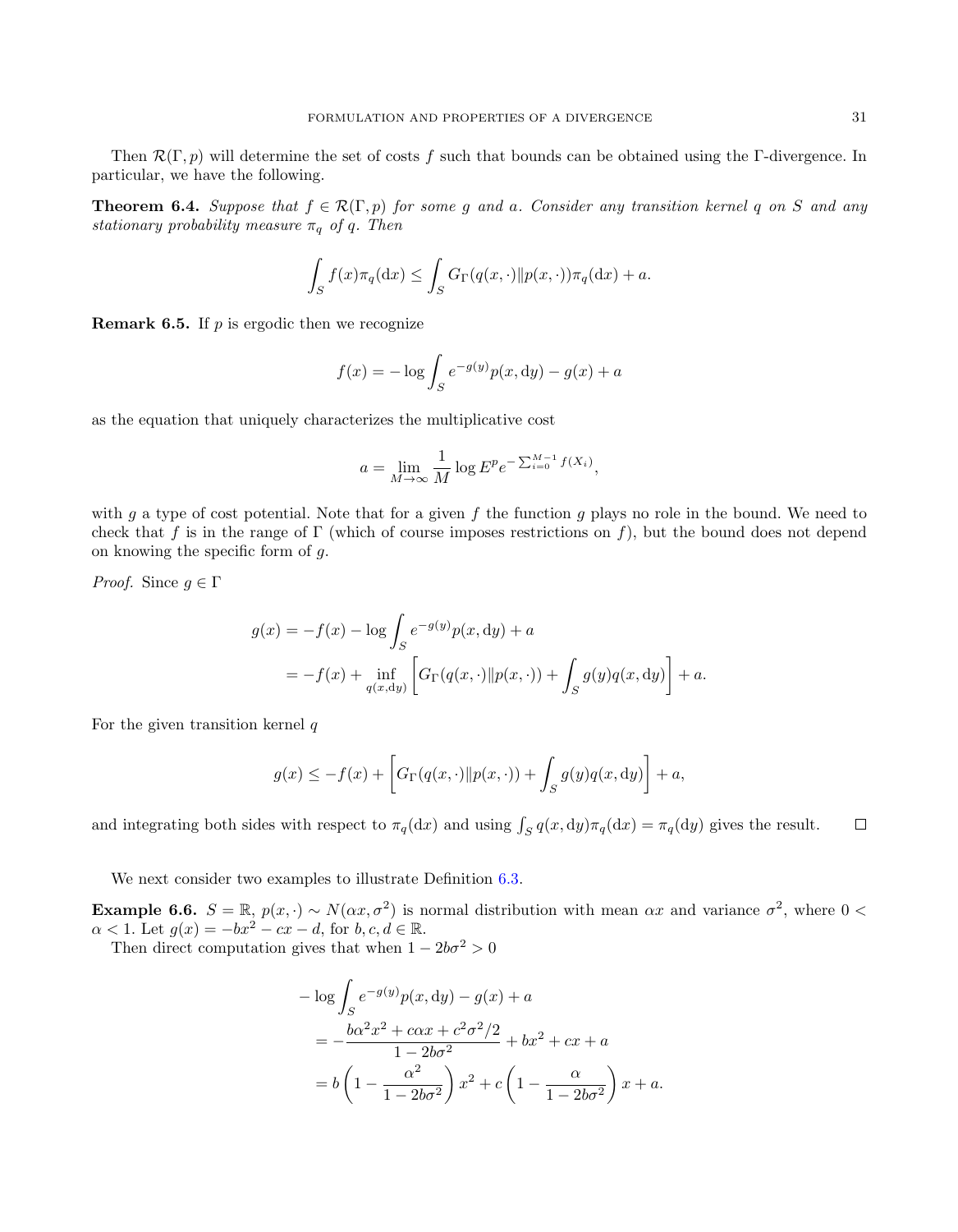Letting  $k(b) = b(1 - \frac{\alpha^2}{1 - 2b\sigma^2}),$ 

$$
k'(b) = 1 - \frac{\alpha^2}{(1 - 2b\sigma^2)^2}.
$$

Since  $1 - 2b\sigma^2 > 0$ , we can conclude k reaches its maximum at  $1 - 2b\sigma^2 = \alpha$ , *i.e.*,  $b = \frac{1-\alpha}{2\sigma^2}$ , where  $k(b) = \frac{(1-\alpha)^2}{2\sigma^2}$ . If  $b \to \frac{1}{2\sigma^2}$  then  $k(b) \to -\infty$ . Also notice that when  $b \neq \frac{1-\alpha}{2\sigma^2}$ , we ca to be any given number. Thus with  $p(x, \cdot) \sim N(\alpha x, \sigma^2)$  and  $\Gamma = \{bx^2 + cx + d : b, c, d \in \mathbb{R}\},\$ 

$$
\mathcal{R}(\Gamma, p) = \left\{ bx^2 + cx + d : b < \frac{(1-\alpha)^2}{2\sigma^2}, c, d \in \mathbb{R} \right\} \cup \left\{ \frac{(1-\alpha)^2}{2\sigma^2} x^2 + d : d \in \mathbb{R} \right\}.
$$

**Example 6.7.**  $S = \{x_1, x_2, \ldots, x_n\}$  is a finite space, and there is a cost function  $c : S \times S \to \mathbb{R}_+$  associated with this space. Take  $\Gamma = \text{Lip}(c, S; C_b(S))$ . Since p is a transition matrix we denote  $p_{ij} = p(x_i, x_j)$  and  $P =$  $(p_{ij})_{1\leq i,j\leq n}\in\mathbb{R}^{n\times n}.$ 

A question we ask here is whether there exists  $\sigma > 0$  such that  $\sigma \Gamma \in R(\Gamma, p)$ . In other words, does there exist  $\sigma > 0$  such that for any  $f \in \sigma \Gamma$  we can find  $q \in \Gamma$  and  $a \in \mathbb{R}$  such that

$$
f(x_i) = -g(x_i) - \log \sum_{j=1}^{n} p(x_i, x_j) e^{-g(x_j)} + a, \quad i = 1, 2, \dots, n.
$$

If  $R(\Gamma, p)$  includes such a neighborhood of zero, then when combined with Theorem [6.4](#page-30-0) it would allow for sensitivity bounds, *i.e.*, bounds on quantities of the form

$$
\frac{d}{d\theta} \sum_{x \in S} \pi(\theta, x) f(x),
$$

where  $f \in \Gamma$ ,  $\pi(\theta, \cdot)$  is the stationary distribution of  $P(\theta)$ ,  $P(0) = P$ , and  $P(\theta)$  depends smoothly on a vector of parameters  $\theta$  (see [\[11\]](#page-36-1)). In contrast with [11], we would not need that the transition matrices be mutually absolutely continuous.

Since S is finite we write  $f_i$  for  $f(x_i)$  and let  $f = (f_1, \ldots, f_n)$ , and similarly for g. Then the relation above defines a mapping from  $(g, a)$  to f, which we denote it by  $f = \varphi(g, a)$ . Note that

$$
(0,0,\ldots,0) = \varphi((0,0,\ldots,0),0),
$$

The  $(n, n + 1)$  dimensional matrix of partial derivatives takes the form

$$
J = \left[ \left( P - I \right), \mathbf{1} \right],
$$

where I is the  $n \times n$  identity matrix and 1 is a column vector of ones. If we can show that J is of full rank then the range of the mapping defined by J, i.e., the linearization of  $\varphi$  will be onto  $\mathbb{R}^n$ . Then by the implicit function theorem there will be an open neighborhood U of  $\mathbf{0} \in \mathbb{R}^n$  and a continuous function  $\gamma : \mathbb{R}^n \to \mathbb{R}^n$  such that for all  $f \in U$ ,

$$
f = \varphi(0, \gamma(f)).
$$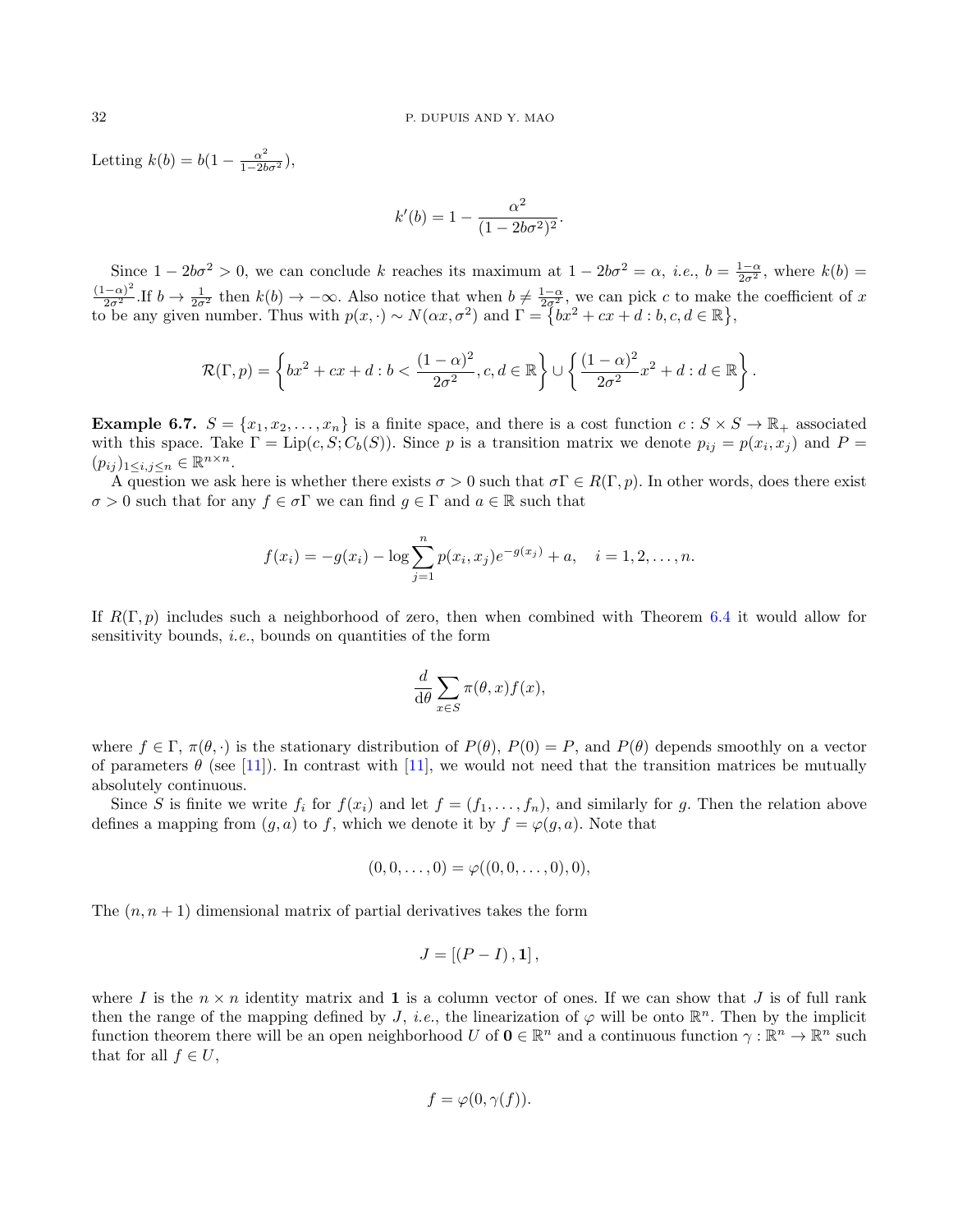Since  $O \doteq \{(y_1, y_2, \ldots, y_n) | (0, y_1, \ldots, y_{n-1}) \in \text{int}(\text{Lip}(c, S)), y_n \in \mathbb{R}\}$  is open,  $\mathbf{0} \in U \cap \gamma^{-1}(O) \subset \mathbb{R}^n$  is also open. Thus we can pick  $\sigma > 0$  such that  $\mathbf{0} \in \sigma \Gamma \subset U \cap \phi^{-1}(O)$ . So we have shown the existence of  $\sigma > 0$  such that  $\sigma \Gamma \in R(\Gamma, p).$ 

Whether or not  $J$  is of full rank will depend on the structure of  $P$ . We have the following lemma.

**Lemma 6.8.** Suppose that  $S = \overline{S} \cup M$ , where M consists of the transient states, and that when restricted to  $\bar{S}$ , P is ergodic. Then J is of full rank.

*Proof.* Let  $\pi$  denote the stationary distribution of P. Then interpreting  $\pi$  as a column vector, it is the unique vector in the null space of  $(P - I)^T$ . According to the Fredholm alternative, the range of  $(P - I)$  is the  $n - 1$ dimensional collection of vectors  $b \in \mathbb{R}^n$  such that  $\langle b, \pi \rangle = 0$ . Now  $\langle 1, \pi \rangle > 0$ , which shows that 1 is not in the range of  $(P - I)$ . Therefore the range of J is all of  $\mathbb{R}^n$ .  $\Box$ 

To give a simple example of how the Γ-divergence could be used for model simplification, consider the situation where we are given an ergodic chain P with state space  $\bar{S}$ , and would like to replace P by a chain Q with state space  $S = \overline{S} \cup M$ , where the new states are intended to replace a (possibly large) number of states in  $\overline{S}$ , with the goal being to maintain good approximation of certain functionals of the stationary distribution. If  $\pi_q$  denotes the stationary distribution of Q on S and  $\pi_p$  that of P on  $\overline{S}$ , then one could not use relative entropy to obtain any bounds. Suppose we were to extend P to  $\overline{S} \cup M$  (while keeping P as the transition matrix), by making all states in  $M$  transient. Then one could use the Γ-divergence as long as the functionals of interest are in  $R(\Gamma, p)$  (with respect to the extended transition probabilities). Note that the location of the new states would be relevant to this question, since the costs f depend on these locations. Similarly, one could do sensitivity bounds for non-absolutely continuous transitions by using such a device.

# 7. Conclusion

In this paper, we defined a new divergence by starting with a variational representation for relative entropy and placing additional restrictions on the collection of test functions used in the representation, so as to relax the requirement of absolute continuity. Basic qualitative properties of the divergence were investigated, as well as its relationship with optimal transport metrics. Future work will use the divergence to develop uncertainty quantification bounds, sensitivity bounds and methods for model approximation and simplification for stochastic for models without the absolute continuity requirement. Also needed is further investigation of qualitative and computational aspects of the Γ-divergence.

#### Appendix A.

In this appendix we collect proofs of some intermediate results.

Proof of Lemma [2.1.](#page-4-1) If we prove item 3, then items 1 and 2 will follow from the corresponding statements when  $\mu$  is restricted to  $\mathcal{P}(S)$  [\[9\]](#page-36-0). If  $m = \mu(S) \neq 1$ , then taking  $g(x) \equiv c$  a constant,

$$
\int_{S} g d\mu - \log \int_{S} e^g d\nu = c\mu(S) - c = c(m - 1).
$$

Since  $m \neq 1$  and  $c \in \mathbb{R}$ , the right hand side of equation [\(1.1\)](#page-1-1) is  $\infty$ .

Suppose next that  $\mu(S) = 1$  but  $\mu \in \mathcal{M}(S) \backslash \mathcal{P}(S)$ . Then there exist sets  $A, B \in \mathcal{B}$  such that  $A \cap B = \emptyset$ , A ∪  $B = S$ ,  $\mu(A) < 0$  and  $\mu(B) > 0$ . For  $c > 0$ , let  $g(x) = -c$  for  $x \in A$  and  $g(x) = 0$  for  $x \in B$ . Then

$$
\int_{S} g d\mu - \log \int_{S} e^{g} d\nu = c |\mu(A)| - C_c,
$$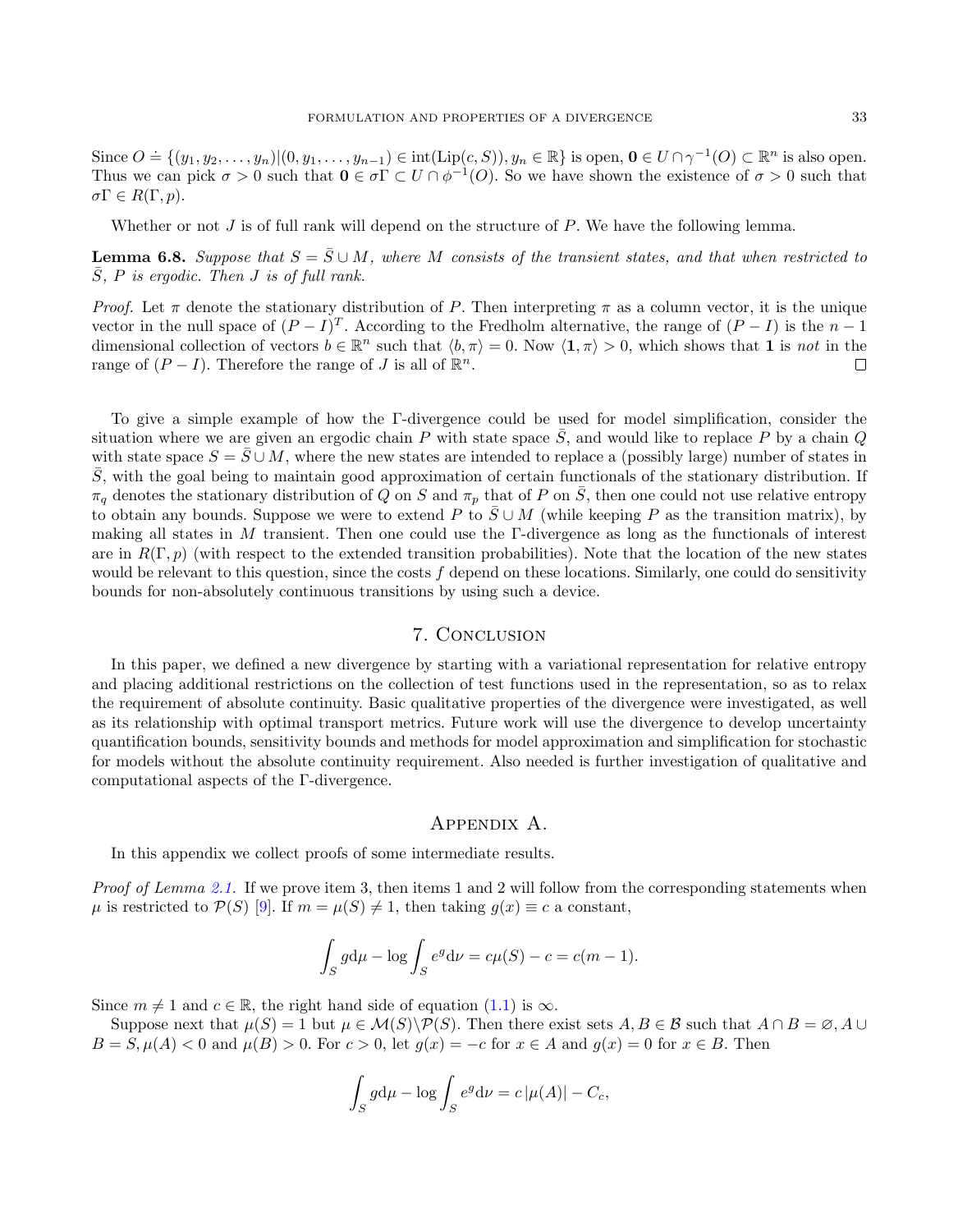where  $C_c \in (\log \nu(B), 0)$  for all c. Letting  $c \to \infty$  and using [\(1.1\)](#page-1-1) (or more precisely the analogous statement using bounded measurable functions) shows  $R(\mu||\nu) = \infty$ .  $\Box$ 

*Proof of Lemma [4.11.](#page-15-0)* This can be shown by contradiction. Assume there exists  $h \in \text{Lip}(c, S)$  such that  $\int_S |h|d\gamma^* = \infty$ . By symmetry, we can just consider h to be non-negative, since  $\max(h, 0) \in \text{Lip}(c, S)$  and  $h = \max(h, 0) - \max(-h, 0)$ . Thus we can assume there exists non-negative  $h \in Lip(c, S)$  satisfying

$$
\int_{S} h \mathrm{d} \gamma^* = \infty,
$$

and by the fact that  $\mu \in L^1(a)$  together with Condition [4.6,](#page-13-1)

$$
\int_{S} h d\mu \le \int_{S} [h(0) + c(x, 0)] \mu(dx) = h(0) + a(0) + \int_{S} a(x) \mu(dx) < \infty.
$$

Then

$$
W_c(\mu, \gamma^*) = \sup_{g \in \text{Lip}(c, S)} \int_S g d(\mu - \gamma^*)
$$
  
\n
$$
\geq \limsup_{n \to \infty} \int_S \max(-h, -n) d(\mu - \gamma^*)
$$
  
\n
$$
= \limsup_{n \to \infty} \left[ \int_S \max(-h, -n) d\mu + \int_S \min(h, n) d\gamma^* \right]
$$
  
\n
$$
= \int_S -h d\mu + \int_S h d\gamma^*
$$
  
\n
$$
= \infty,
$$

where the second to last equation comes from dominated and monotone convergence theorems applied to the first and second terms respectively. However, since  $\gamma^*$  is the optimizer, we have

$$
W_c(\mu, \gamma^*) \le W_c(\mu, \gamma^*) + R(\gamma^* \| \nu) = G(\mu \| \nu) < \infty.
$$

This contradiction shows the integrability of  $\gamma^*$  with respect to any Lip $(c, S)$  function.

Proof of Lemma [4.14.](#page-19-4) 1) For  $x \in \text{supp}(\mu)$ , from an optimal transport plan between  $\mu$  and  $\gamma^*, \pi^* \in \Pi(\mu, \gamma^*)$  for  $W_c(\mu, \gamma^*)$ , we know there exists  $y_x \in \text{supp}(\nu)$  such that  $(x, y_x) \in \text{supp}(\pi^*)$ . Thus by Remark 1.15 in [\[2\]](#page-36-18),

$$
g^*(x) = g^*(y_x) + c(x, y_x).
$$

On the other hand, by Theorem [4.9,](#page-14-0)  $g^*|_{\text{supp}(\nu)\cup\text{supp}(\mu)} \in \text{Lip}(c, S)$ . Thus, for other  $y \in \text{supp}(\nu)$ ,  $g^*(x) \leq c(x, y) + c$  $g^*(y)$ , which in turn gives

$$
g^*(x) \le \inf_{y \in \text{supp}(\nu)} \{g^*(y) + c(x, y)\}.
$$

By combining the two expressions above, we have for  $x \in \text{supp}(\mu)$ , [\(4.5\)](#page-19-1) also holds. In other words,  $g^*$  is totally characterized by  $g^*|_{\text{supp}}(\nu)$  and  $(4.5)$ .

 $\Box$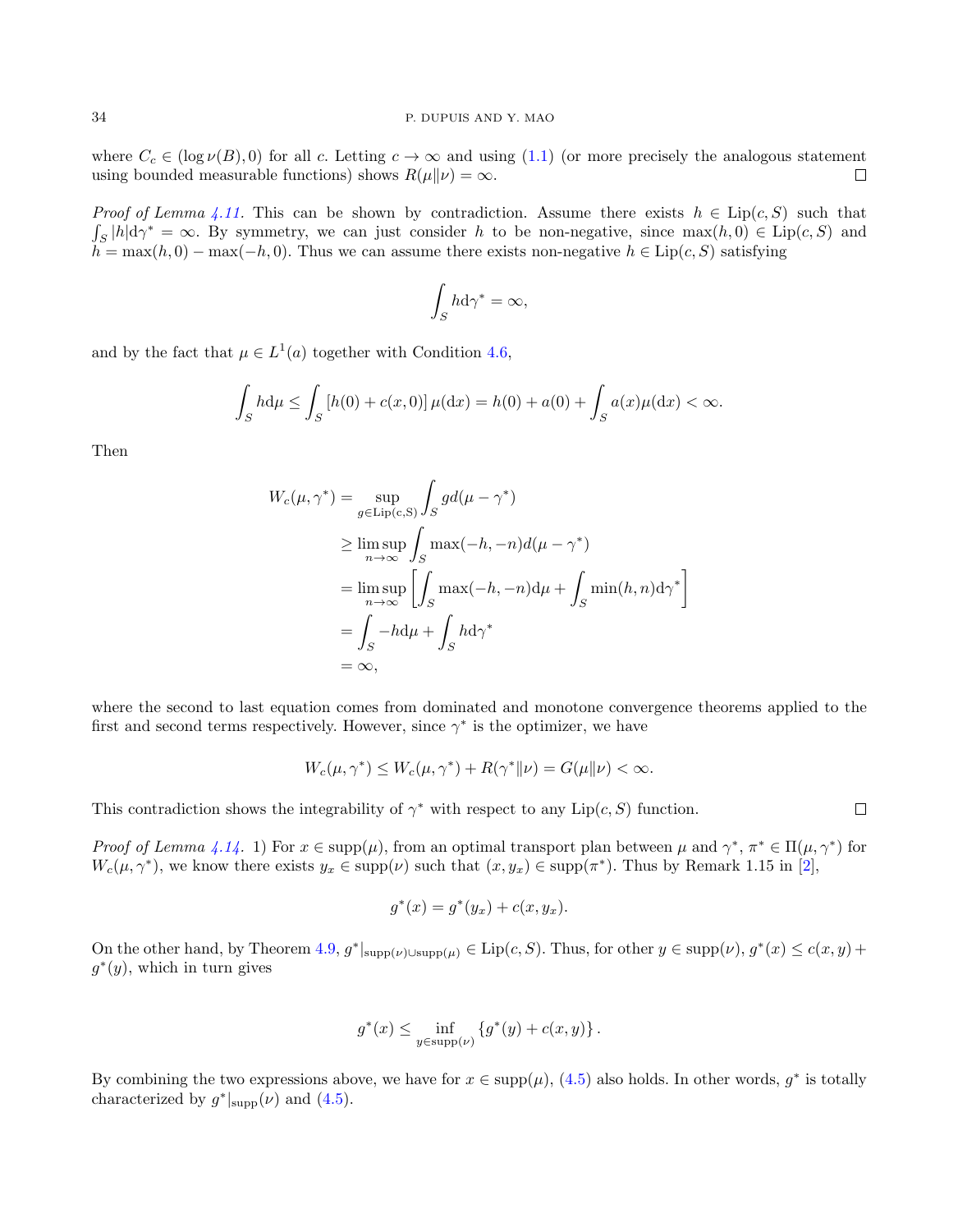2) We check the Lipschitz condition for  $g^*_{+}$  for pairs of points according to whether they are in supp( $\nu$ ). First, since  $g^*_{+}|_{\text{supp}(\mu)\cup\text{supp}(\nu)}$  is an optimizer for  $(4.4)$ , by Theorem [4.9,](#page-14-0)  $g^*_{+}|_{\text{supp}(\mu)\cup\text{supp}(\nu)}$  satisfies the Lipchitz condition, *i.e.*, for  $y_1, y_2 \in \text{supp}(\nu)$ ,

$$
g_{+}^{*}(y_2) - c(y_1, y_2) \le g_{+}^{*}(y_1) \le g_{+}^{*}(y_2) + c(y_1, y_2). \tag{A.1}
$$

For  $x \notin \text{supp}(\nu)$  and  $y \in \text{supp}(\nu)$ , by  $(4.5)$  we have

<span id="page-34-0"></span>
$$
g_{+}^{*}(x) \le g_{+}^{*}(y) + c(x, y).
$$

On the other hand, for any  $0 < n < \infty$ , there exists  $y_1 \in \text{supp}(\nu)$  such that

$$
g_{+}^{*}(x) \ge g_{+}^{*}(y_{1}) + c(x, y_{1}) - 1/n.
$$

Notice that both y and  $y_1$  are from supp $(\mu)$ , so from  $(A.1)$ , we have  $g^*_{+}(y_1) \geq g^*_{+}(y) - c(y, y_1)$ , thus we have

$$
g_{+}^{*}(x) \ge g_{+}^{*}(y_{1}) + c(x, y_{1}) - 1/n
$$
  
\n
$$
\ge g_{+}^{*}(y) - c(y, y_{1}) + c(x, y_{1}) - 1/n
$$
  
\n
$$
\ge g_{+}^{*}(y) - c(y, x) - 1/n,
$$

where the last equation uses the triangle inequality property of c. Now since  $n > 0$  is arbitrary, by getting  $n \to \infty$ , we have

$$
g^*_+(x) \geq g^*_+(y) - c(x,y).
$$

Combining, we have for  $x \notin \text{supp}(\nu)$ ,  $y \in \text{supp}(\mu)$ ,

$$
g_{+}^{*}(y) - c(x, y) \le g_{+}^{*}(x) \le g_{+}^{*}(y) + c(x, y).
$$

Lastly, we check for  $x_1, x_2 \notin \text{supp}(\nu)$  the Lipschitz constraint is satisfied. From the definition [\(4.5\)](#page-19-1), we know for any  $n < \infty$  there exists  $y_1 \in \text{supp}(\nu)$  such that

$$
c(x_1, y_1) - 1/n \le g_+^*(x_1) - g_+^*(y_1).
$$

Also, because  $y_1 \in \text{supp}(\nu)$ ,

$$
g_{+}^{*}(x_2) - g_{+}^{*}(y_1) \le c(x_2, y_1).
$$

Therefore

$$
g_+^*(x_2) - g_+^*(x_1) \le (c(x_2, y_1) - c(x_1, y_1)) + 1/n \le c(x_1, x_2) + 1/n,
$$

where the last inequality uses the triangle inequality property of c. Since  $n > 0$  is arbitrary and we can swap the roles of  $x_1$  and  $x_2$ , we have proved the Lipschitz condition of  $g^*_{+}$  for  $x_1, x_2 \notin \text{supp}(\nu)$ . Thus the statement that  $g^*_{+} \in \text{Lip}(c, S)$  is proven.

For [\(4.6\)](#page-19-2), notice that for  $h \in \text{Lip}(c, S)$ ,  $x \in S$  and  $y \in \text{supp}(\nu)$ ,

$$
h(x) \le h(y) + c(x, y).
$$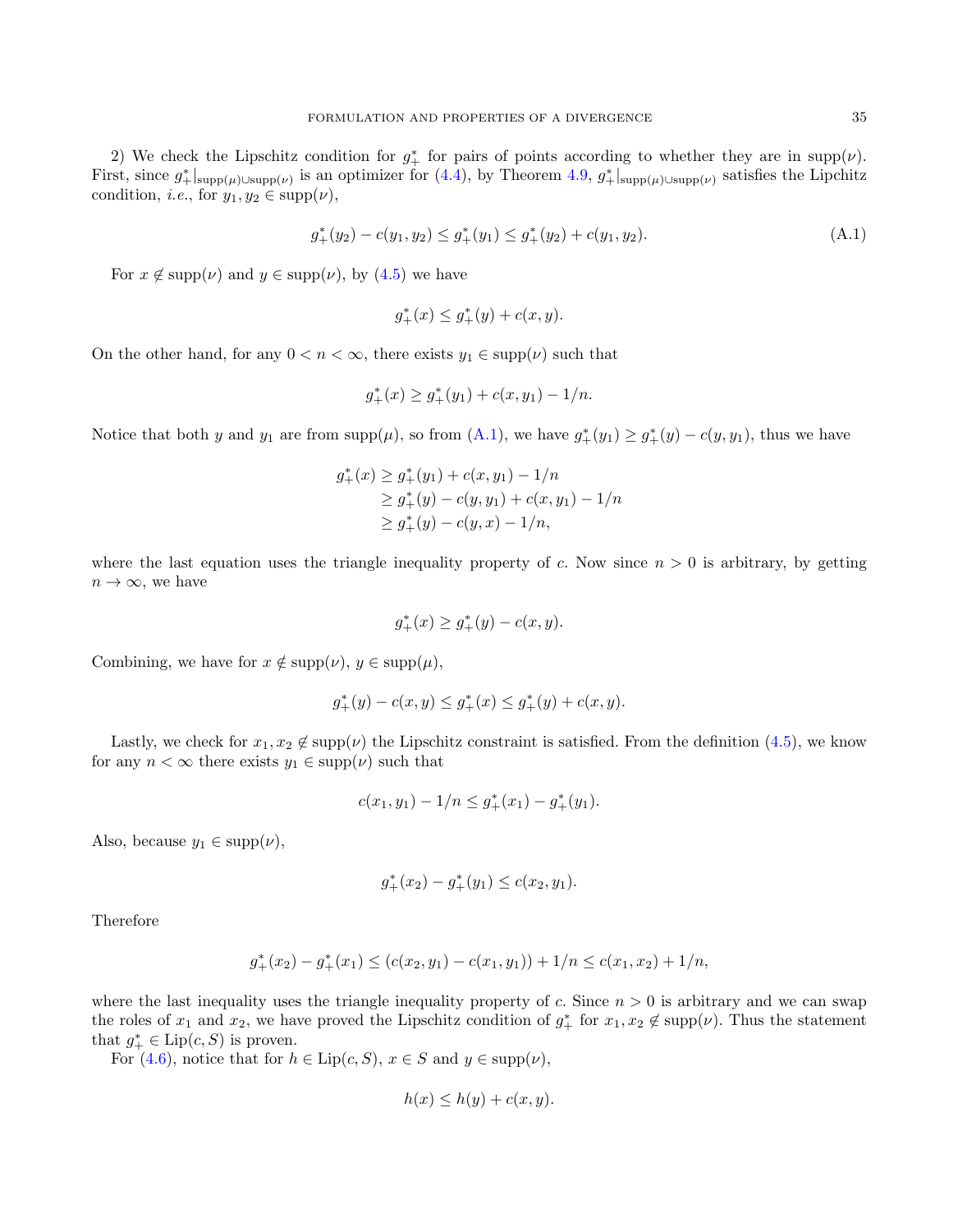So if  $h(y) = g^*(y)$  for  $y \in \text{supp}(\nu)$ , then for  $x \in S \supp(\nu)$ ,

$$
h(x) \le \inf_{y \in \text{supp}(\nu)} \{ h(y) + c(x, y) \} = \inf_{y \in \text{supp}(\nu)} \{ g^*_+(y) + c(x, y) \} = g^*_+(x).
$$

Since  $g^*$  is also in  $Lip(c, S)$ , this proves [\(4.6\)](#page-19-2).

*Proof of Theorem [5.3.](#page-27-1)* We use the representation  $G_{\Gamma}(\mu\|\nu) = \inf_{\gamma \in \mathcal{P}(S)} \{R(\gamma\|\nu) + W_{\Gamma}(\mu, \gamma)\}\.$  First note that

$$
G_{b\Gamma_0}(\mu\|\nu) = \inf_{\gamma \in \mathcal{P}(S)} \left\{ R(\gamma\|\nu) + W_{b\Gamma_0}(\mu, \gamma) \right\} \le R(\tilde{\gamma}\|\nu) + W_{b\Gamma_0}(\mu, \tilde{\gamma}) = R(\tilde{\gamma}\|\nu) + bW_{\Gamma_0}(\mu, \tilde{\gamma}).
$$

Next, fix any  $\varepsilon > 0$ , and take a near optimizer  $\gamma_b$ , so that for each b

$$
G_{b\Gamma_0}(\mu\|\nu) \ge R(\gamma_b\|\nu) + W_{b\Gamma_0}(\mu, \gamma_b) - \varepsilon.
$$

We must have  $\gamma_b \ll \nu$ . By the characterization [\(5.3\)](#page-27-0), we know

$$
W_{b\Gamma_0}(\mu, \gamma_b) = bW_{\Gamma_0}(\mu, \gamma_b) \ge bW_{\Gamma_0}(\mu, \tilde{\gamma}) = W_{b\Gamma_0}(\mu, \tilde{\gamma}).
$$

Thus

$$
R(\tilde{\gamma}||\nu) + W_{b\Gamma_0}(\mu, \tilde{\gamma}) \ge \inf_{\gamma \in \mathcal{P}(S)} \{ R(\gamma||\nu) + W_{b\Gamma_0}(\mu, \gamma) \}
$$
  
=  $G_{b\Gamma_0}(\mu, \nu)$   

$$
\ge R(\gamma_b||\nu) + W_{b\Gamma_0}(\mu, \gamma_b) - \varepsilon
$$
  

$$
\ge R(\gamma_b||\nu) + W_{b\Gamma_0}(\mu, \tilde{\gamma}) - \varepsilon.
$$
 (A.2)

Since  $W_{b\Gamma_0}(\mu, \tilde{\gamma})$  is finite we can subtract it on both sides, and get

$$
R(\gamma_b\|\nu) \le R(\tilde{\gamma}\|\nu) + \varepsilon
$$

for any  $b < \infty$ . Then by Lemma 1.4.3(c) in [\[9\]](#page-36-0)  $\{\gamma_b\}_{b \in (0,\infty)}$  is tight. Take a convergent subsequence  $\{\gamma_{b_k}\}\$ , and denote its limit by  $\gamma_{\infty}$ . It is easily checked that  $\gamma_{\infty} \ll \nu$ , so  $W_{\Gamma_0}(\mu, \gamma_{\infty}) \geq W_{\Gamma_0}(\mu, \tilde{\gamma})$ . On the other hand, by [\(A.2\)](#page-35-0)

$$
W_{\Gamma_0}(\mu, \gamma_\infty) - W_{\Gamma_0}(\mu, \tilde{\gamma}) \le \liminf_{k \to \infty} W_{\Gamma_0}(\mu, \gamma_{b_k}) - W_{\Gamma_0}(\mu, \tilde{\gamma})
$$
  
\n
$$
= \liminf_{k \to \infty} \frac{1}{b_k} (W_{b_k \Gamma_0}(\mu, \gamma_{b_k}) - W_{b_k \Gamma_0}(\mu, \tilde{\gamma}))
$$
  
\n
$$
\le \liminf_{k \to \infty} \frac{1}{b_k} (R(\tilde{\gamma}||\nu) - R(\gamma_{b_k}||\nu) + \varepsilon)
$$
  
\n
$$
\le \liminf_{k \to \infty} \frac{1}{b_k} (R(\tilde{\gamma}||\nu) + \varepsilon)
$$
  
\n
$$
= 0.
$$

Thus we conclude that  $W_{\Gamma_0}(\mu, \gamma_\infty) = W_{\Gamma_0}(\mu, \tilde{\gamma})$ . By the definition of  $\tilde{\gamma}$  we must have  $R(\gamma_\infty|\nu) \ge R(\tilde{\gamma}|\nu)$ . Choose  $k_0$  such that  $b_{k_0} \geq 1$ . Then

$$
\liminf_{k \to \infty} (G_{b_k \Gamma_0}(\mu \| \nu) - [R \tilde{\gamma} \| \nu) + b_k W_{\Gamma_0}(\mu, \tilde{\gamma})])
$$

<span id="page-35-0"></span>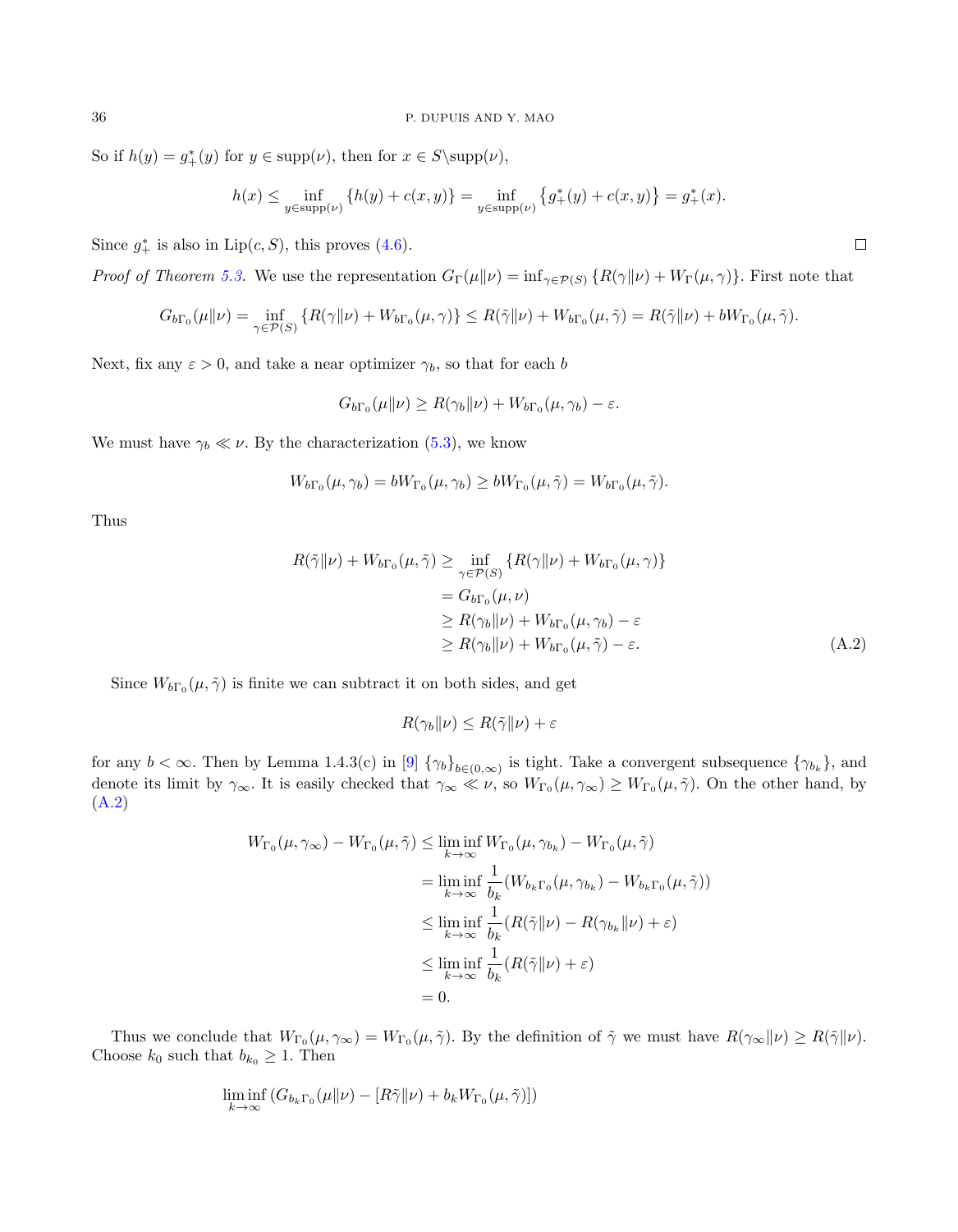FORMULATION AND PROPERTIES OF A DIVERGENCE 37

$$
\geq \liminf_{k \to \infty} (R(\gamma_{b_k} \|\nu) + b_k W_{\Gamma_0}(\mu, \gamma_{b_k}) - \varepsilon - (R(\tilde{\gamma} \|\nu) + b_k W_{\Gamma_0}(\mu, \tilde{\gamma})))
$$
  
\n
$$
\geq \liminf_{k \to \infty} (R(\gamma_{b_k} \|\nu) - R(\tilde{\gamma} \|\nu)) + \liminf_{k \to \infty} b_k (W_{\Gamma_0}(\mu, \gamma_{b_k}) - W_{\Gamma_0}(\mu, \tilde{\gamma})) - \varepsilon
$$
  
\n
$$
\geq (R(\gamma_{\infty} \|\nu) - R(\tilde{\gamma} \|\nu)) + \liminf_{k \to \infty} (W_{\Gamma_0}(\mu, \gamma_{b_k}) - W_{\Gamma_0}(\mu, \tilde{\gamma})) - \varepsilon
$$
  
\n
$$
\geq 0 + (W_{\Gamma_0}(\mu, \gamma_{\infty}) - W_{\Gamma_0}(\mu, \tilde{\gamma})) - \varepsilon
$$
  
\n
$$
= -\varepsilon,
$$

where the fourth inequality is because  $R(\gamma_{\infty}||\nu) \ge R(\tilde{\gamma}||\nu)$  and the lower semi-continuity of  $W_{\Gamma_0}(\mu, \cdot)$ . Since  $\varepsilon > 0$  is arbitrary, this establishes [\(5.2\)](#page-27-2) along the given subsequence. For any other sequence  ${b_k}_{k \in \mathbb{N}}$  along which  $\lim_{k\to\infty} (G_{b_k\Gamma_0}(\mu\|\nu) - [R(\tilde{\gamma}\|\nu) + b_kW_{\Gamma_0}(\mu, \tilde{\gamma})])$  has a limit, we can also take a subsequence from it according to the discussion above. Thus the statement is proved.

The proof of the claimed form for  $\tilde{\gamma}$  is as follows. Let  $\theta$  be any probability measure with  $\theta \ll \nu$ , and assume that for some i

<span id="page-36-19"></span>
$$
\theta(\{x_i\}) < \sum_{j \in S_i} \mu(\{y_j\}).\tag{A.3}
$$

Then there exists  $j \in S_i$  for which some of the mass is sent to a point  $x_k$  with  $c(x_k, y_j) > c(x_i, y_k)$ . By taking this mass from  $x_k$  and assigning it to  $x_i$ , while keeping all other assignments the same, we get a strictly lower cost. Thus  $(A.3)$  cannot hold for any i at an optimizer, and therefore equality must hold for all i.  $\Box$ 

#### **REFERENCES**

- <span id="page-36-16"></span>[1] S.-I. Amari, R. Karakida and M. Oizumi, Information geometry connecting Wasserstein distance and Kullback–Leibler divergence via the entropy-relaxed transportation problem. Inf. Geometry 1 (2018) 13–37.
- <span id="page-36-18"></span>[2] L. Ambrosio and N. Gigli, A User's Guide to Optimal Transport. Springer, Berlin, Heidelberg (2013).
- <span id="page-36-2"></span>[3] G. Bayraksan and D.K. Love, Chapter 1 of *Data-Driven Stochastic Programming Using Phi-Divergences* (2015) 1–19.
- <span id="page-36-11"></span>[4] J. Blanchet, Y. Kang and K. Murthy, Robust Wasserstein profile inference and applications to machine learning. J. Appl. Probab. 56 (2016) 10
- <span id="page-36-12"></span>[5] J. Blanchet and K. Murthy, Quantifying distributional model risk via optimal transport. SSRN Electr. J. (2016).
- <span id="page-36-17"></span>[6] R.I. Bot, S.-M. Grad and G. Wanka, Duality in Vector Optimization. Springer-Verlag, Berlin Heidelberg (2009).
- <span id="page-36-3"></span>[7] T. Breuer and I. Csiszár, Measuring distribution model risk. Math. Finance 26 (2013) 395-411.
- <span id="page-36-4"></span>[8] K. Chowdhary and P. Dupuis, Distinguishing and integrating aleatoric and epistemic variationi in uncertainty quantification. ESAIM: M2AN 47 (2013) 635–662.
- <span id="page-36-0"></span>[9] P. Dupuis and R.S. Ellis, A Weak Convergence Approach to the Theory of Large Deviations. John Wiley & Sons, New York (1997).
- <span id="page-36-5"></span>[10] P. Dupuis, M.R. James and I.R. Petersen, Robust properties of risk–sensitive control. Math. Control Signals Syst. 13 (2000) 318–332.
- <span id="page-36-1"></span>[11] P. Dupuis, M.A. Katsoulakis, Y. Pantazis and P. Plechac, Path-space information bounds for uncertainty quantification and sensitivity analysis of stochastic dynamics. SIAM/ASA J. Uncert. Quantific. 4 (2016) 80-111.
- [12] P. Glasserman and X. Xu, Robust risk measurement and model risk. Quantit. Finance 14 (2014) 29–58.
- <span id="page-36-6"></span>[13] L.P. Hansen and T.J. Sargent, Robust control and model uncertainty. Am. Econ. Rev. 91 (2001) 60-66.
- <span id="page-36-13"></span>[14] S. Kolouri, S. Park, M. Thorpe, D. Slepcev and G. Rohde, Optimal mass transport: Signal processing and machine-learning applications. IEEE Signal Process. Mag. 34 (2017) 43–59.
- <span id="page-36-7"></span>[15] H. Lam, Robust sensitivity analysis for stochastic systems. Math. Oper. Res. 41 (2016) 1248–1275.
- <span id="page-36-8"></span>[16] A.E.B. Lim, J.G. Shanthikumar and T. Watewai, Robust intensity control with multiple levels of model uncertainty and the dual risk-sensitive problem. In 49th IEEE Conference on Decision and Control (CDC) (2010) 4305-4310.
- <span id="page-36-15"></span>[17] X. Nguyen, H.J. Wainwright and M.I. Jordan, Estimating divergence functionals and the likelihood ratio by convex risk minimization. IEEE Trans. Inform. Theory 56 (2010) 5847–5861.
- <span id="page-36-9"></span>[18] A. Nilim and L. El Ghaoui, Robust control of Markov decision processes with uncertain transition matrices. Oper. Res. 53 (2005) 780–798.
- <span id="page-36-10"></span>[19] I.R. Petersen, M.R. James and P. Dupuis, Minimax optimal control of stochastic uncertain systems with relative entropy constraints. IEEE Trans. Automatic Control 45 (2000) 398–412.
- <span id="page-36-14"></span>[20] S.T. Rachev and L. Rüschendorf, Mass Transportation Problems. Probability and Its Applications. Springer-Verlag New York (1998).